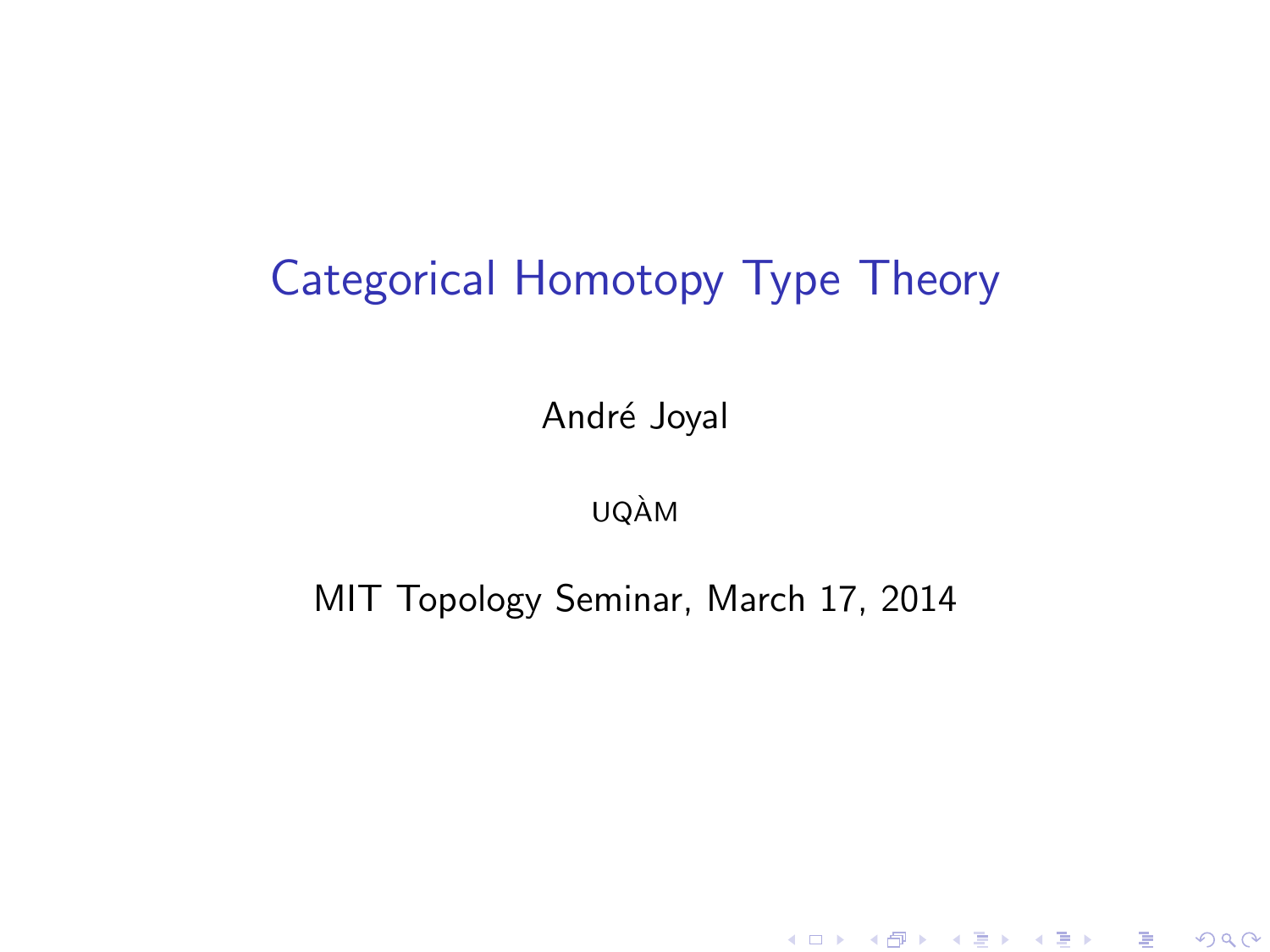## Warning

The present slides include corrections and modifications that were made during the week following my talk. Thanks to Steve Awodey,Thierry Coquand, Nicola Gambino, Daniel Grayson Michael Shulman and David Spivak.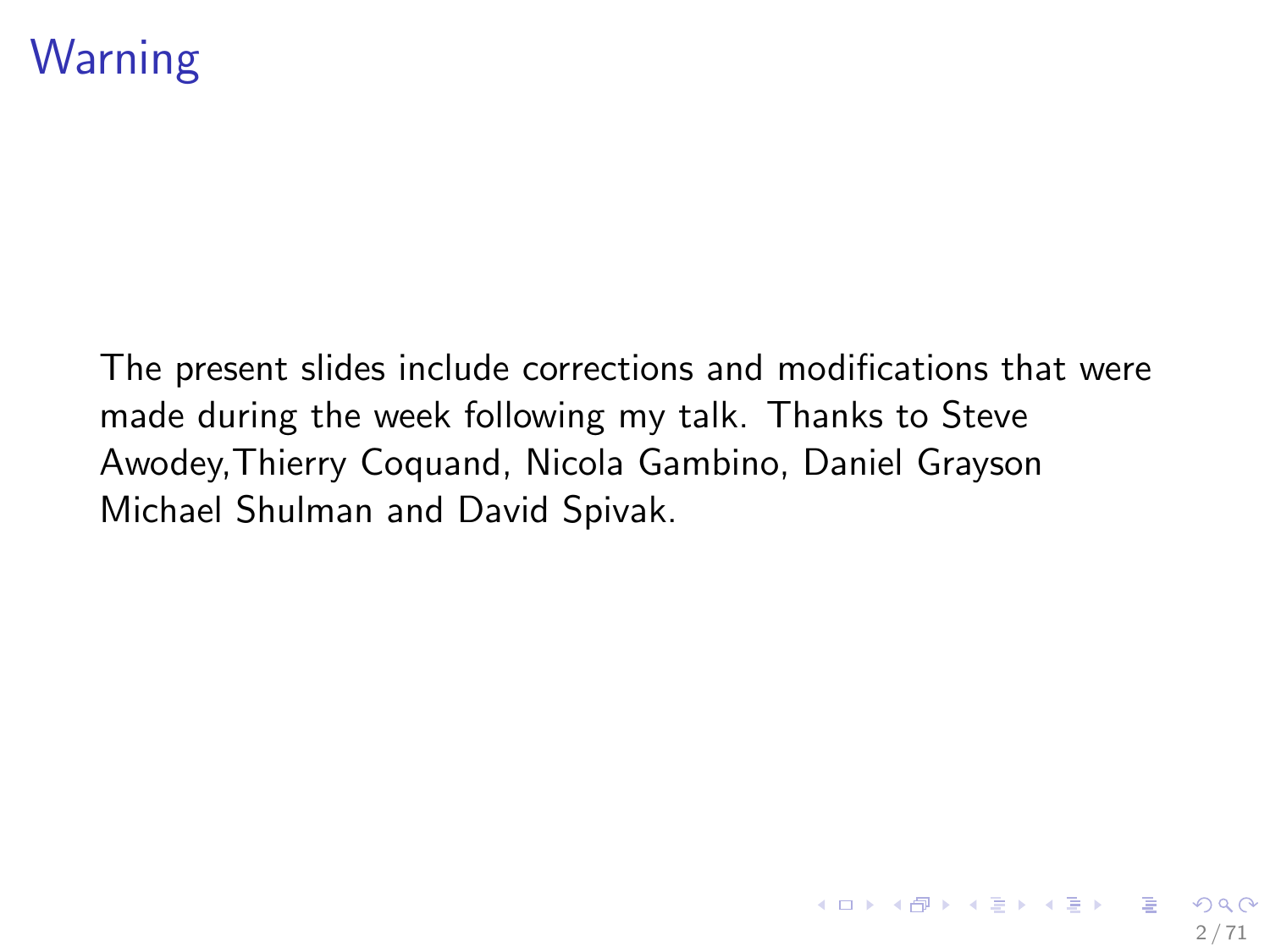# The emergence of Homotopy Type Theory

Gestation:

- **Russell**: *Mathematical logic based on the theory of types* (1908)
- ▶ Church: *A formulation of the simple theory of types* (1940)
- **Lawvere:** Equality in hyperdoctrines and comprehension *schema as an adjoint functor* (1968)
- ▶ Martin-Löf: *Intuitionistic theory of types* (1971, 1975, 1984)
- ► **Hofmann, Streicher**: *The groupoid interpretation of type theory* (1995)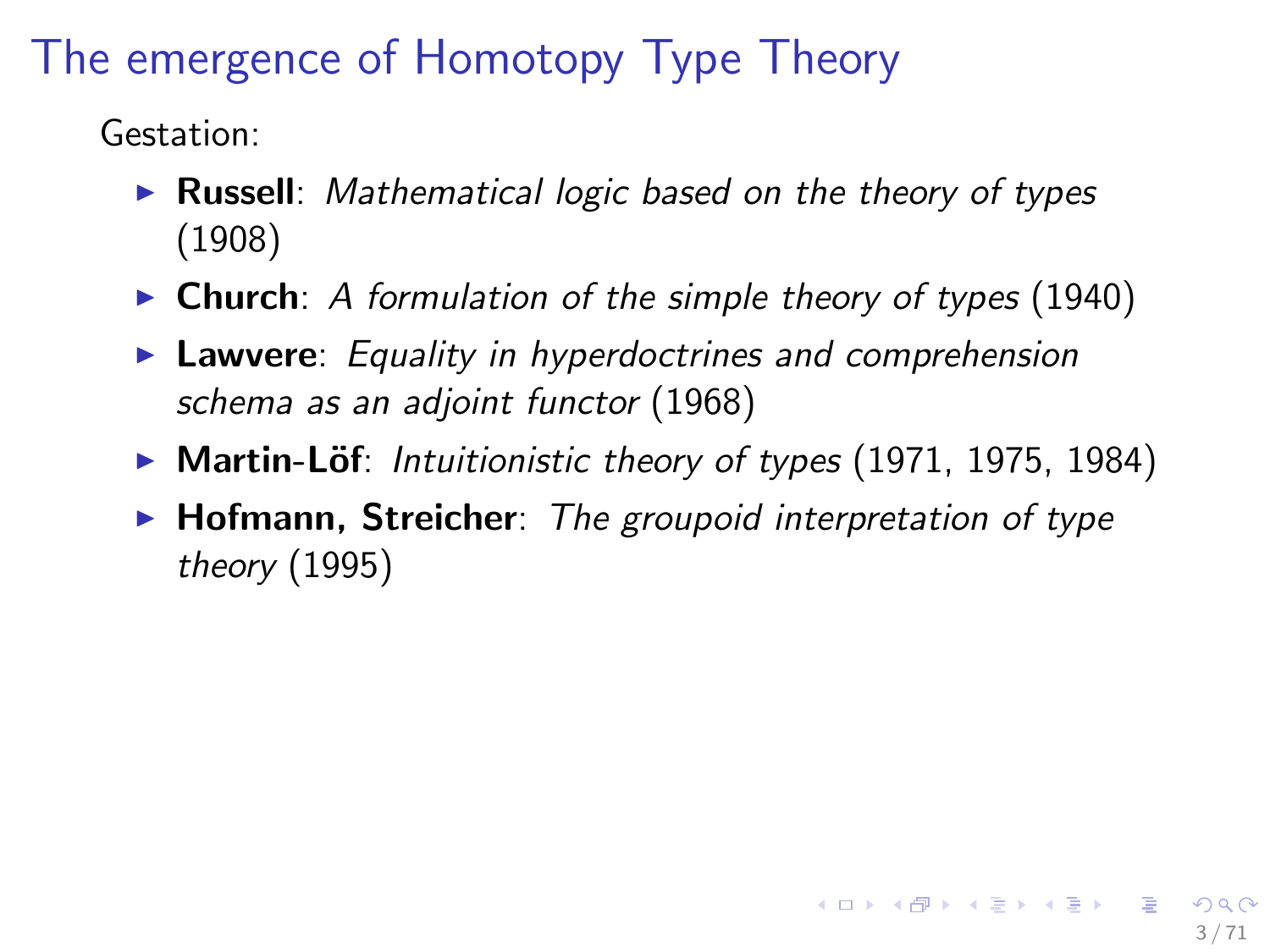# The emergence of Homotopy Type Theory

Gestation:

- **Russell**: *Mathematical logic based on the theory of types* (1908)
- ▶ Church: *A formulation of the simple theory of types* (1940)
- **Lawvere:** Equality in hyperdoctrines and comprehension *schema as an adjoint functor* (1968)
- ▶ Martin-Löf: *Intuitionistic theory of types* (1971, 1975, 1984)
- ► **Hofmann, Streicher**: *The groupoid interpretation of type theory* (1995)

Birth:

- **Awodey, Warren:** *Homotopy theoretic models of identity types* (2006⇠2007)
- ▶ Voevodsky: *Notes on type systems* (2006∼2009)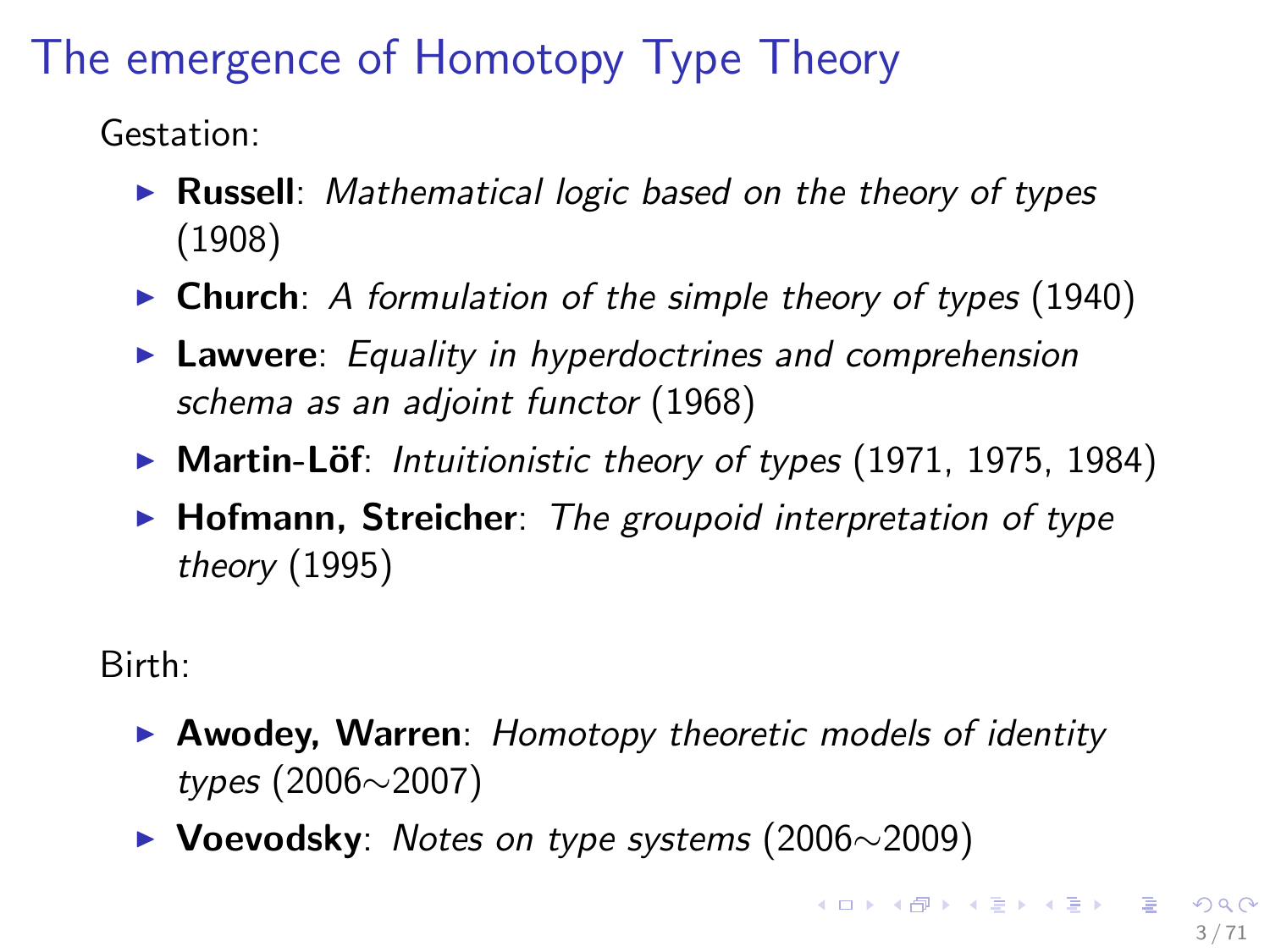#### *Recent work in homotopy type theory* Slides of a talk by Steve Awodey at the AMS meeting January 2014

*Notes on homotopy*  $\lambda$ -calculus Vladimir Voevodsky

*Homotopy Type Theory* A book by the participants to the Univalent Foundation Program held at the IAS in 2012-13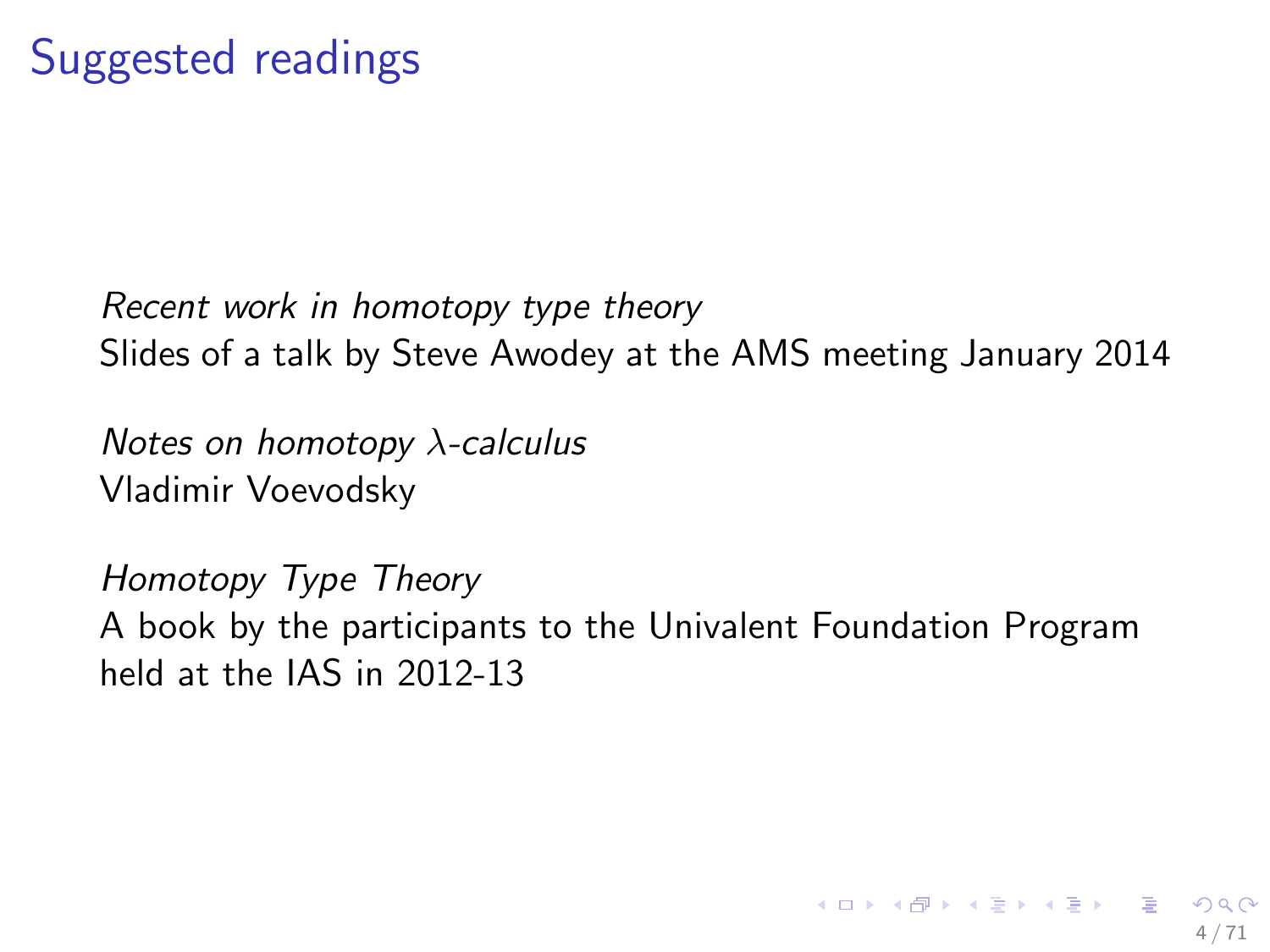## Axiomatic Homotopy Theory

Henry Whitehead (1950):

*The ultimate aim of algebraic homotopy is to construct a purely algebraic theory, which is equivalent to homotopy theory in the same sort of way that analytic is equivalent to pure projective geometry*.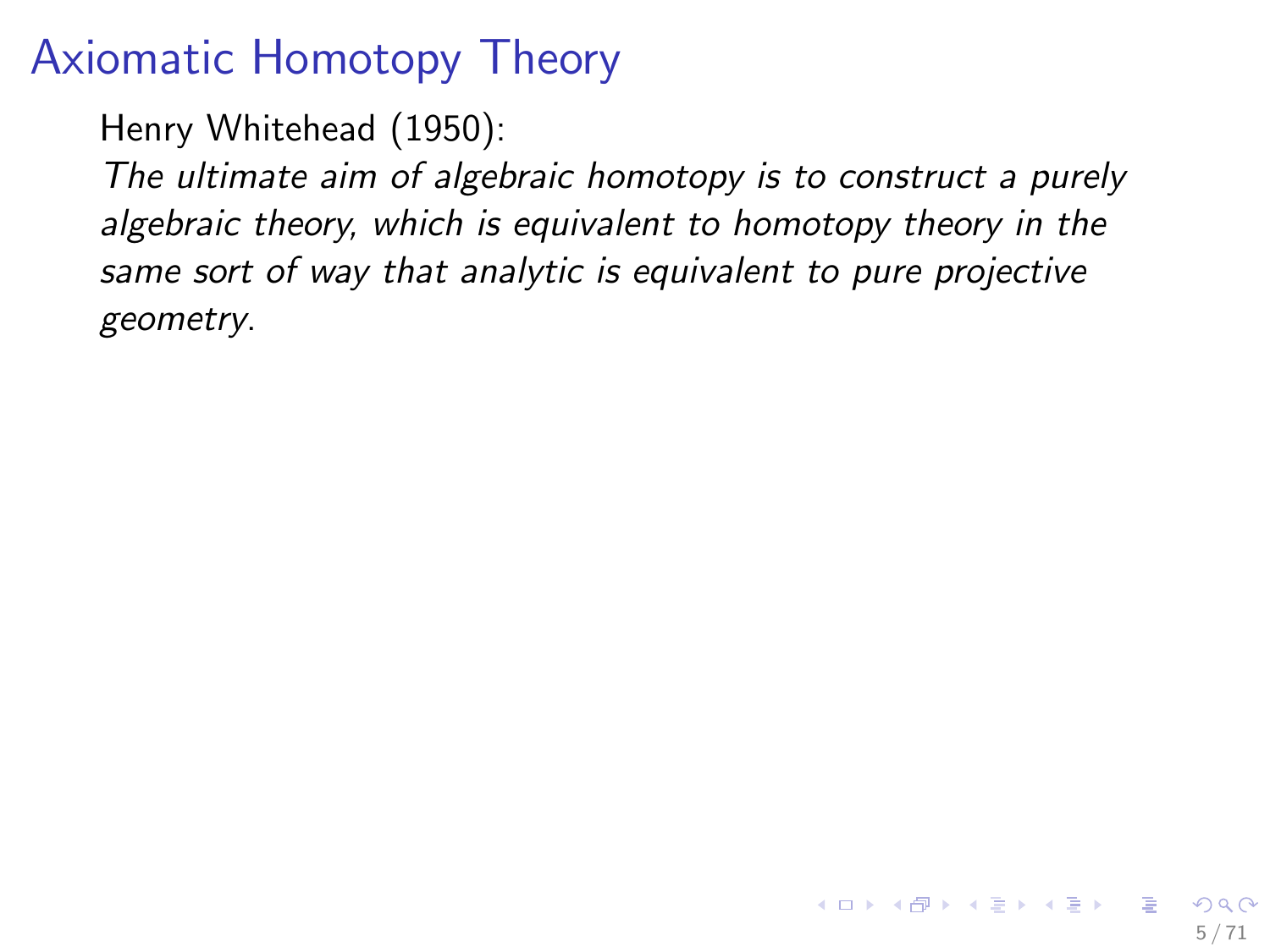## Axiomatic Homotopy Theory

Henry Whitehead (1950):

*The ultimate aim of algebraic homotopy is to construct a purely algebraic theory, which is equivalent to homotopy theory in the same sort of way that analytic is equivalent to pure projective geometry*.

Examples of axiomatic systems

- $\blacktriangleright$  Triangulated categories (Verdier 1963);
- $\blacktriangleright$  Homotopical algebra (Quillen 1967);
- $\blacktriangleright$  Homotopy theories (Heller 1988)
- $\blacktriangleright$  Theory of derivators (Grothendieck 198?)
- $\blacktriangleright$  Homotopy type theory
- $\blacktriangleright$  Elementary higher topos?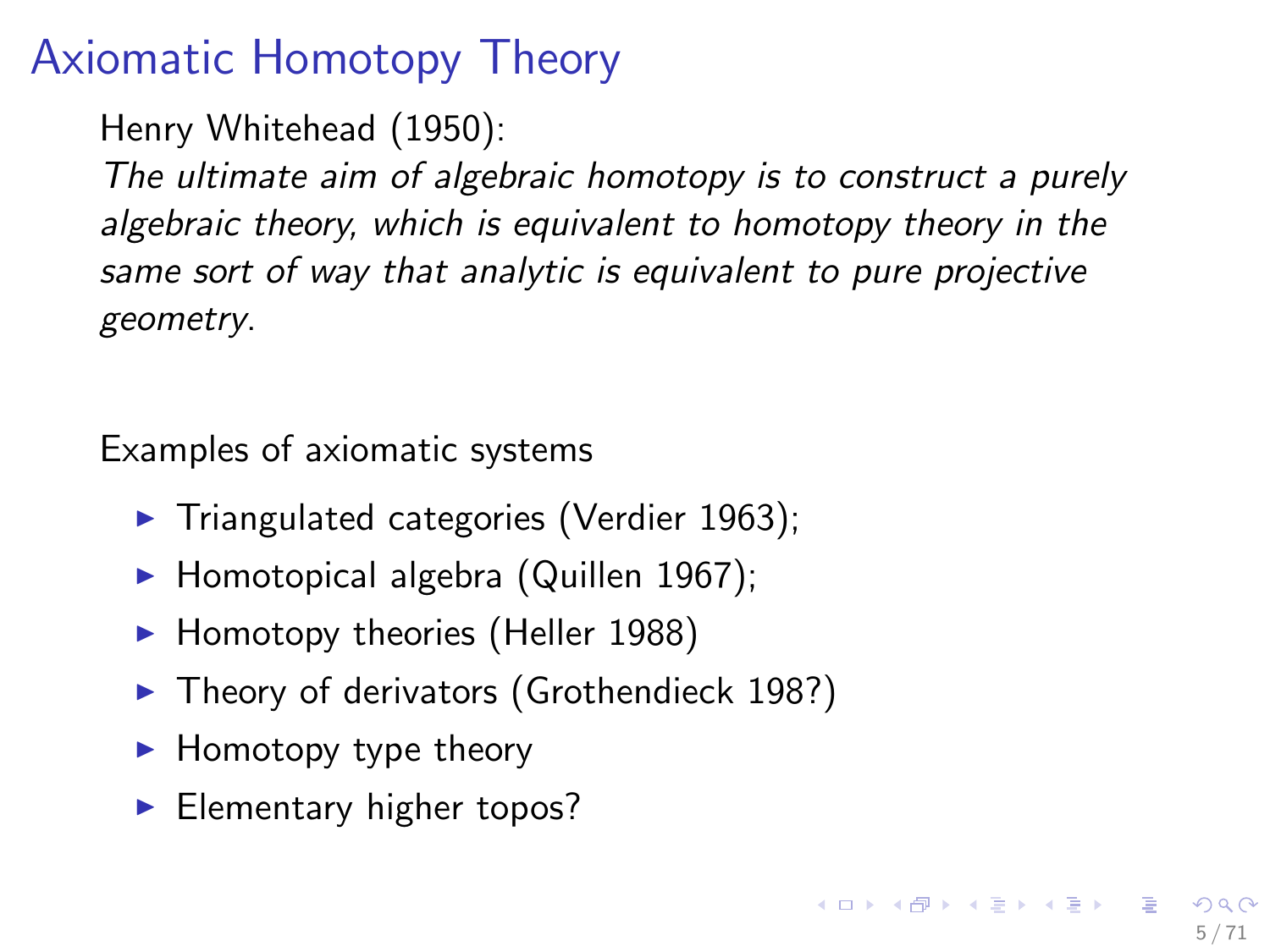## Some features of Hott

Hott replaces

- $\triangleright$  sets by spaces,
- $\blacktriangleright$  isomorphisms by equivalences,
- roofs of equality  $x = y$  by paths  $x \rightsquigarrow y$ ,
- If the relation  $x = y$  by the homotopy relation  $x \sim y$ ,
- $\blacktriangleright$  equivalences  $X \simeq Y$  by paths  $X \rightsquigarrow Y$ .

The formal system of Hott is decidable in a precise way.

6 / 71

イロト 不優 ト 不思 ト 不思 トー 温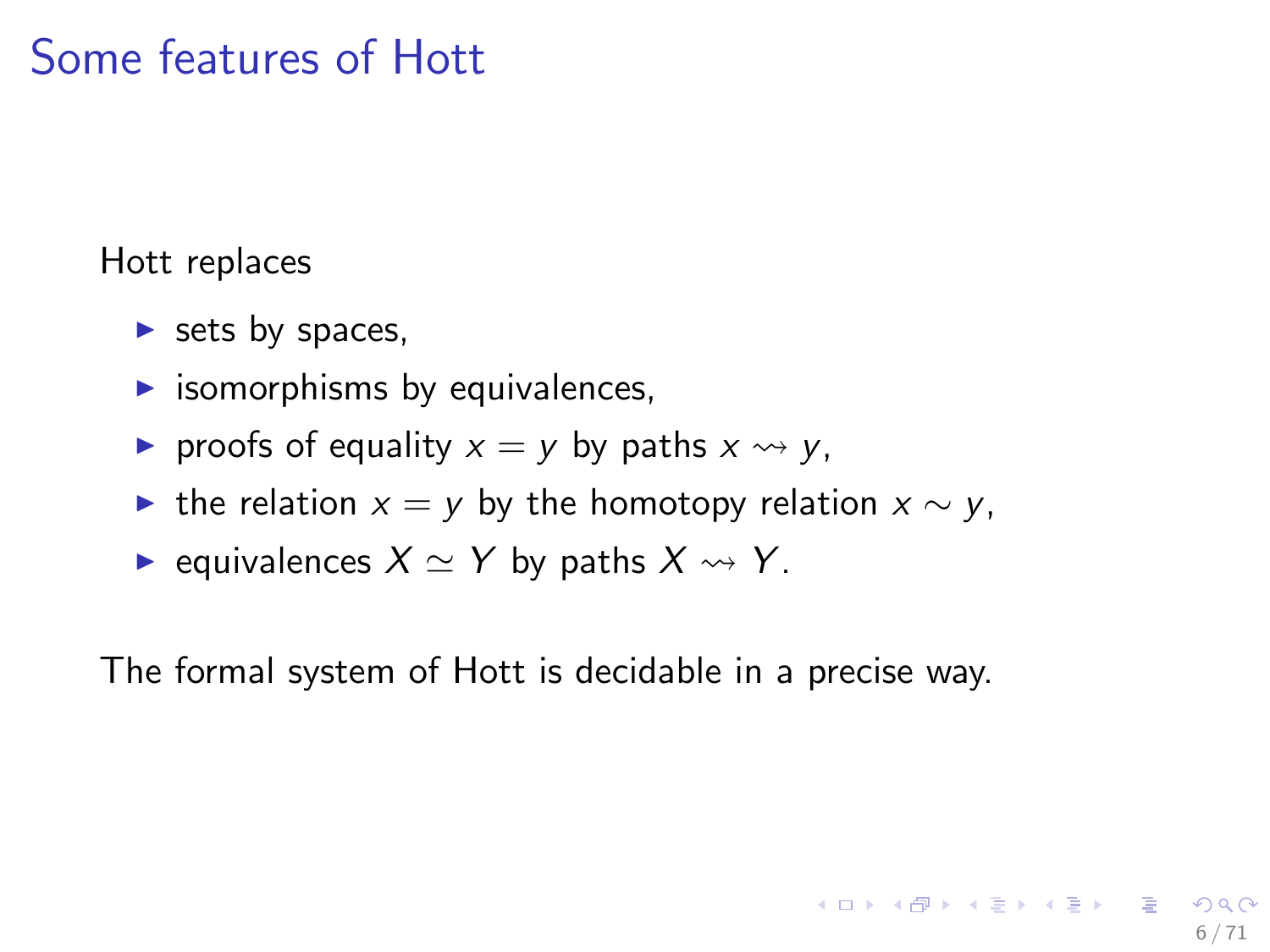## Potential applications

- $\blacktriangleright$  to constructive mathematics.
- $\blacktriangleright$  to proof verification and proof assistant,

7 / 71

イロト 不優 ト 不思 ト 不思 トー 理

- $\blacktriangleright$  to homotopy theory.
- A wish list:
	- $\blacktriangleright$  to higher topos theory,
	- $\blacktriangleright$  higher category theory,
	- $\blacktriangleright$  derived algebraic geometry.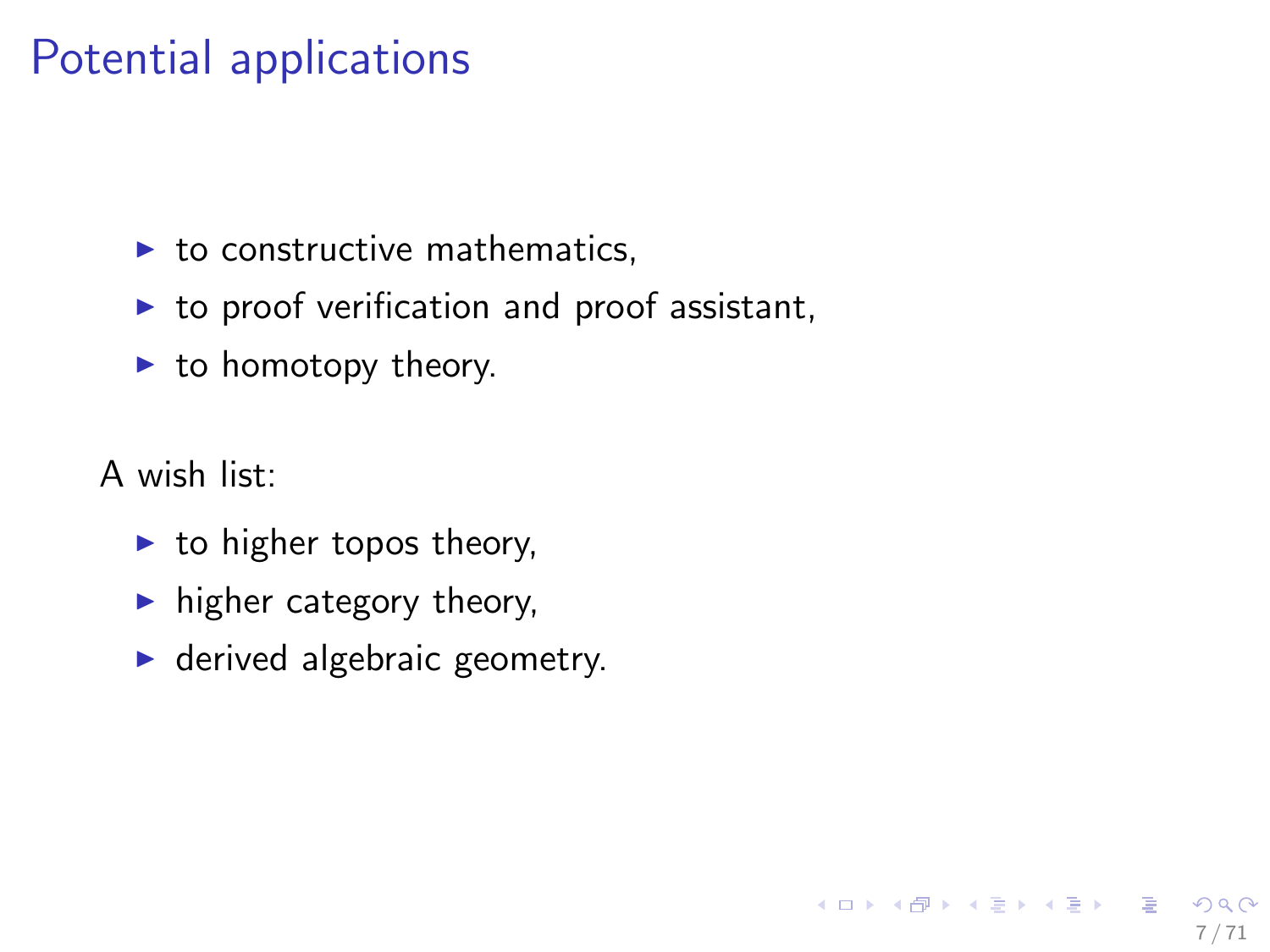## Category theory as a bridge

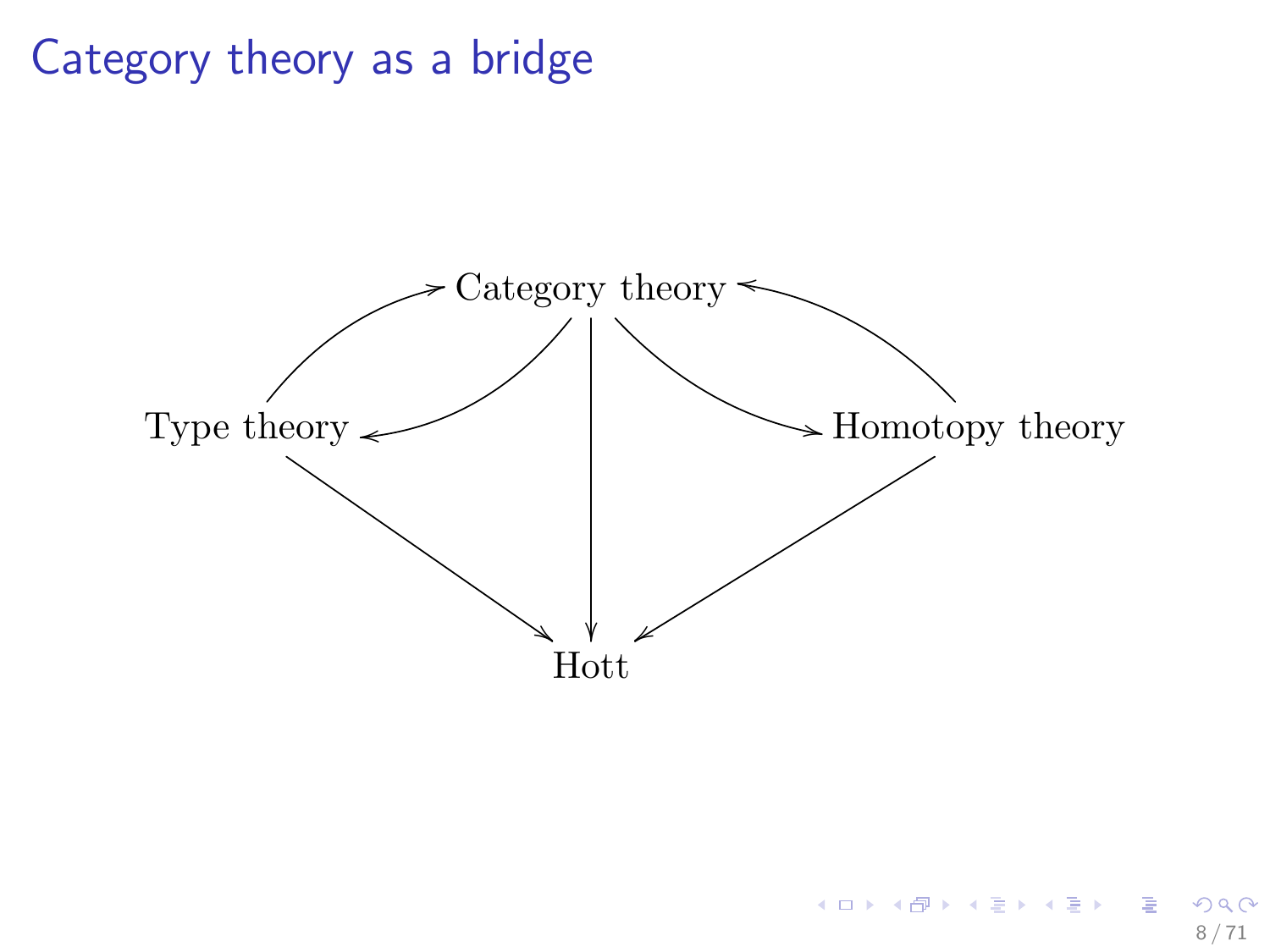### Overview of the talk



 $\Omega$ 9 / 71

B

メロメ メ御き メミメ メミメ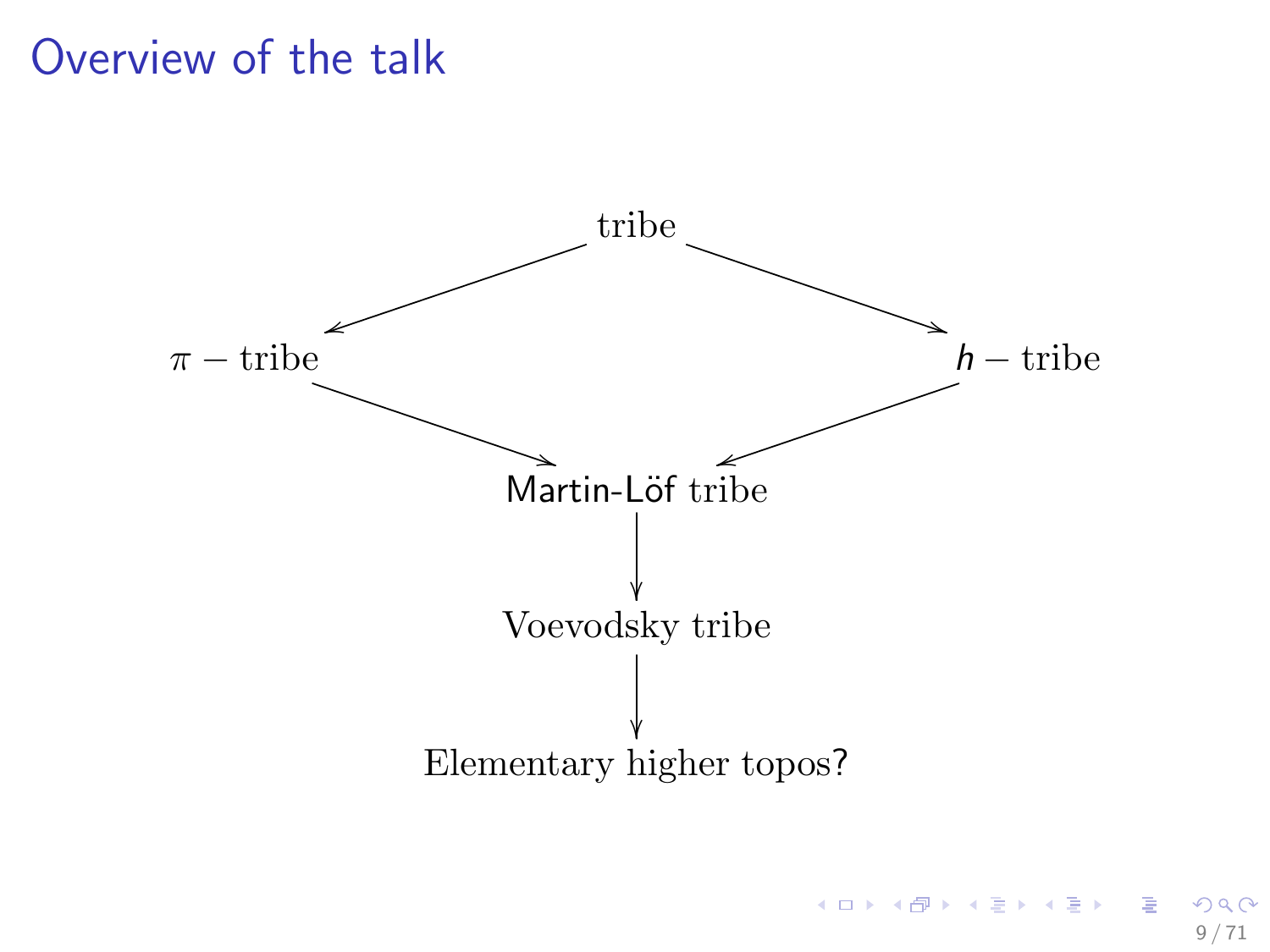### Quadrable objects and maps

An object *X* of a category *C* is quadrable if the cartesian product  $A \times X$  exists for every object  $A \in \mathcal{C}$ .

A map  $p: X \to B$  is quadrable if the object  $(X, p)$  of the category  $C/B$  is quadrable. This means that the pullback square



exists for every map  $f : A \rightarrow B$ .

The projection  $p_1$  is called the **base change** of  $p : X \rightarrow B$  along  $f: A \rightarrow B$ .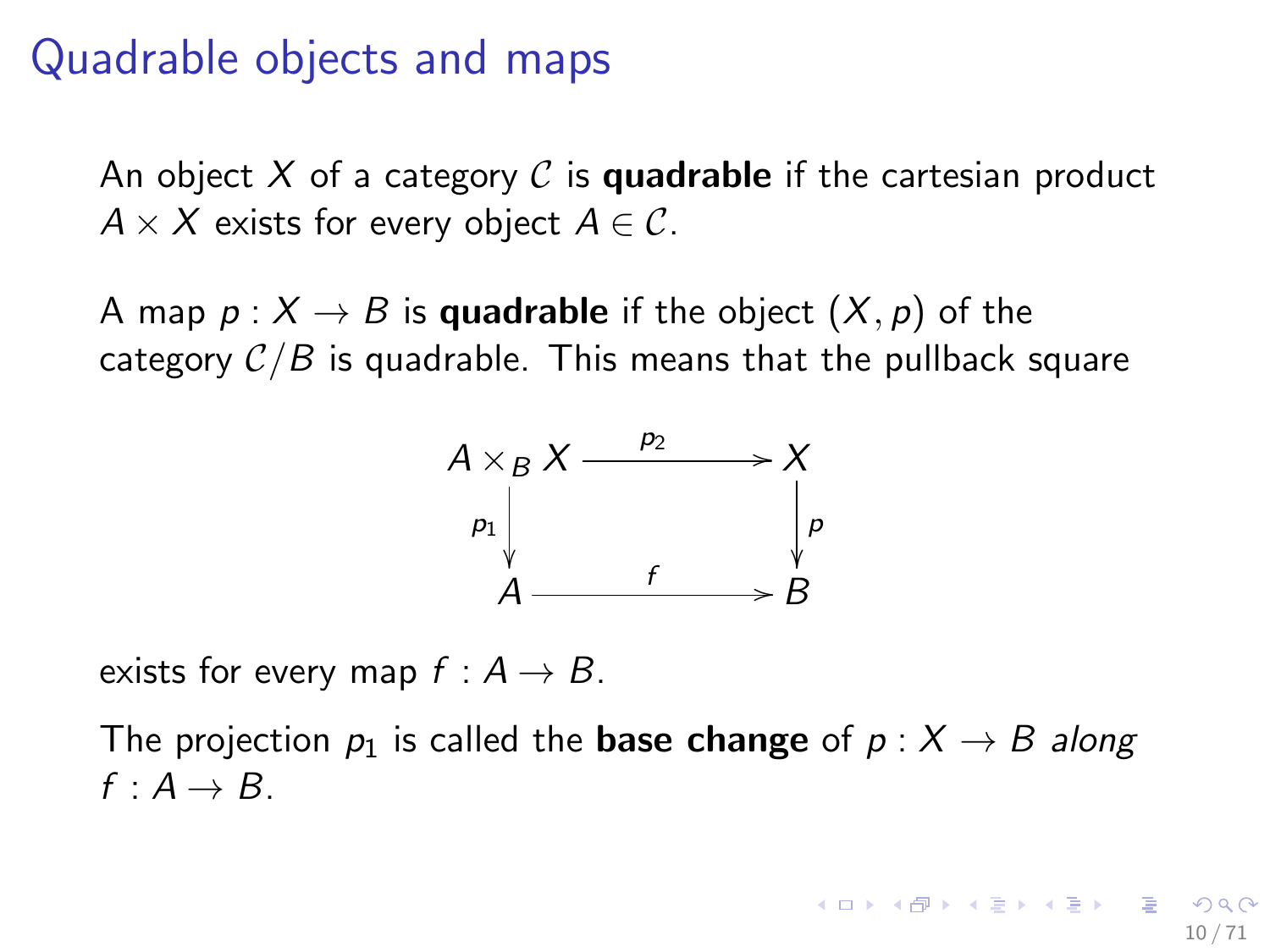# Tribes

Let  $C$  be a category with terminal object  $\star$ .

#### **Definition**

A **tribe structure** on C is a class of maps  $\mathcal{F} \subseteq \mathcal{C}$  satisfying the following conditions:

- $\triangleright$  *F* contains the isomorphisms and is closed under composition;
- **Example 1** every map in F is quadrable and F is closed under base changes;
- If the map  $X \to \star$  belongs to F for every object  $X \in \mathcal{C}$ .

A tribe is a category *C* with terminal object equipped with a tribe structure  $\mathcal{F}$ . A map in  $\mathcal{F}$  is called a **fibration**.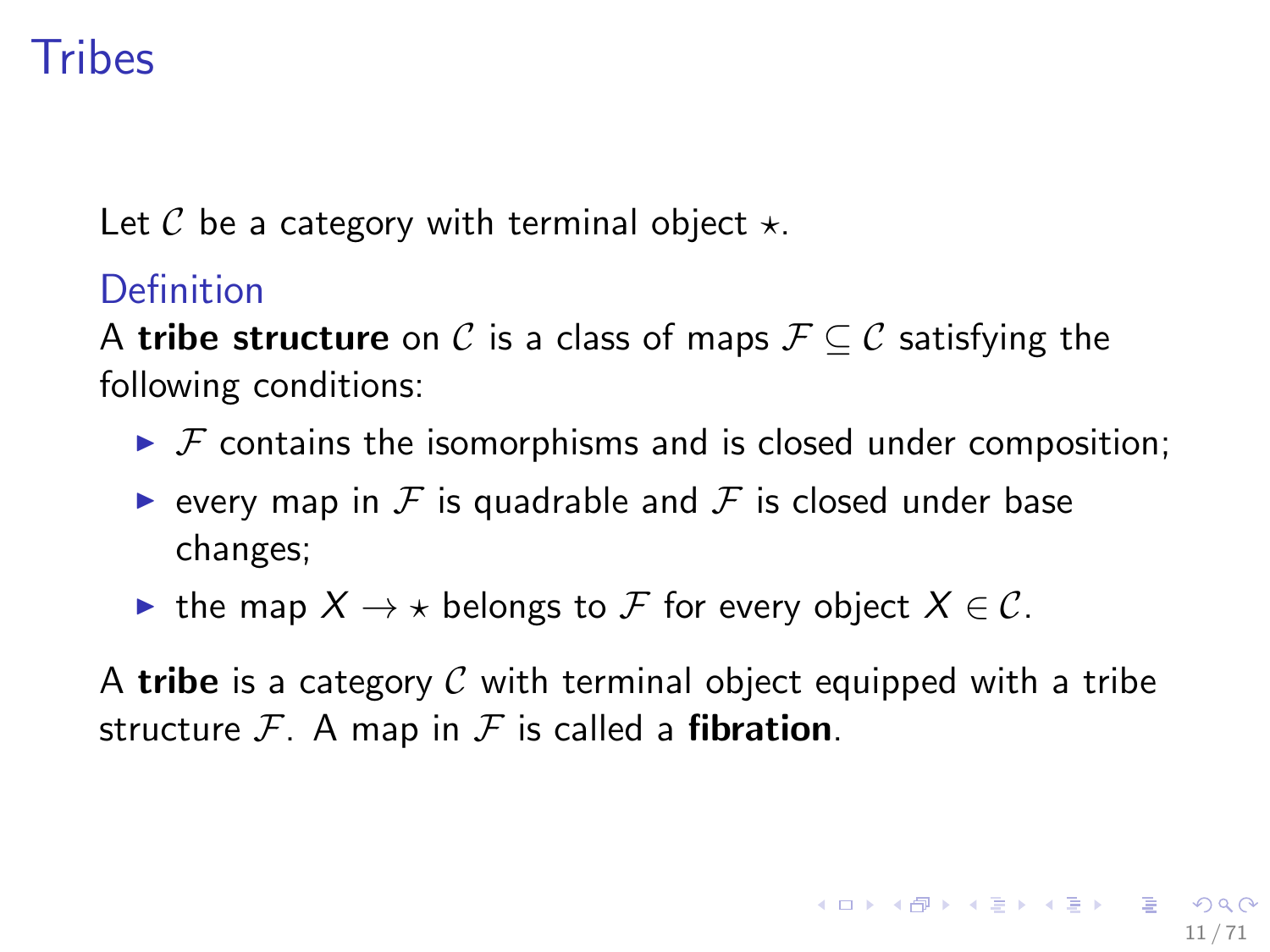## Examples of tribes

- $\triangleright$  A category with finite products, if the fibrations are the projections;
- $\triangleright$  The category of small groupoids **Grpd** if the fibrations are the iso-fibrations;
- $\triangleright$  The category of Kan complexes Kan if the fibrations are the Kan fibrations;
- $\blacktriangleright$  The category of fibrant objects of a Quillen model category.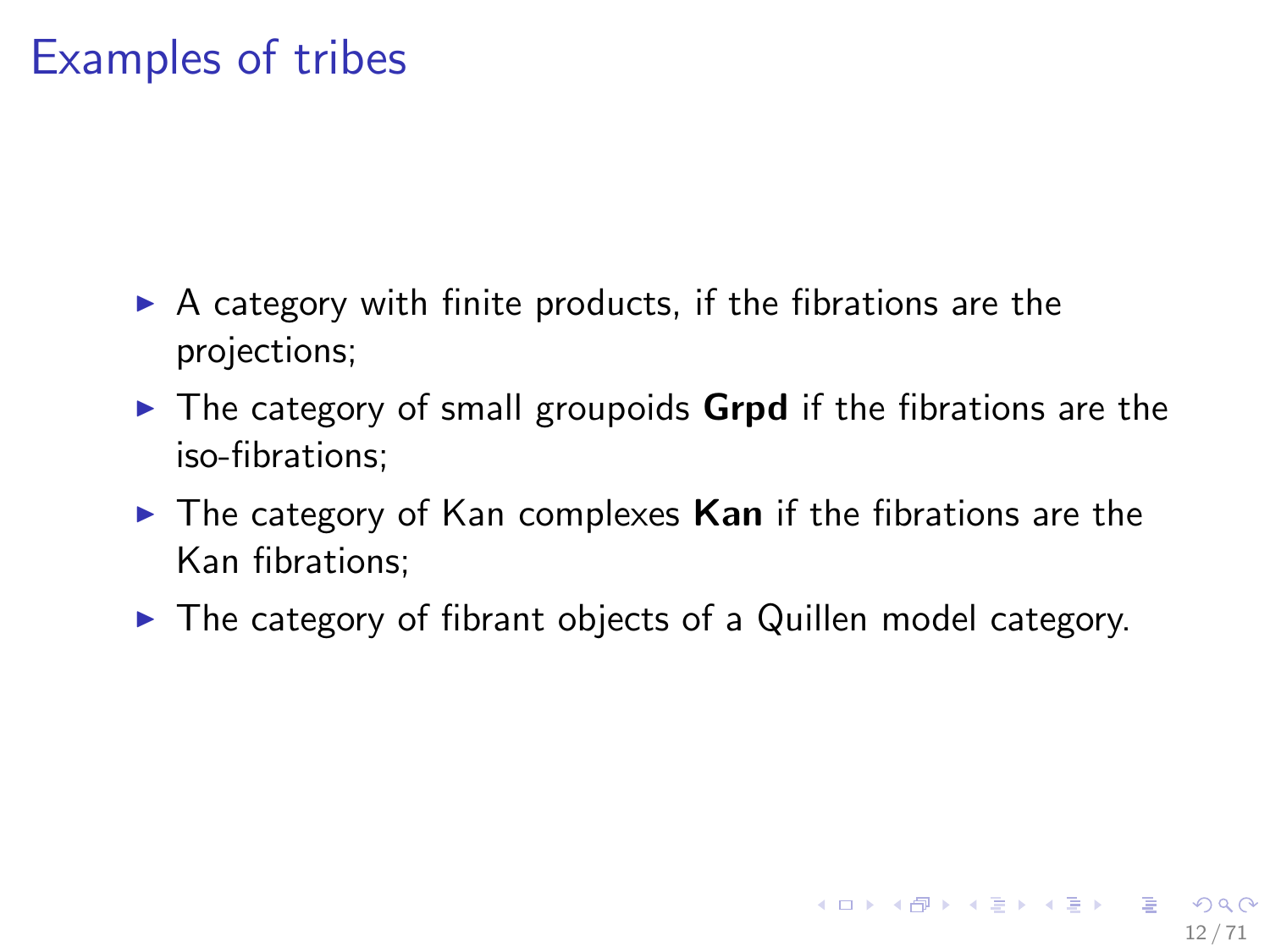An object *E* of a tribe *C* is called a type. Notation:

 $F \vdash E : Type$ 

A map  $t : \star \to E$  in C is called a term of type E. Notation:

 $F \cdot t : E$ 

13 / 71

K ロ ▶ K @ ▶ K 할 ▶ K 할 ▶ → 할 → 9 Q @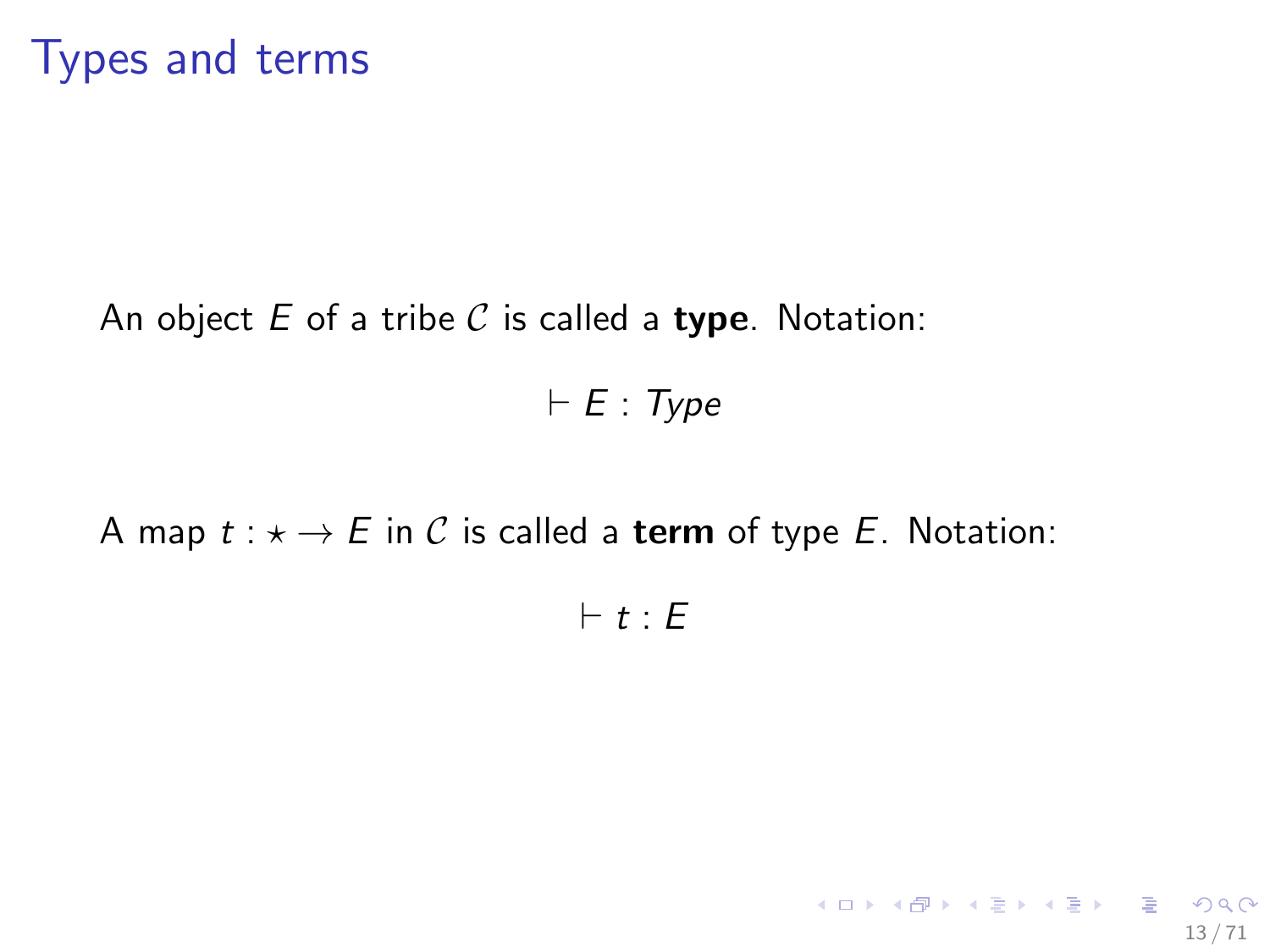#### Fibrations and families

The fiber  $E(a)$  of a fibration  $p : E \rightarrow A$  at a point  $a : A$  is defined by the pullback square



A fibration  $p : E \to A$  is a **family**  $(E(x) : x \in A)$  of objects of C parametrized by a variable element  $x \in A$ .

A tribe is a collection of families closed under certain operations.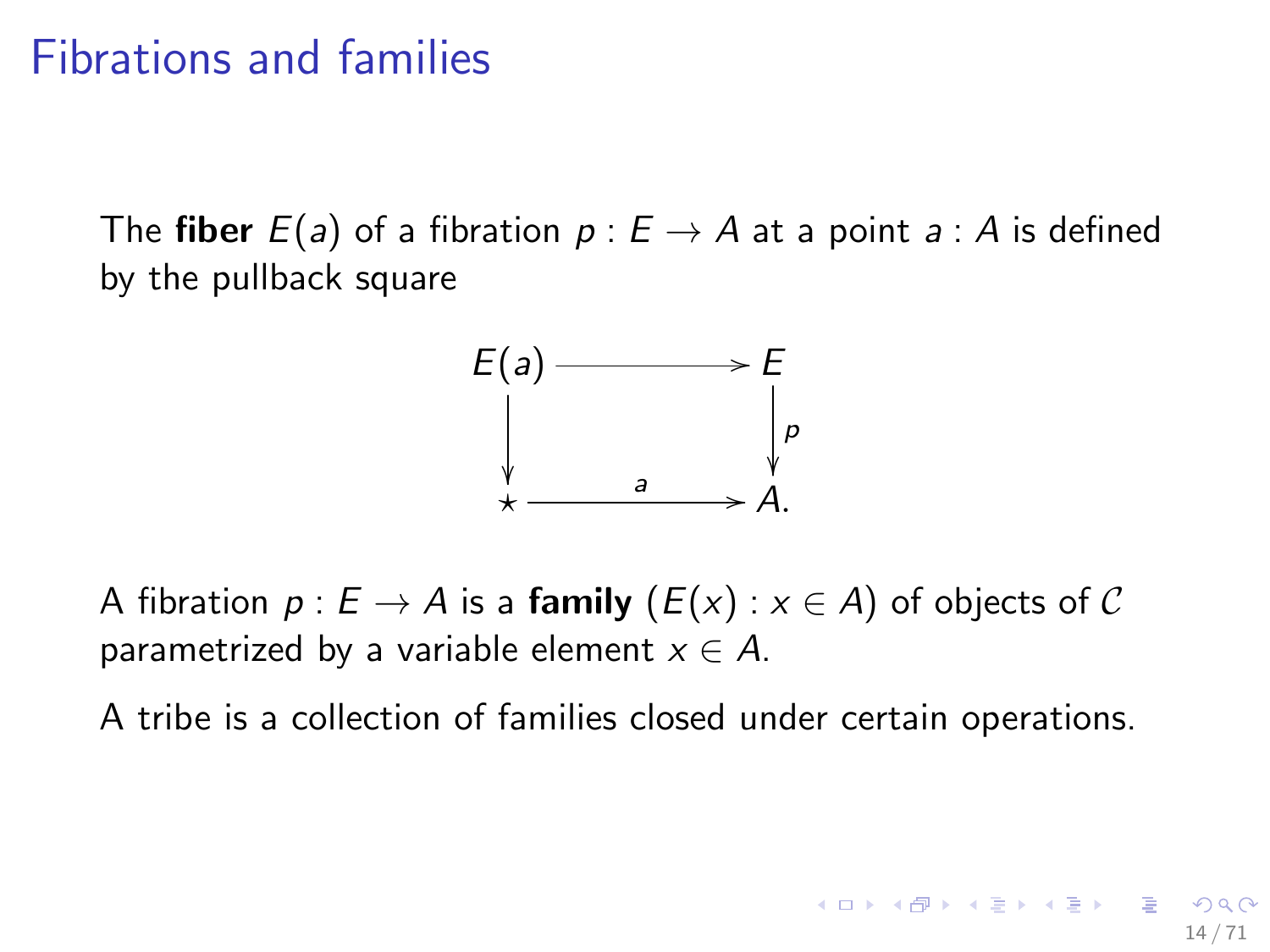# The local tribe *C*(*A*)

For an object *A* of a tribe *C*.

The **local tribe**  $C(A)$  is the full sub-category of  $C/A$  whose objects  $(E, p)$  are the fibrations  $p : E \rightarrow A$  with codomain *A*.

A map  $f : (E, p) \rightarrow (F, q)$  in  $C(A)$  is a fibration if the map  $f: E \to F$  is a fibration in C.

An object  $(E, p)$  of  $C(A)$  is a **dependent type** in **context**  $x : A$ .

 $x : A \vdash E(x) : Type$ 

A section *t* of  $p : E \to A$  is called a **dependent term**  $t(x) : E(x)$ 

 $x : A \vdash t(x) : E(x)$ 

15 / 71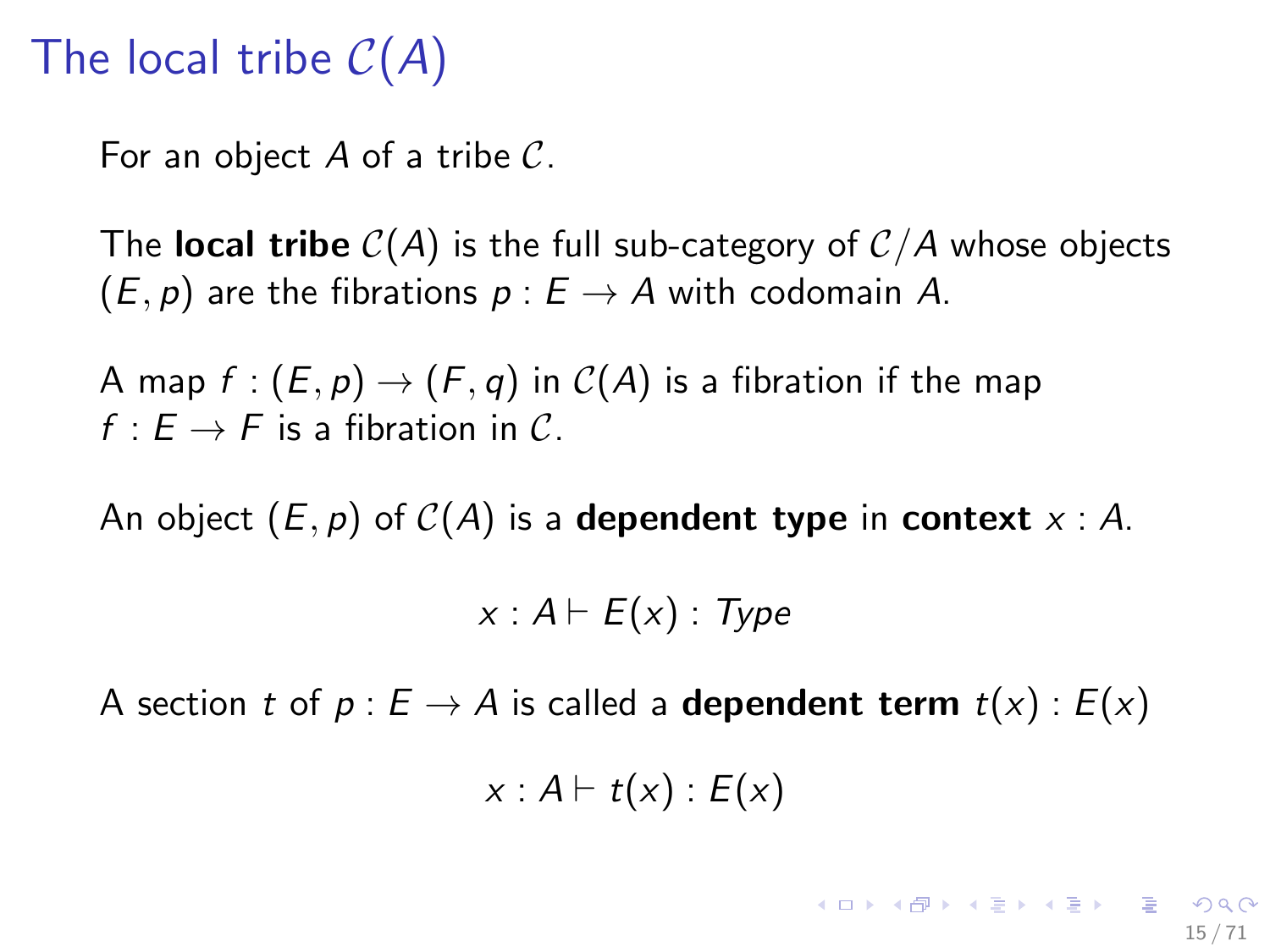### General contexts

Type declarations can be iterated:

*A* : *Type*  $x : A \vdash B(x) : Type$ *x* :  $A, y : B(x) \vdash C(x, y) : Type$ *x* : *A*, *y* : *B*(*x*), *z* : *C*(*x*, *y*)  $\vdash$  *E*(*x*, *y*, *z*) : *Type E* ✏✏  $A \leftarrow B \leftarrow C$ 

 $\Gamma = (x : A, y : B(x), z : C(x, y))$  is an example of *general context*.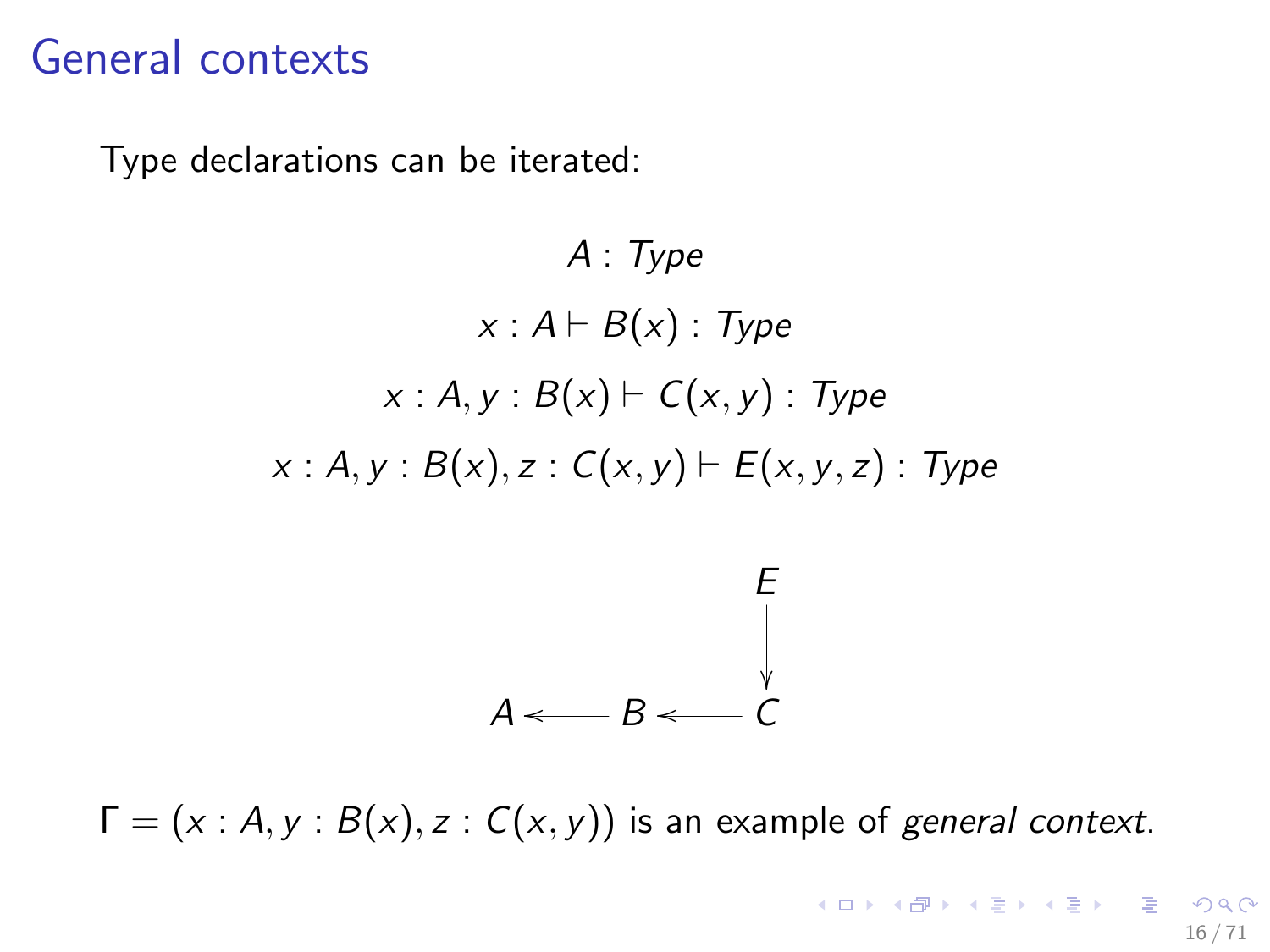#### The syntactic category

An object of the syntactic category is a formal expression  $[\Gamma]$  where  $\Gamma$  is a (general) context.

A map  $f : [x : A] \rightarrow [y : B]$  is a term

$$
x:A\vdash f(x):B
$$

Two maps  $f, g : [x : A] \rightarrow [y : B]$  are equal if  $f(x) = g(x)$  can be proved in context *x* : *A*,

$$
x: A \vdash f(x) = g(x): B
$$

Composition of maps is defined by substituting:

$$
\frac{x:A\vdash f(x):B, y:B\vdash g(y):C}{x:A\vdash g(f(x)):C}
$$

17 / 71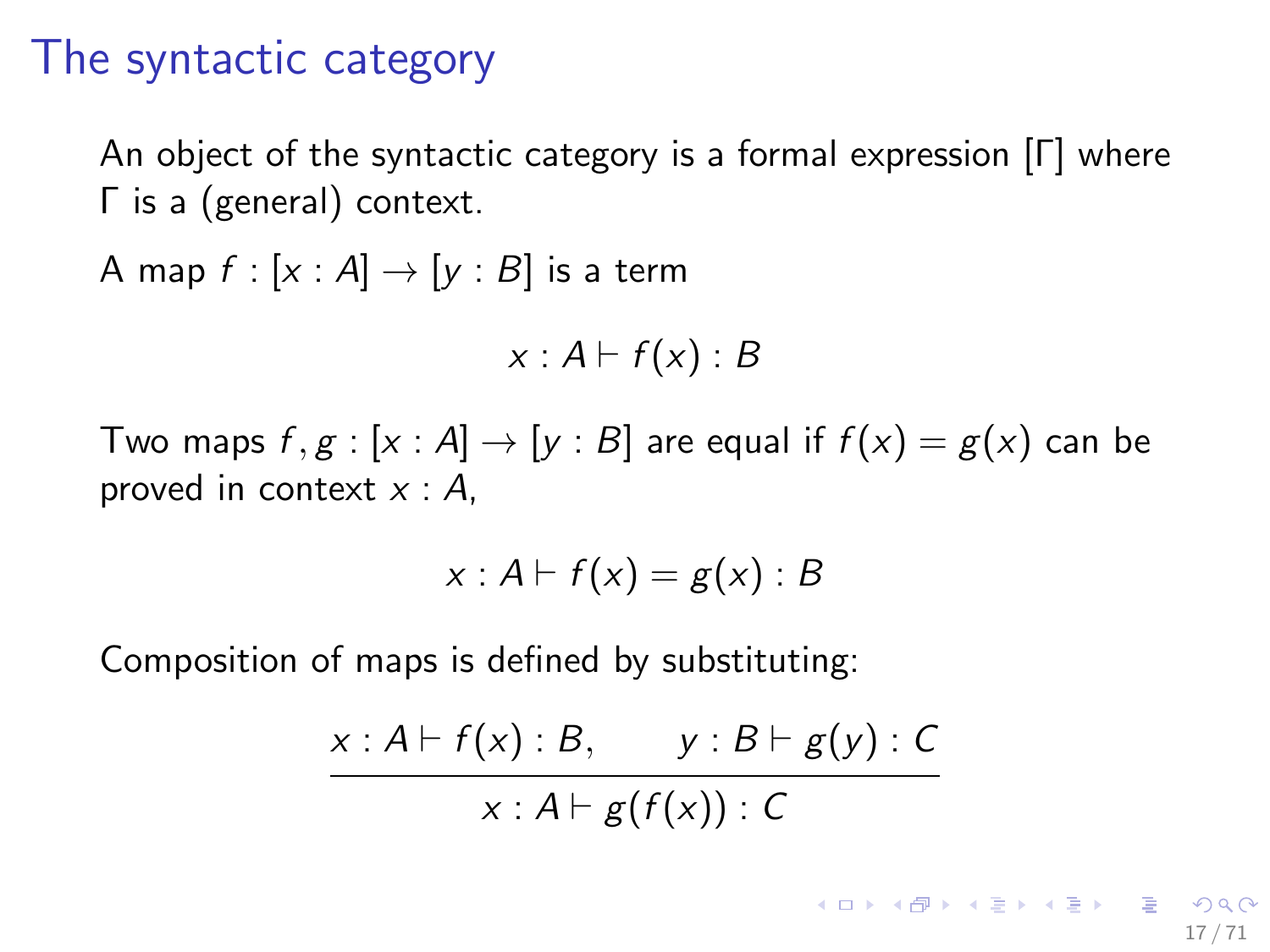# Homomorphism of tribes

#### A **homomorphism** of tribes is a functor  $F: C \rightarrow D$  which

- $\blacktriangleright$  takes fibrations to fibrations:
- $\triangleright$  preserves base changes of fibrations;
- $\blacktriangleright$  preserves terminal objects.

Remark: The category of tribes is a 2-category, where a 1-cell is a homomorphism and 2-cell is a natural transformation.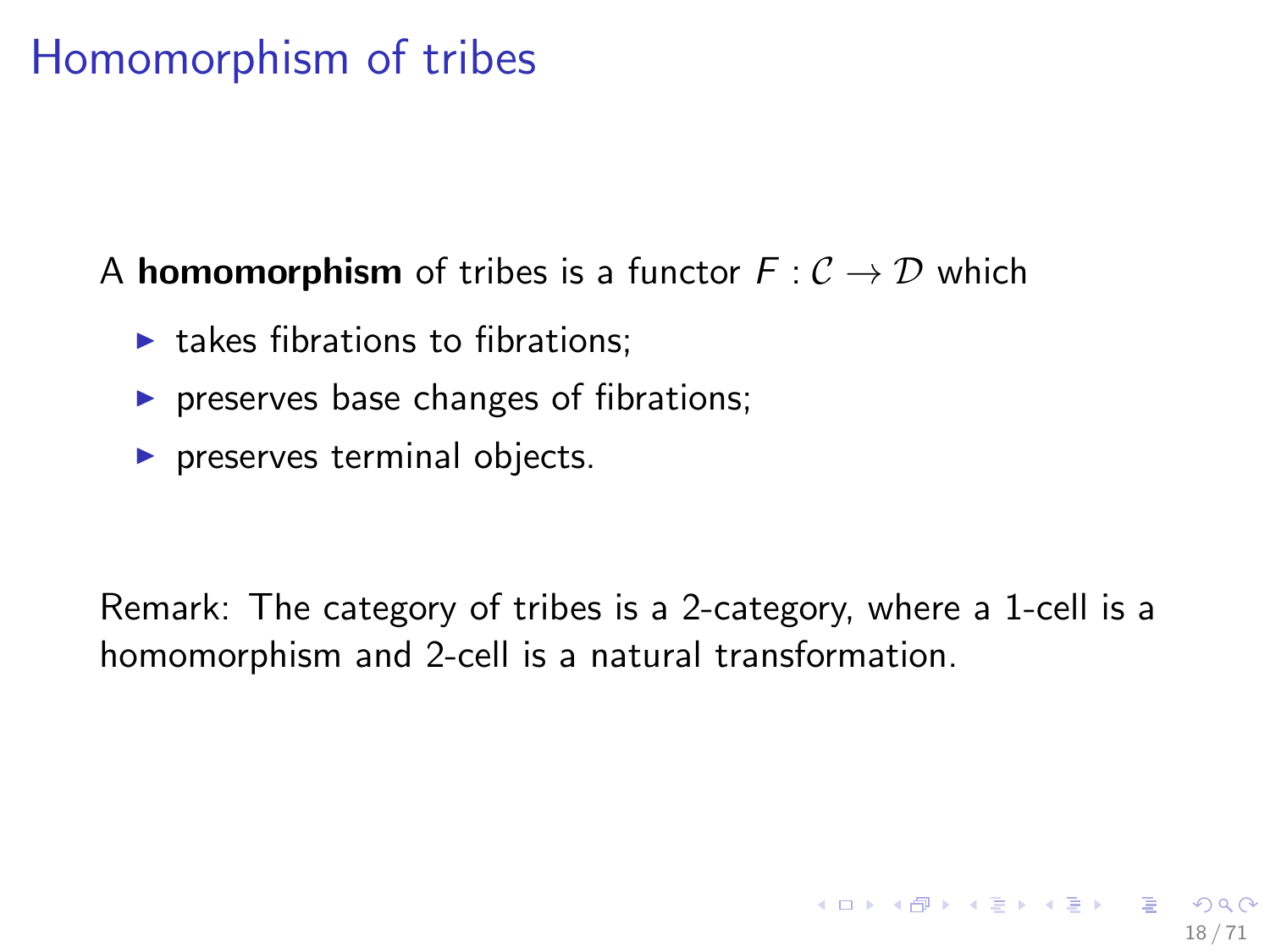Base change=change of parameters

If  $f : A \rightarrow B$  is a map in a tribe C, then the base change functor

$$
f^{\star}:\mathcal{C}(B)\to\mathcal{C}(A)
$$

is a homomorphism of tribes.

In type theory, it is expressed by the following *deduction rule*

 $y : B \vdash E(y) : Type$  $x : A \vdash E(f(x)) : Type.$ 

19 / 71

K ロ ▶ K @ ▶ K 할 ▶ K 할 ▶ ( 할 ) X 9 Q Q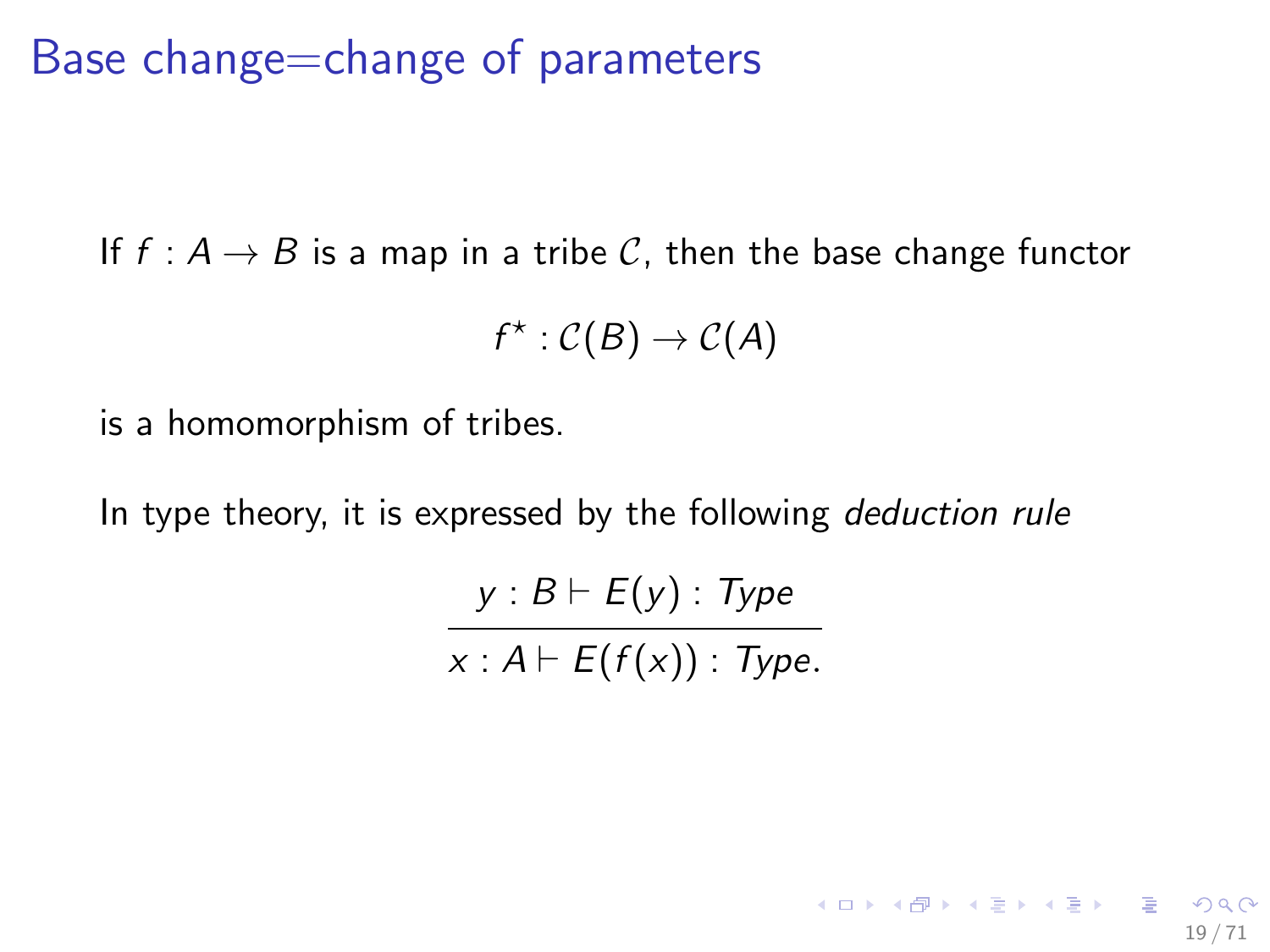## Restriction of context

Let *A* be an object of a tribe *C*.

The base change functor  $i_A : C \to C(A)$  along the map  $A \to \star$  is a homomorphism of tribes.

By definition  $i_A(E)=(E \times A, p_2)$ .

The functor  $i_A : C \to C(A)$  is expressed in type theory by a deduction rule called *context weakening*:

> ` *E* : *Type*  $x : A \vdash E : \text{Type.}$

> > 20 / 71

K ロ ▶ K @ ▶ K 할 > K 할 > → 할 → 9 Q Q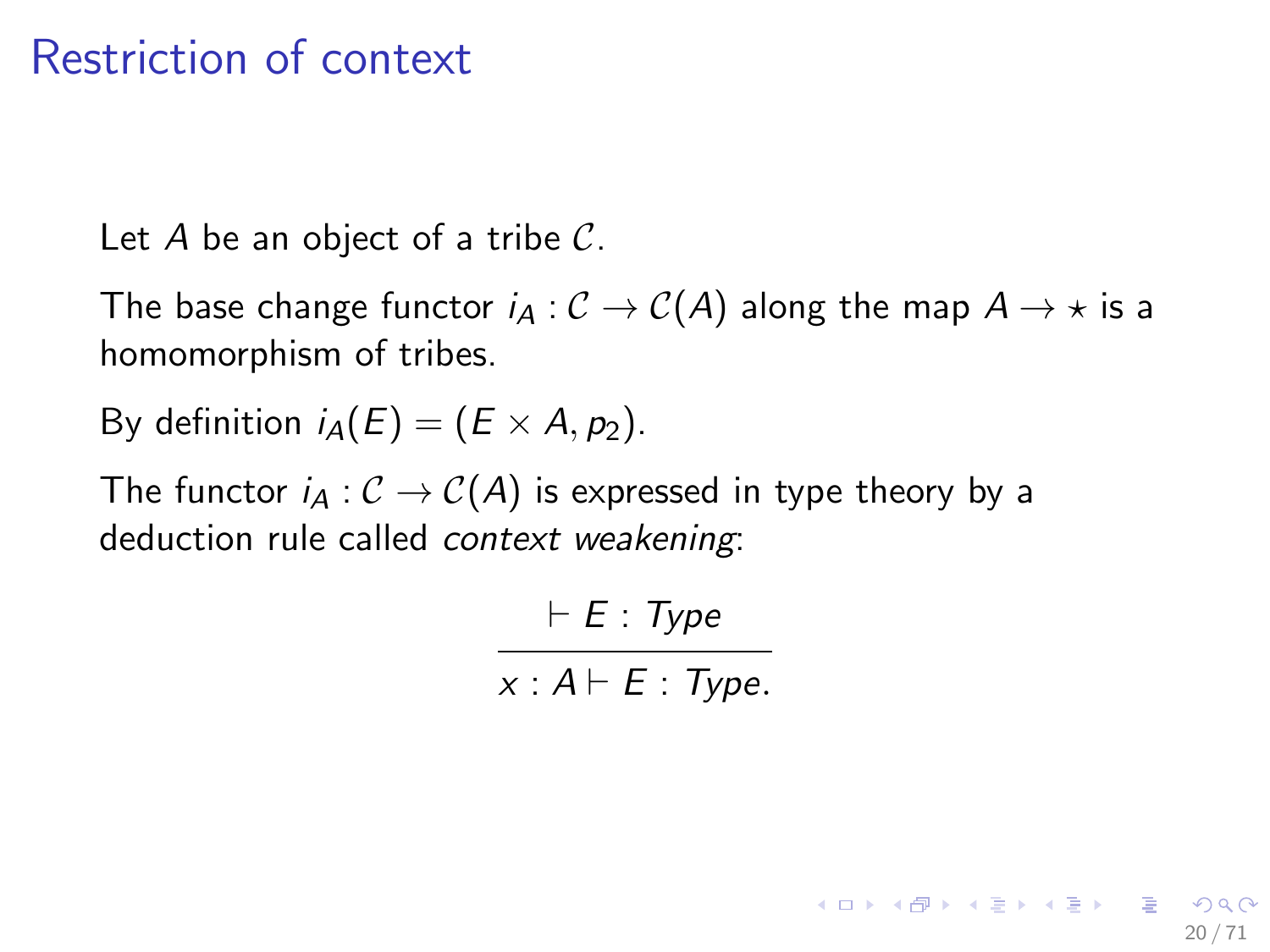#### Free extension

The extension  $i_A : C \to C(A)$  is freely generated by a term  $x_A$  of type *A*.

An analogy:

Recall that if *R* is a commutative ring, then the polynomial extension  $i : R \to R[x]$  is freely generated by the element *x*. The freeness means that for every homomorphism  $f : R \rightarrow S$  and every element  $s \in S$ , there exists a unique homomorphism  $h : R[x] \rightarrow S$ such that  $hi = f$  and  $h(x) = s$ ,



The element  $x \in R[x]$  can be assigned any value. It is **generic**.

イロト 不優 ト 不思 ト 不思 トー 理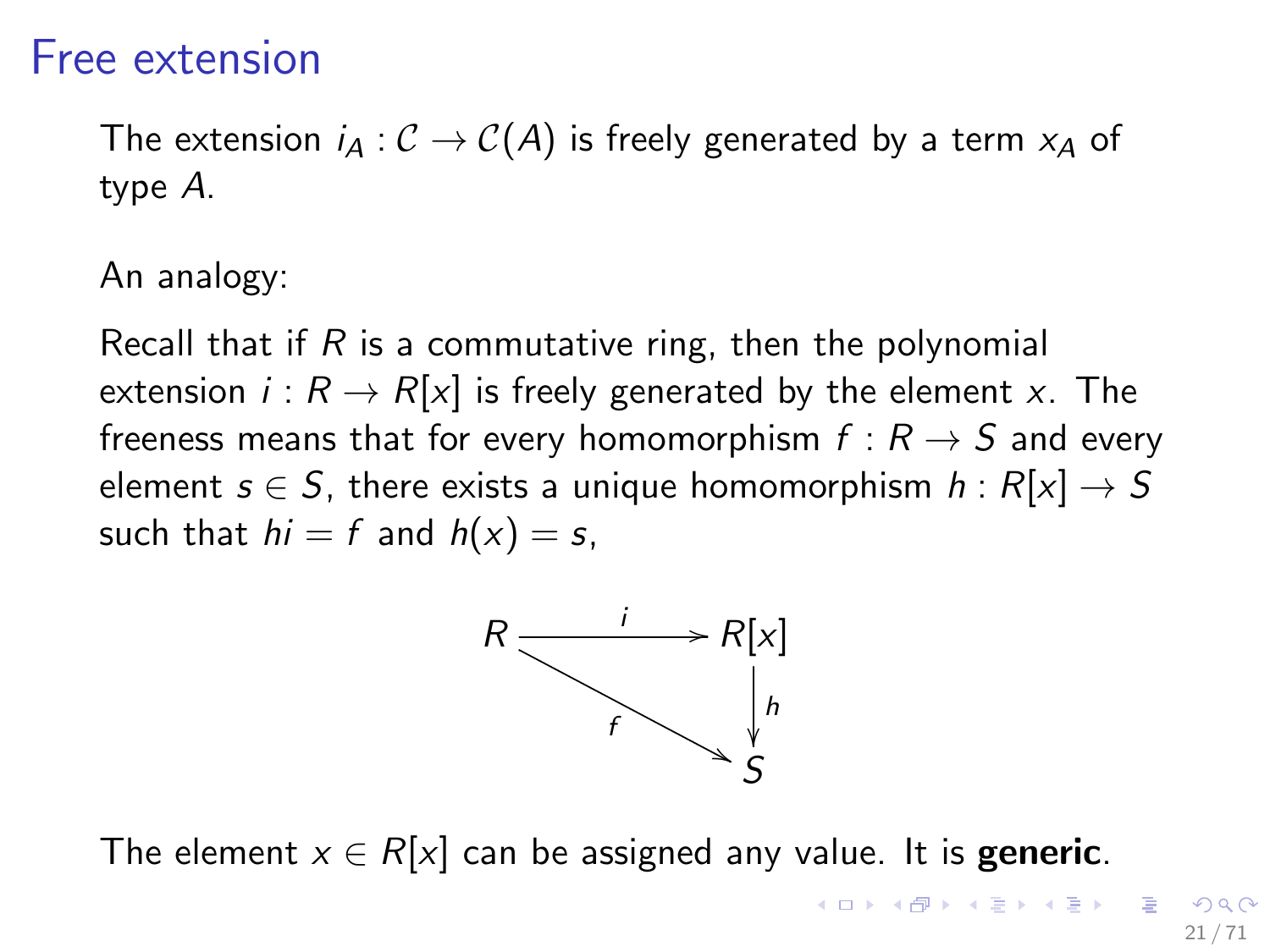#### Generic terms

The functor  $i = i_A : C \rightarrow C(A)$  takes the object A to the object  $i(A) = (A \times A, p_2).$ 

The diagonal  $\delta_A : A \to A \times A$  is a map  $\delta_A : \star_A \to i(A)$  in  $C(A)$ ; it is thus a term  $\delta_A$  : *i*(*A*).

#### Theorem

*The extension i* :  $C \rightarrow C(A)$  *is freely generated by the term*  $\delta_A$  : *i*(*A*). Thus,  $C(A) = C[x_A]$  with  $x_A = \delta_A$ .

Hence the diagonal  $\delta_A$  :  $i(A)$  is a **generic** term.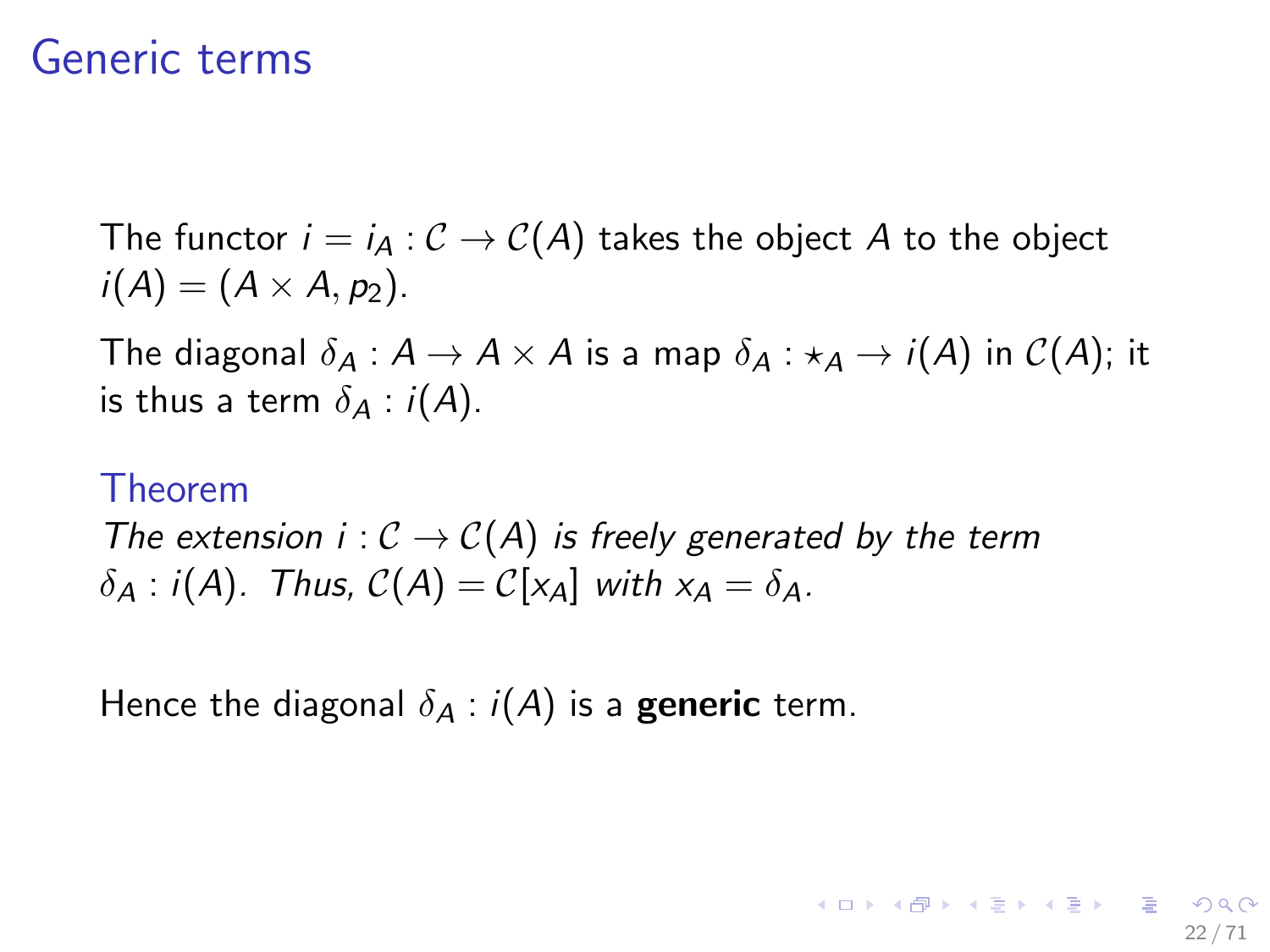#### Total space and summation

The forgetful functor  $C(A) \rightarrow C$  associates to a fibration  $p : E \rightarrow A$ its *total space*  $E = \sum_{x:A} E(x)$ *.* It is thus a summation operation,

$$
\Sigma_A : \mathcal{C}(A) \to \mathcal{C}.
$$

It leads to the  $\Sigma$ -*formation* rule,

$$
x : A \vdash E(x) : Type
$$
  
 
$$
\vdash \sum_{x : A} E(x) : Type
$$

A term  $t: \sum_{x:A} E(x)$  is a pair  $t = (a, u)$ , where  $a:A$  and  $u:E(a)$ .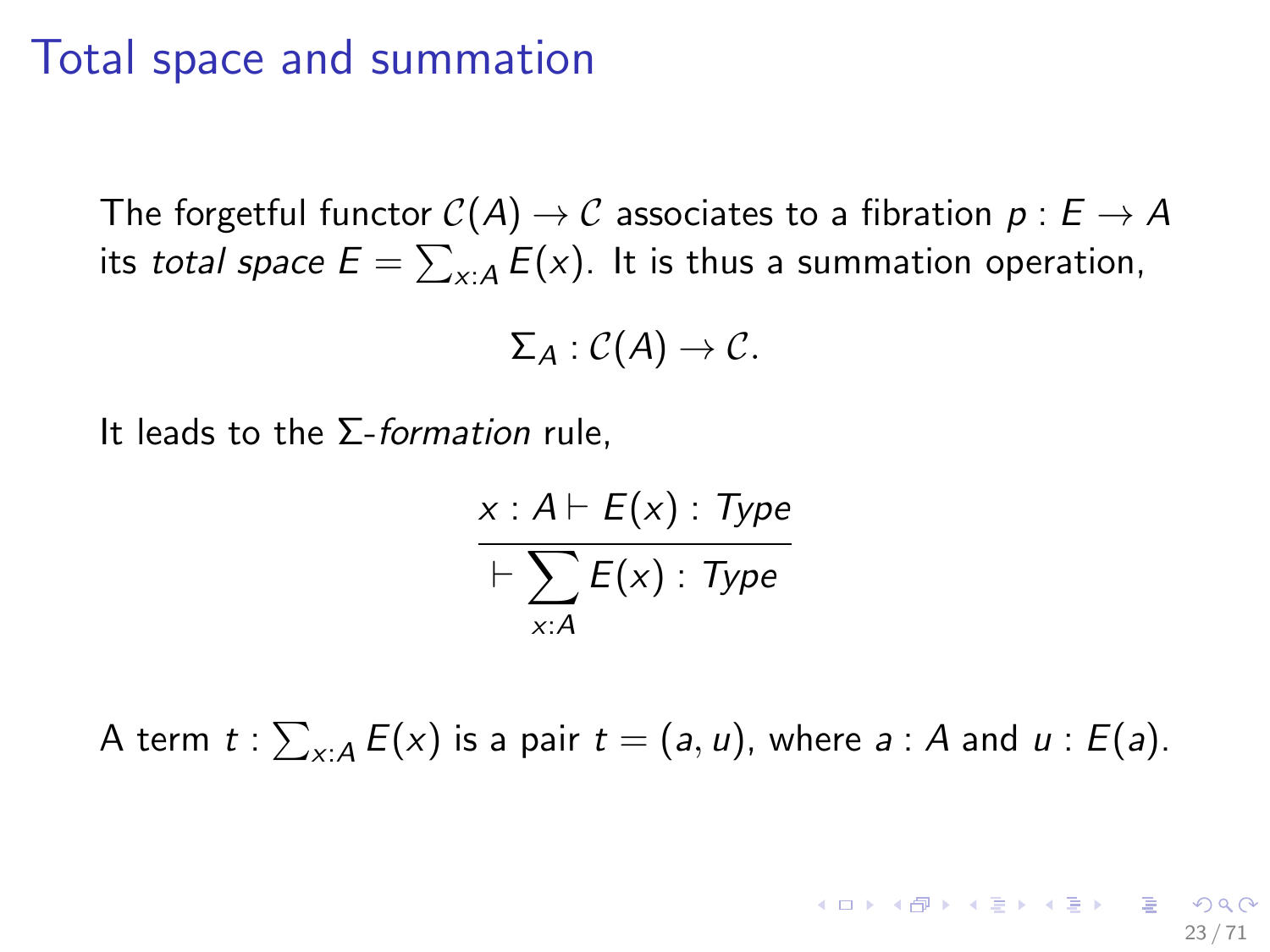## Display maps

The projection

$$
pr_1: \sum_{x:A} E(x) \to A
$$

is called a display map.

The syntactic category of type theory is a tribe, where a fibration is a map isomorphic to a display map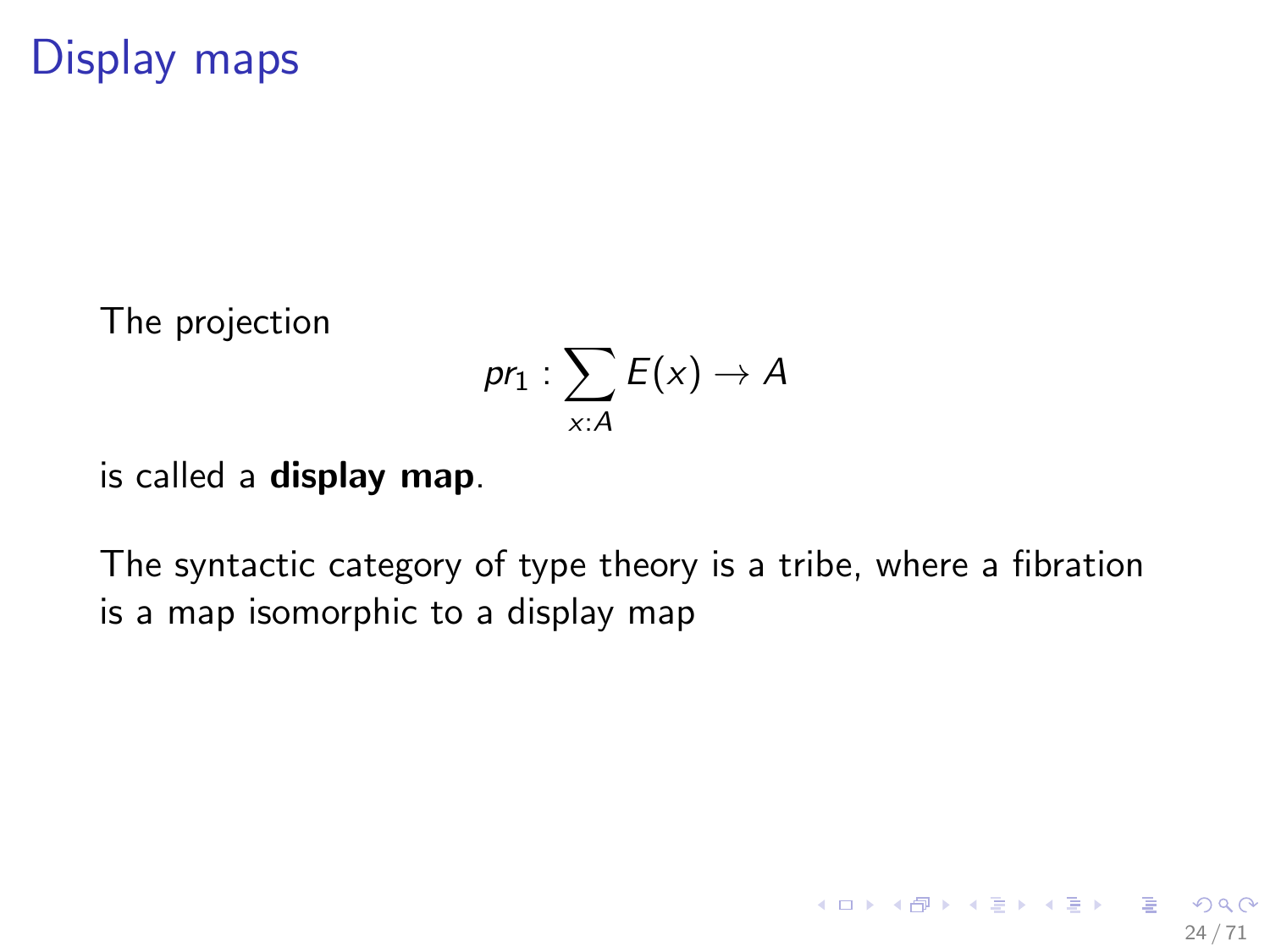### Push-forward

If  $f : A \rightarrow B$  is a fibration in a tribe C, then the *push-forward* functor

 $f_1$  :  $C(A) \rightarrow C(B)$ 

is defined by putting  $f_1(E, p) = (E, fp)$ .

The functor *f*! is left adjoint to the pullback functor  $f^* : C(B) \to C(A)$ .

Formally, we have

$$
f_!(E)(y)=\sum_{f(x)=y}E(x).
$$

for a term *y* : *B*.

25 / 71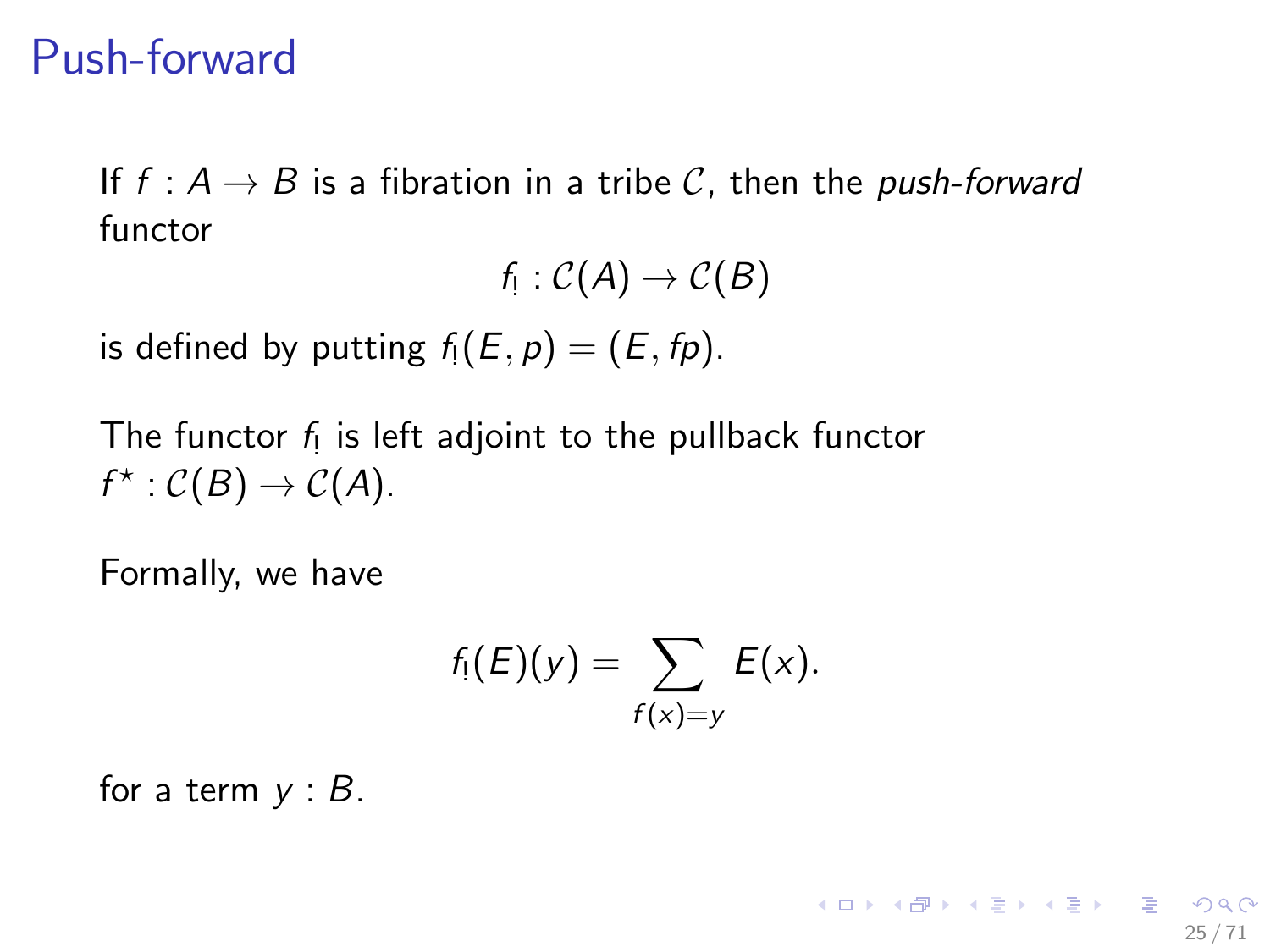# Function space [*A, B*]

Our goal is now to introduce the notion of  $\pi$ -tribe.

Let *A* be a quadrable object in a category *C*.

Recall that the **exponential** of an object  $B \in \mathcal{C}$  by A is an object [*A*, *B*] equipped with a map  $\epsilon$  : [*A*, *B*]  $\times$  *A*  $\rightarrow$  *B* called the *evaluation* such that for every object  $C \in \mathcal{C}$  and every map  $u: C \times A \rightarrow B$ , there exists a unique map  $v: C \rightarrow [A, B]$  such that  $\epsilon(\nu \times A) = u$ .



26 / 71

K ロンス 御 > ス ヨ > ス ヨ > ニ ヨ

We write  $v = \lambda^A(u)$ .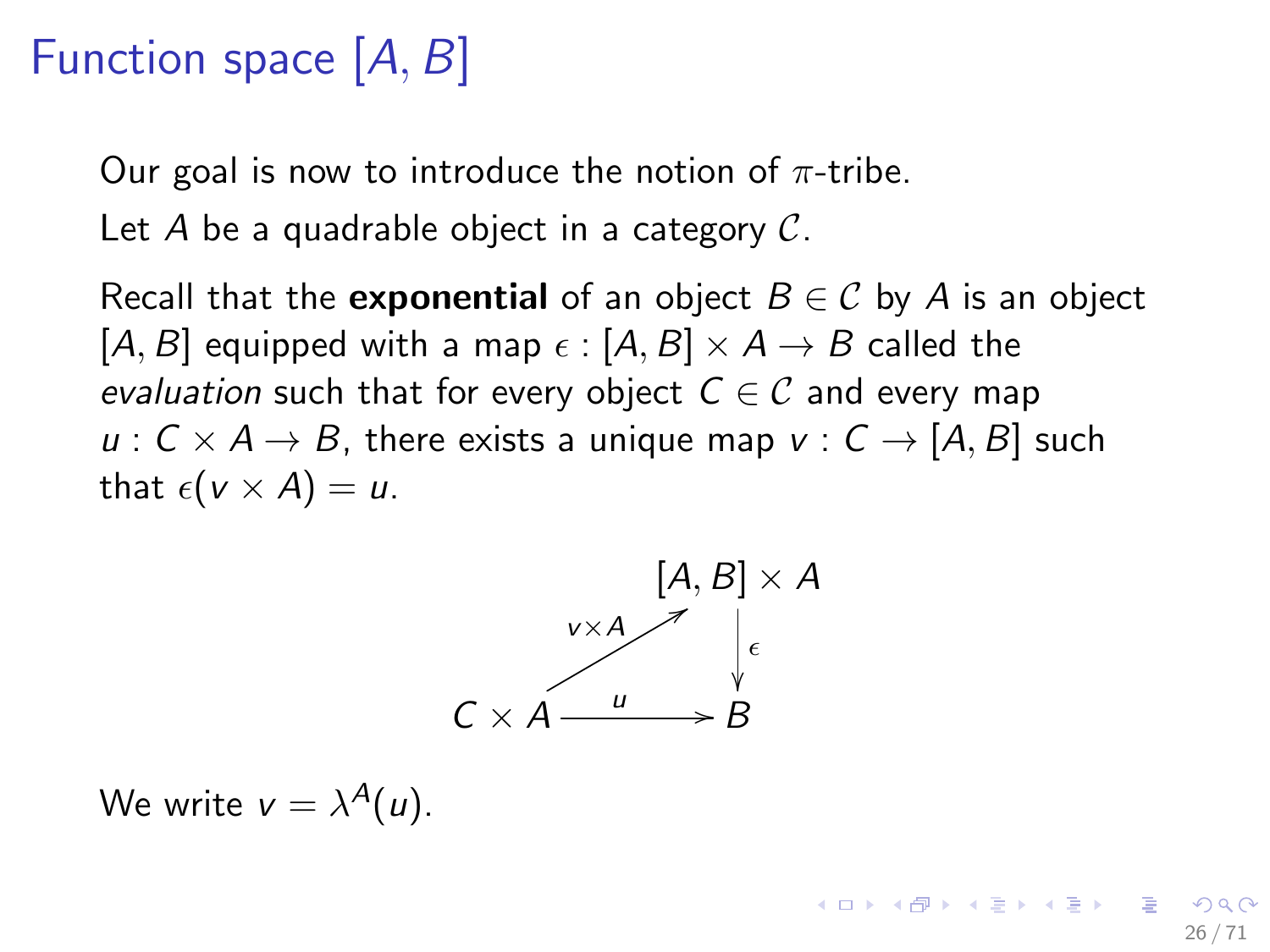## Space of sections

Let *A* be a quadrable object in a category *C*.

The *space of sections* of an object  $E = (E, p) \in C/A$  is an object  $\Pi_A(E) \in \mathcal{C}$  equipped with a map  $\epsilon : \Pi_A(E) \times A \rightarrow E$  called the *evaluation* such that:

 $\blacktriangleright$   $p \in p_2$ 

**F** for every object  $C \in \mathcal{C}$  and every map  $u : C \times A \rightarrow E$  in  $\mathcal{C}/A$ there exists a unique map  $v : C \to \Pi_A(E)$  such that  $\epsilon(\mathsf{v} \times \mathsf{A}) = \mathsf{u}.$ 



We write  $v = \lambda^{A}(u)$ .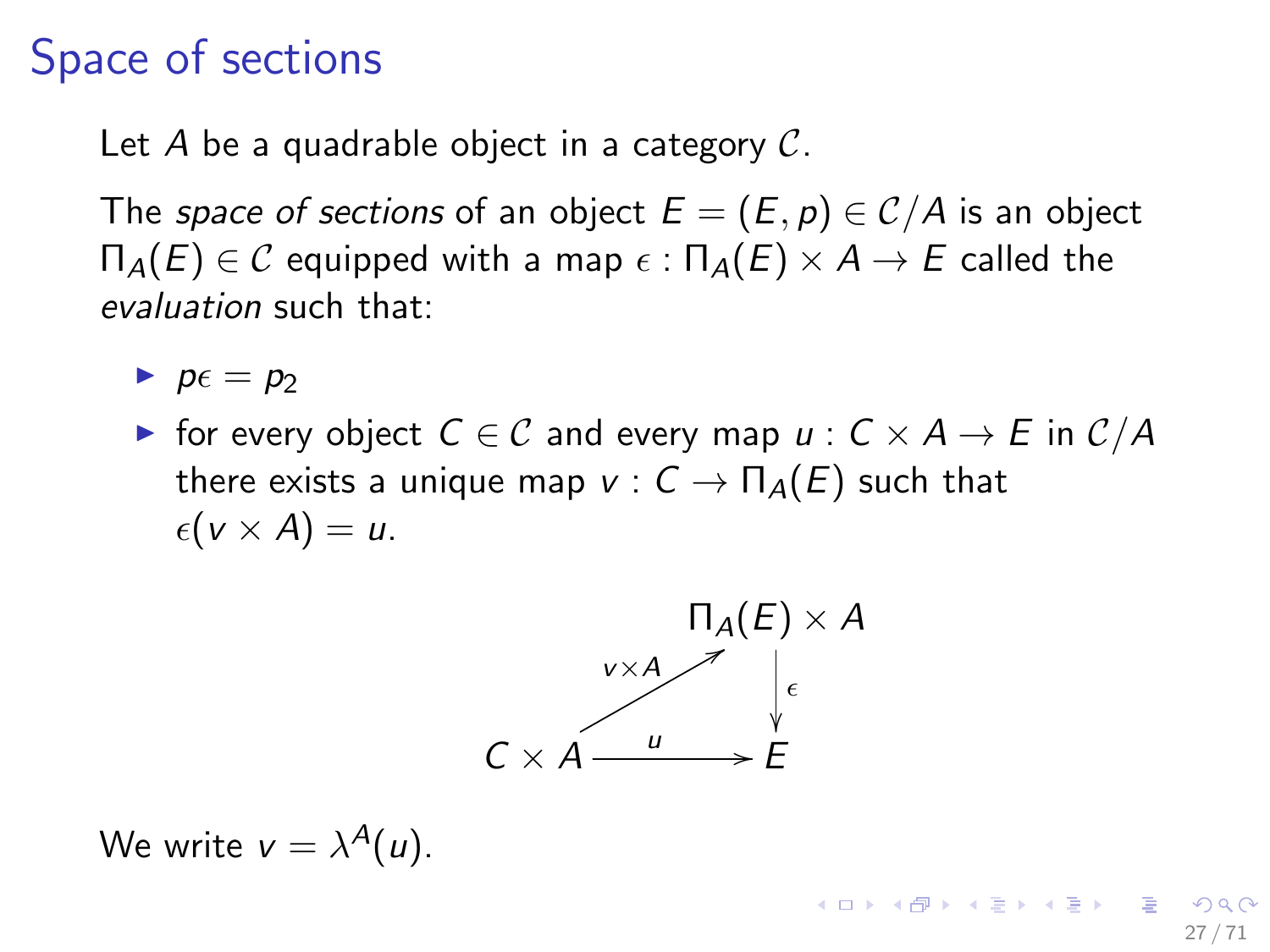#### Products along a map

Let  $f : A \rightarrow B$  be a quadrable map in a category C.

The **product**  $\prod_f(E)$  of an object  $E = (E, p) \in C/A$  along a map  $f : A \rightarrow B$  is the space of sections of the map  $(E, fp) \rightarrow (A, f)$  in the category *C/B*,



For every *y* : *B* we have

$$
\Pi_f(E)(y) = \prod_{f(x)=y} E(x)
$$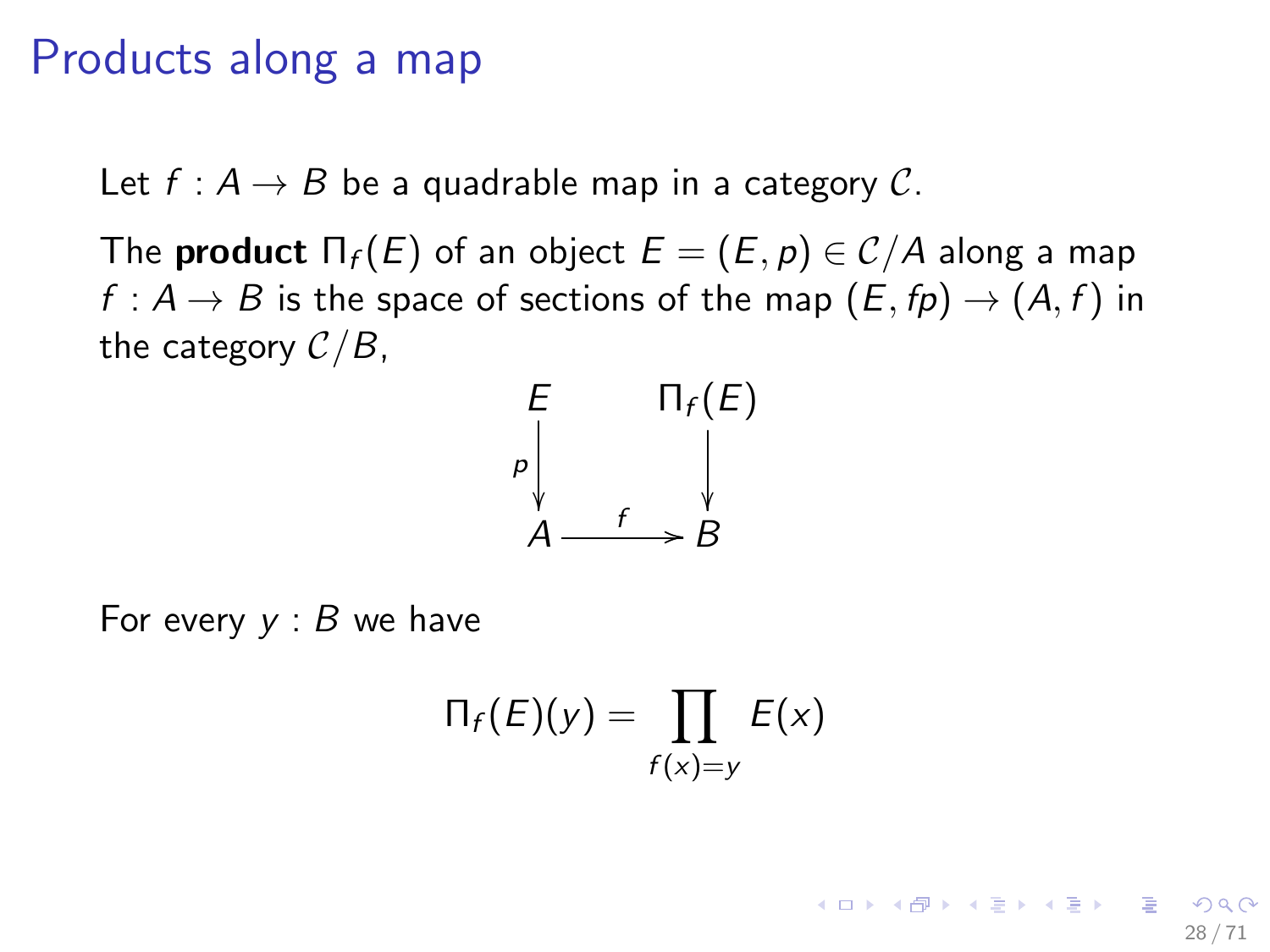#### $\pi$ -tribes

#### Definition

We say that a tribe C is  $\pi$ -**closed**, and that it is a  $\pi$ -**tribe**, if every fibration  $E \to A$  has a product along any fibration  $f : A \to B$  and if the structure map  $\Pi_f(E) \to B$  is a fibration,

29 / 71

K ロ X K 個 X K 重 X K 重 X (重 X ) 重 → の

The functor  $\Pi_f : C(A) \to C(B)$  is right adjoint to the functor  $f^* : C(B) \to C(A)$ .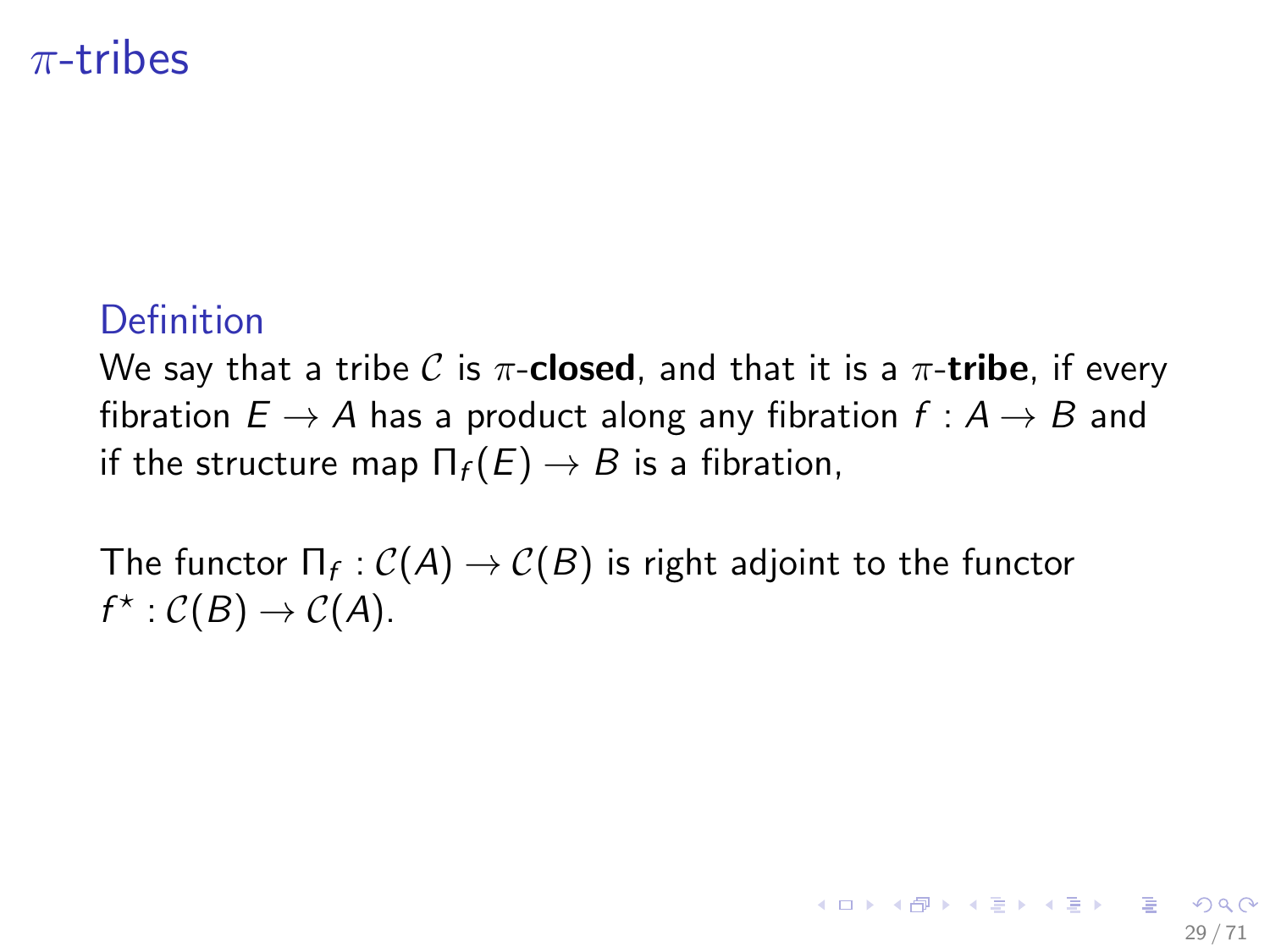### Examples of  $\pi$ -tribes

- $\triangleright$  A cartesian closed category, where a fibration is a projection;
- $\triangleright$  A locally cartesian category is a  $\Pi$ -tribe in which every map is a fibration;
- $\triangleright$  The category of small groupoids **Grpd**, where a fibration is an iso-fibration (Hofmann, Streicher);
- $\triangleright$  The category of Kan complexes **Kan**, where a fibrations is a Kan fibration (Streicher, Voevodsky);

If C is a  $\pi$ -tribe, then so is the tribe  $C(A)$  for every object  $A \in \mathcal{C}$ .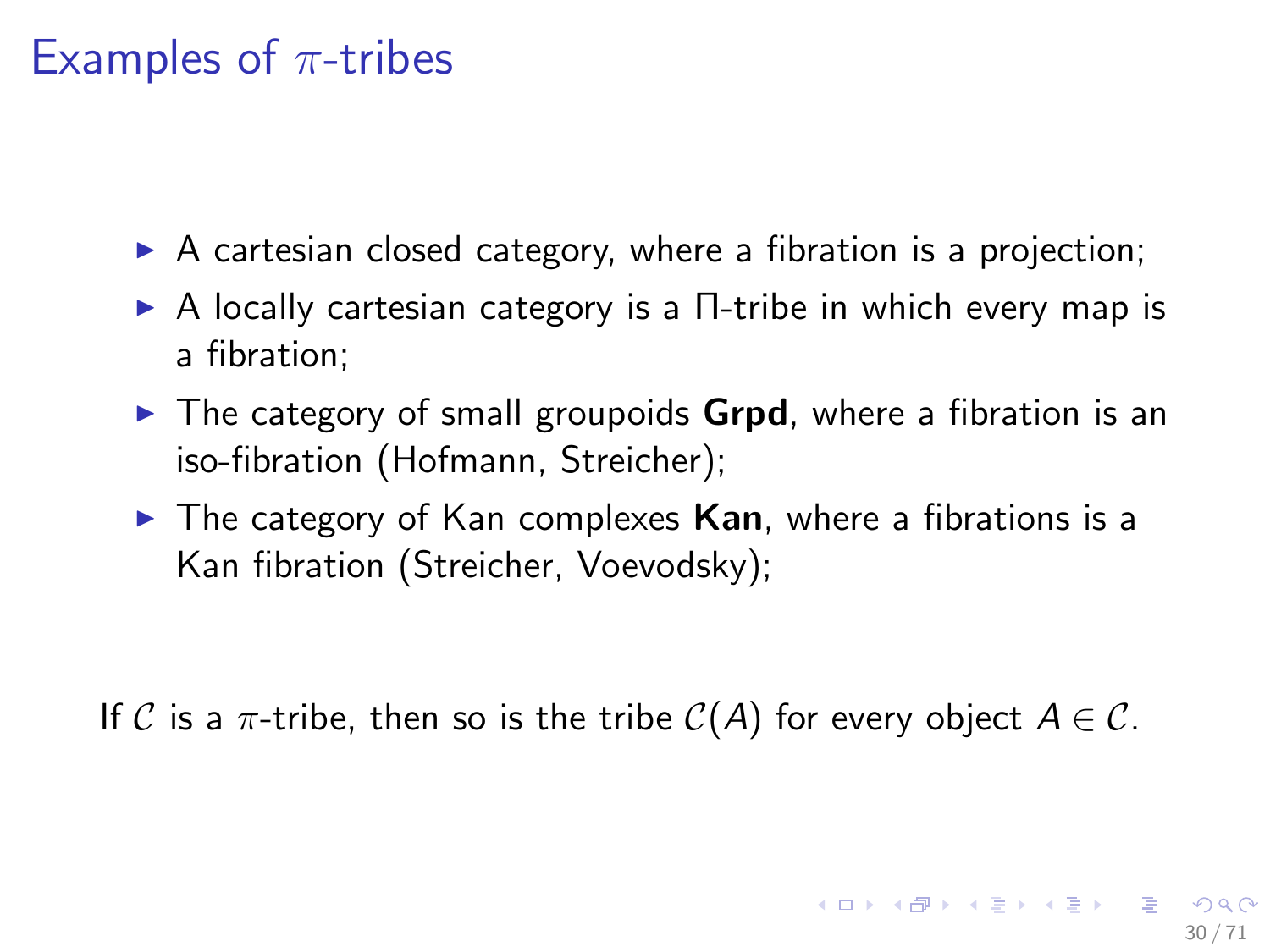## **n**-formation rule

In a  $\Pi$ -tribe, we have the following  $\Pi$ -formation rule:

$$
x : A \vdash E(x) : Type
$$
  
 
$$
\vdash \prod_{x:A} E(x) : Type.
$$

There is also a rule for the introduction of  $\lambda$ -terms:

$$
\frac{x:A\vdash t(x):E(x)}{\vdash (\lambda x)t(x): \prod_{x:A}E(x)}
$$

31 / 71

K ロ X x (個) X x を X x を X → 「重 → の Q Q →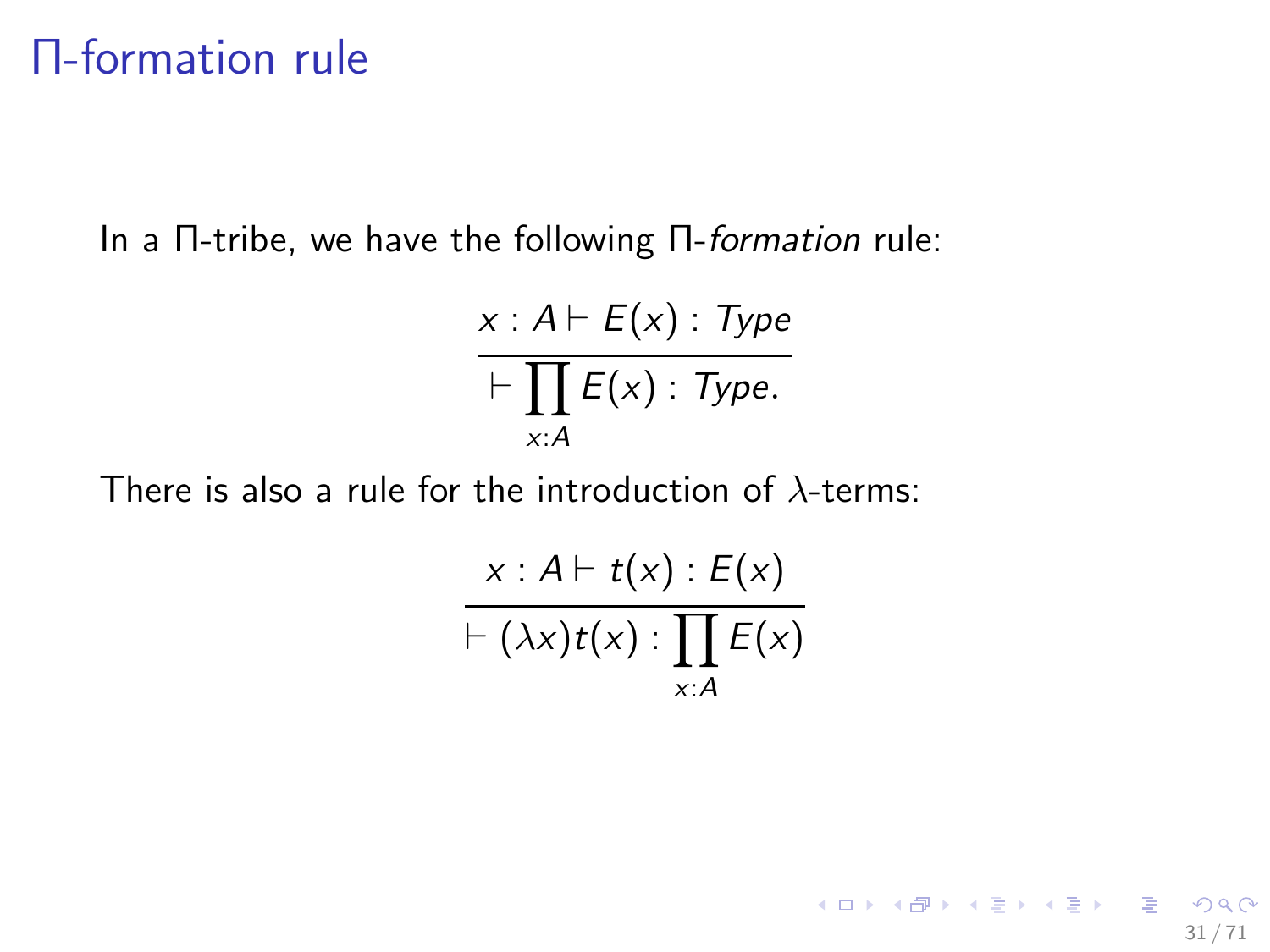## Homotopical tribes

#### Definition

We say that a map  $u : A \rightarrow B$  in a tribe C is **anodyne** if it has the left lifting property with respect to every fibration  $f : X \to Y$ .

This means that every commutative square

$$
A \xrightarrow{a} X
$$
\n
$$
u \downarrow \qquad f
$$
\n
$$
B \xrightarrow{b} Y
$$

has a diagonal filler  $d : B \to X$  (  $du = a$  and  $fd = b$ ).

K ロ X K @ X K 경 X X 경 X X 경 32 / 71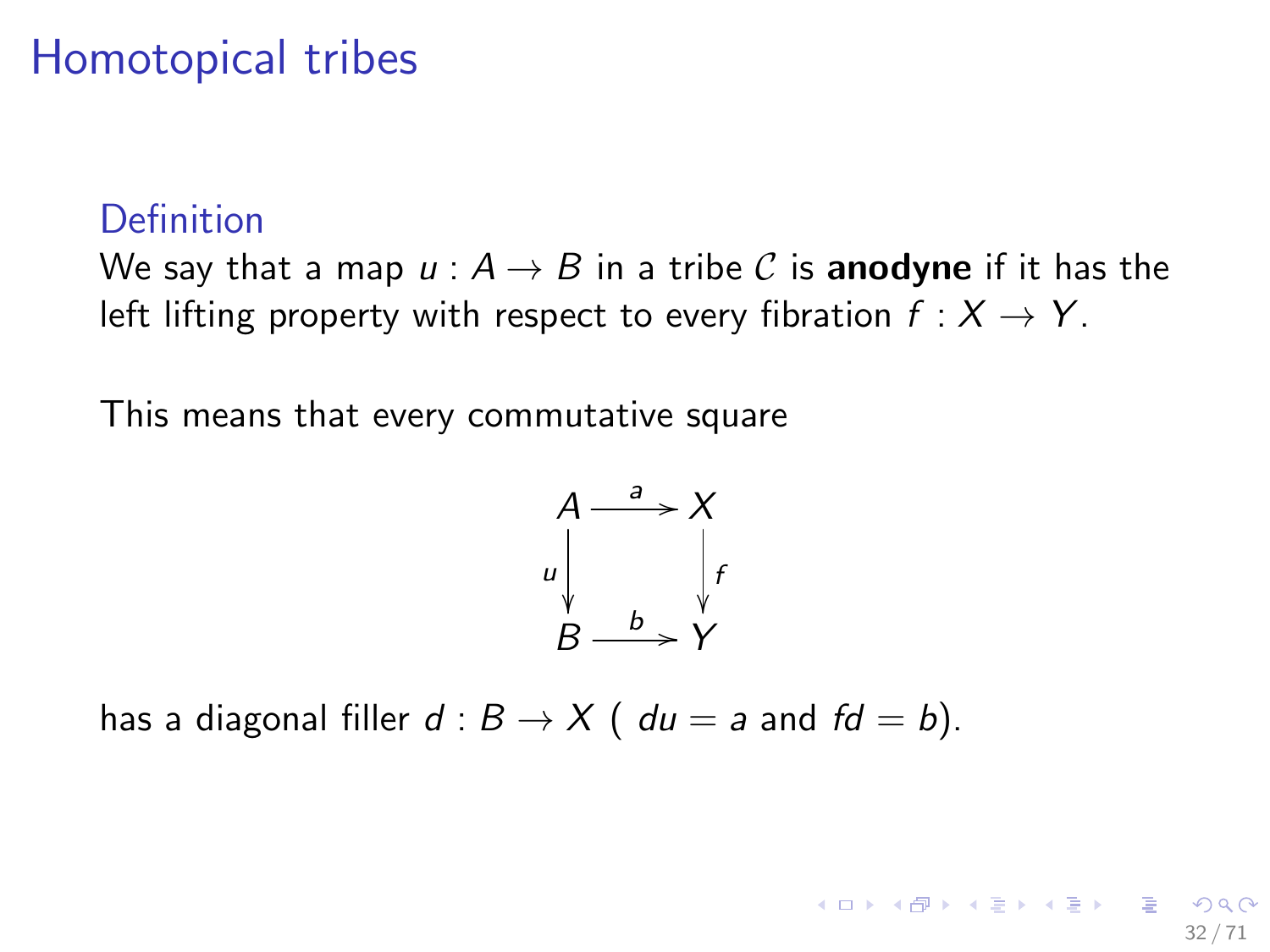## Homotopical tribes

#### **Definition**

We say that a tribe *C* is homotopical, or a h-tribe, if the following two conditions are satisfied

- $\blacktriangleright$  every map  $f : A \rightarrow B$  admits a factorization  $f = pu$  with *u* an anodyne map and *p* a fibration;
- $\triangleright$  the base change of an anodyne map along a fibration is anodyne.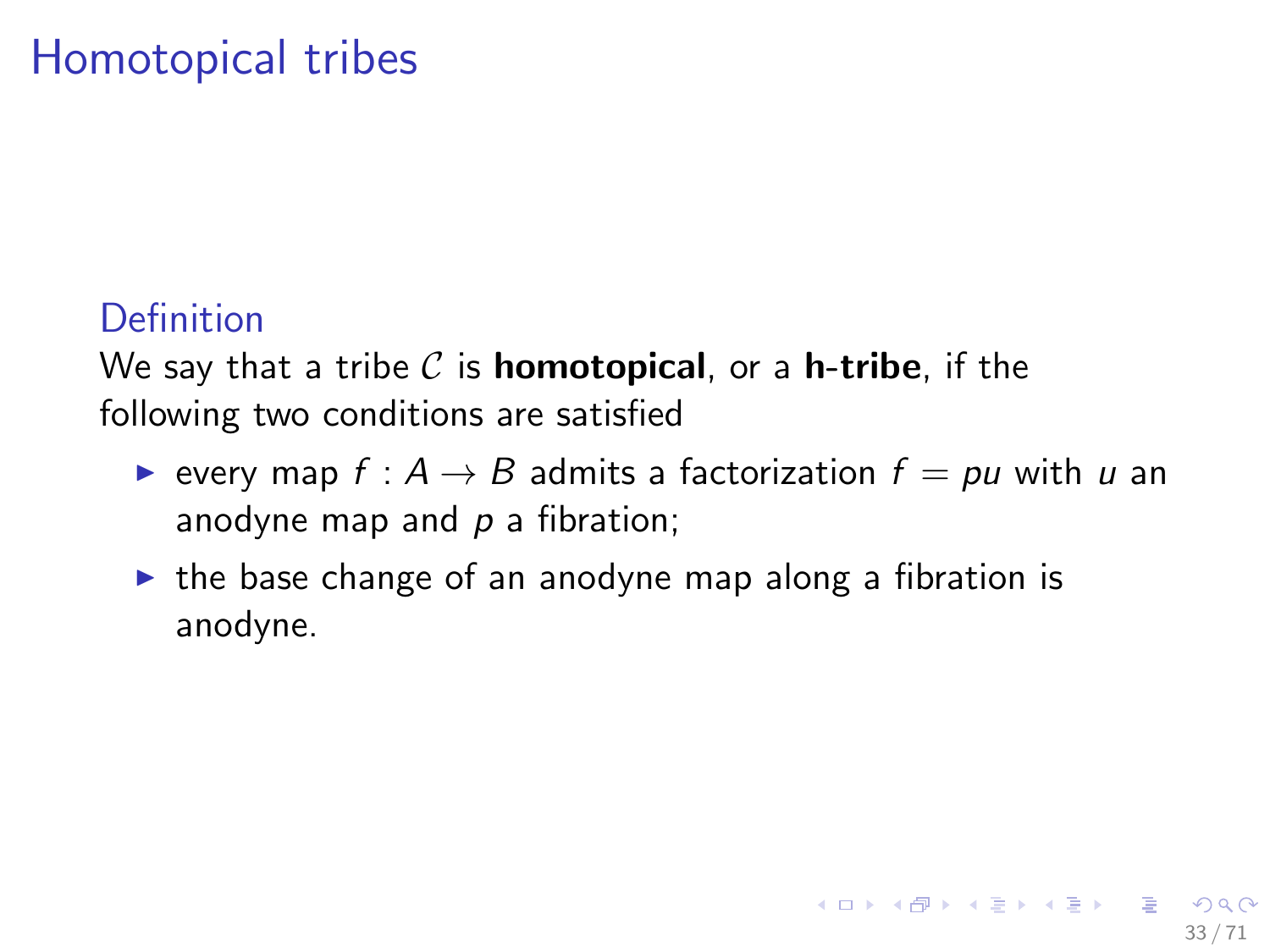### Examples of *h*-tribes

- $\triangleright$  The category of groupoids **Grpd**, where a functor is anodyne if it is a monic equivalence (Hofmann, Streicher);
- $\triangleright$  The category of Kan complexes Kan, where a map is anodyne if it is a monic homotopy equivalence (Streicher, Awodey and Warren, Voevodsky);
- ▶ The syntactic category of Martin-Löf type theory, where a fibration is a map isomorphic to a display map (Gambino and Garner).

If C is a *h*-tribe, then so is the tribe  $C(A)$  for every object  $A \in \mathcal{C}$ .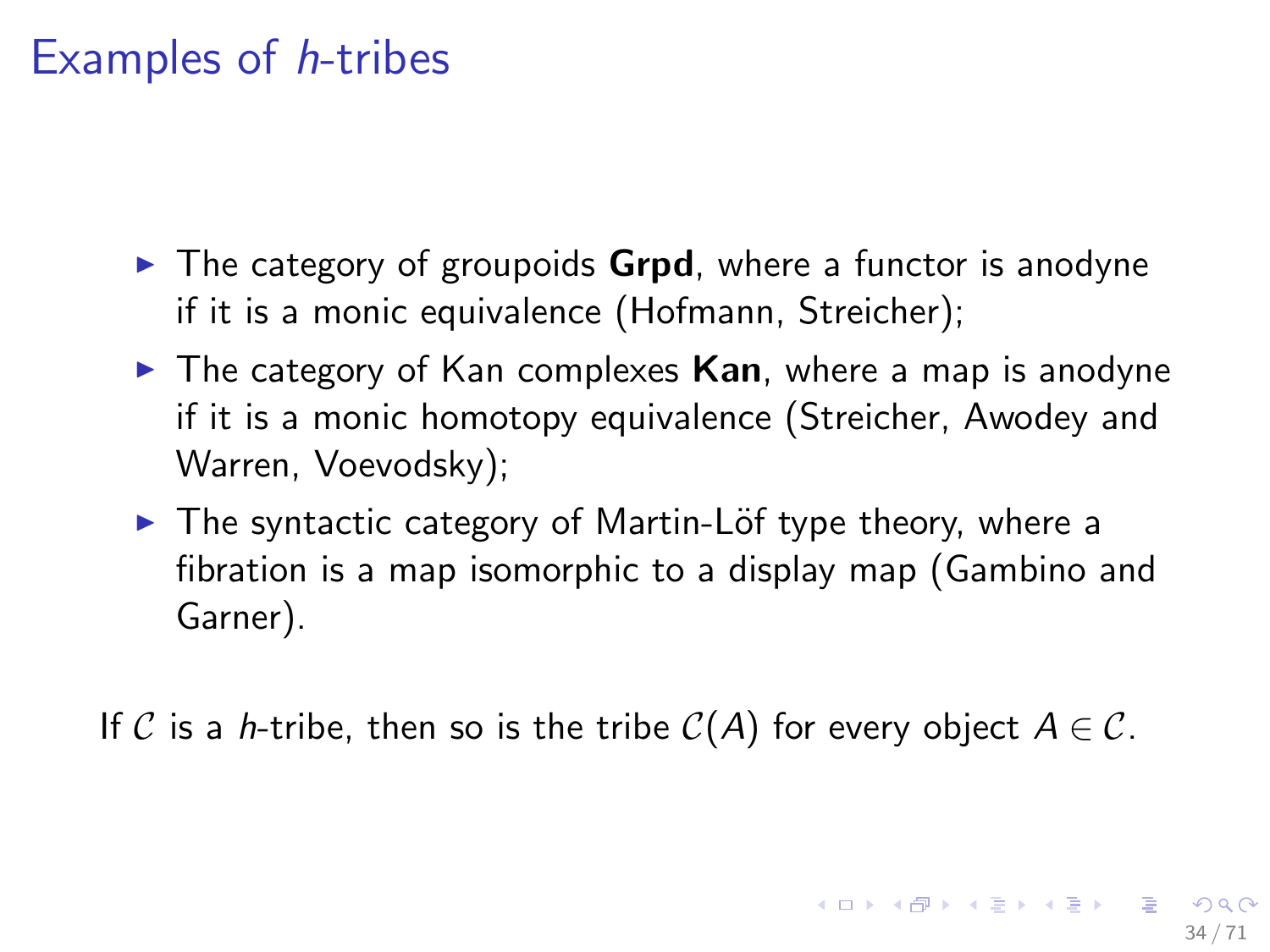### Path object

A **path object** for an object  $A \in \mathcal{C}$  is a factorisation of the diagonal  $\Delta : A \rightarrow A \times A$  as an anodyne map  $r : A \rightarrow PA$  followed by a fibration  $(s, t)$  :  $PA \rightarrow A \times A$ ,



35 / 71

 $\left\{ \begin{array}{ccc} 1 & 0 & 0 \\ 0 & 1 & 0 \end{array} \right\}$  ,  $\left\{ \begin{array}{ccc} 0 & 0 & 0 \\ 0 & 0 & 0 \end{array} \right\}$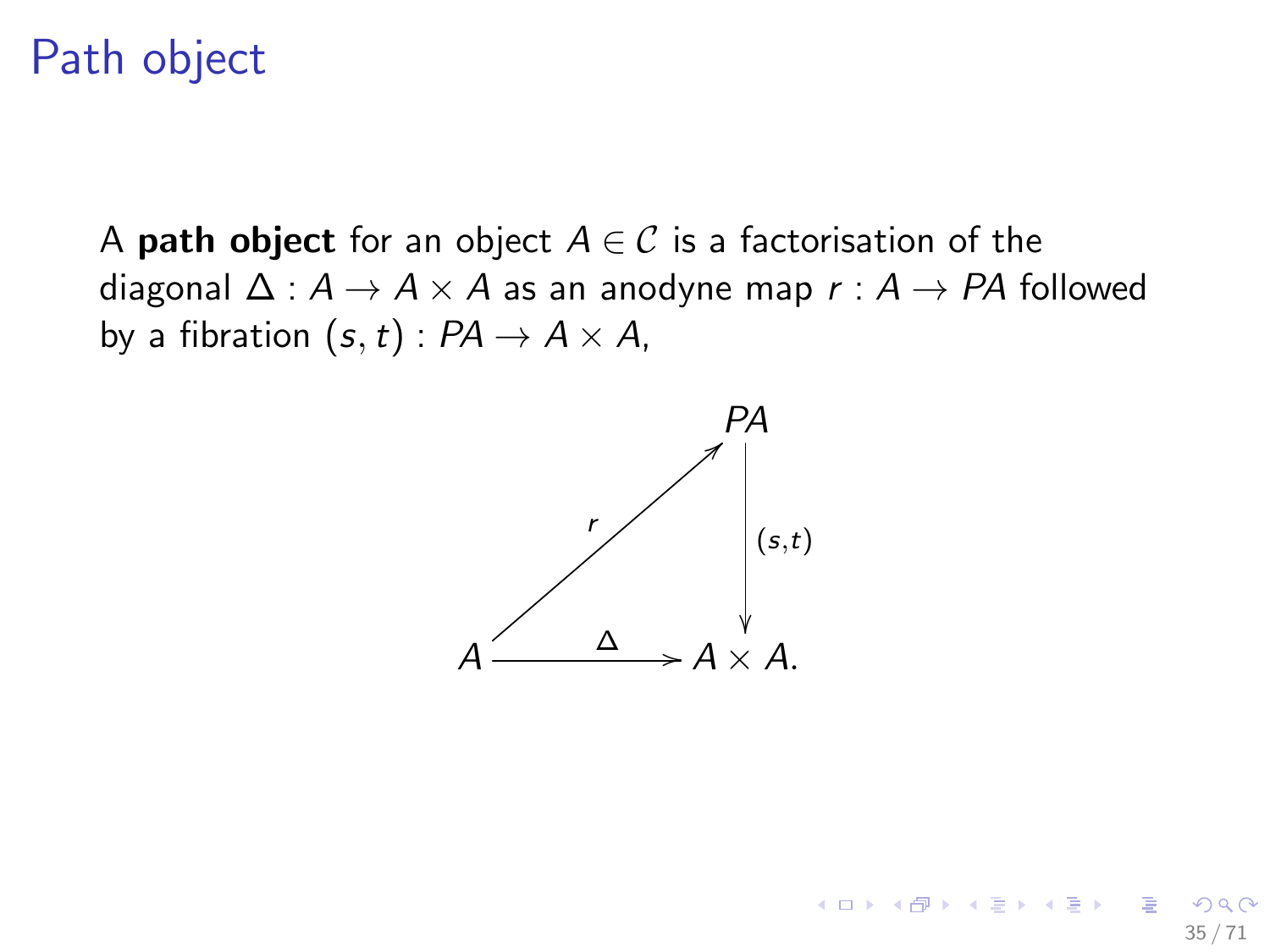### Identity type

In Martin-Löf type theory, there is a type constructor which associates to every type *A* a dependent type

$$
x:A, y:A \ \vdash \mathit{Id}_A(x,y) : \mathit{Type}
$$

called the identity type of *A*,

A term  $p: Id_A(x, y)$  is regarded as a **proof** that  $x = y$ .

There is a term

$$
x:A\; \vdash r(x): \mathsf{Id}_A(x,x)
$$

36 / 71

called the **reflexivity term**. It is a proof that  $x = x$ .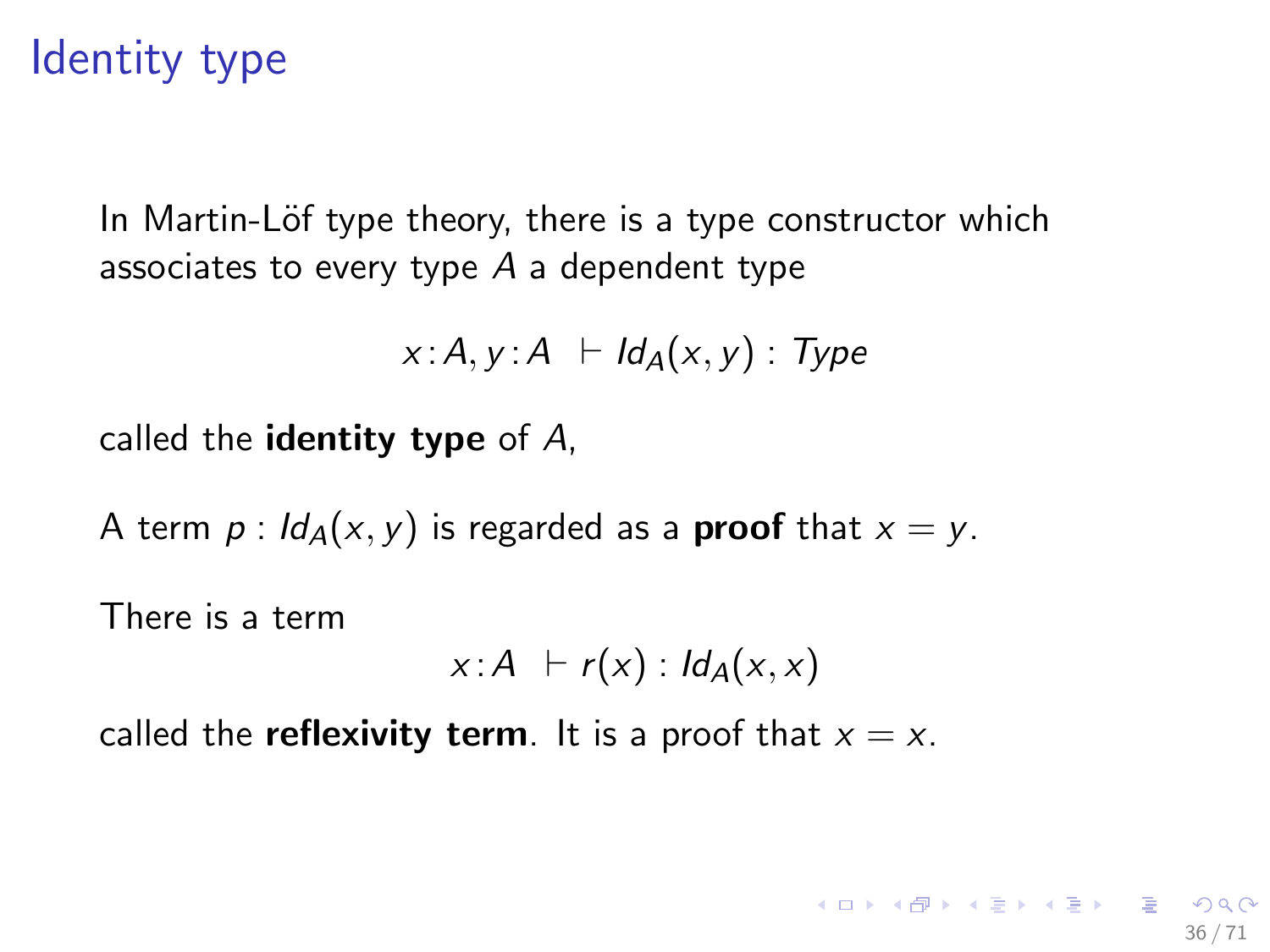### The *J*-rule

The *identity type Id<sup>A</sup>* is defined by putting

$$
Id_A=\sum_{(x,y):A\times A}Id_A(x,y).
$$

In type theory, there is an operation *J* which takes a commutative square



with *p* a fibration, to a diagonal filler  $d = J(u, p)$ 

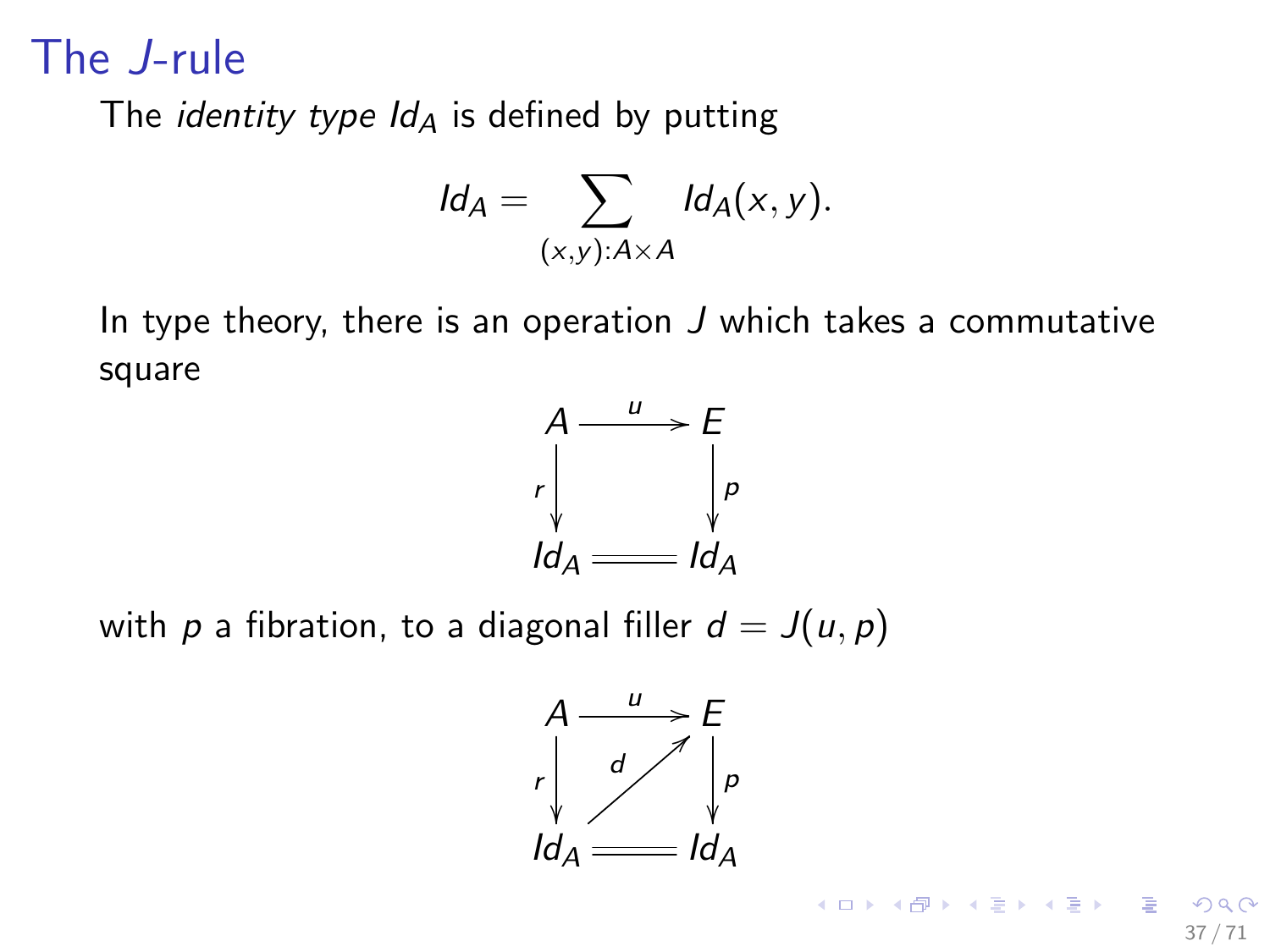#### Identity type as a path object

Awodey and Warren: The *J*-rule shows that the reflexivity term  $r : A \rightarrow Id_A$  is anodyne! Hence the identity type

$$
Id_A = \sum_{(x,y):A \times A} Id_A(x,y)
$$

is a path object for *A*,

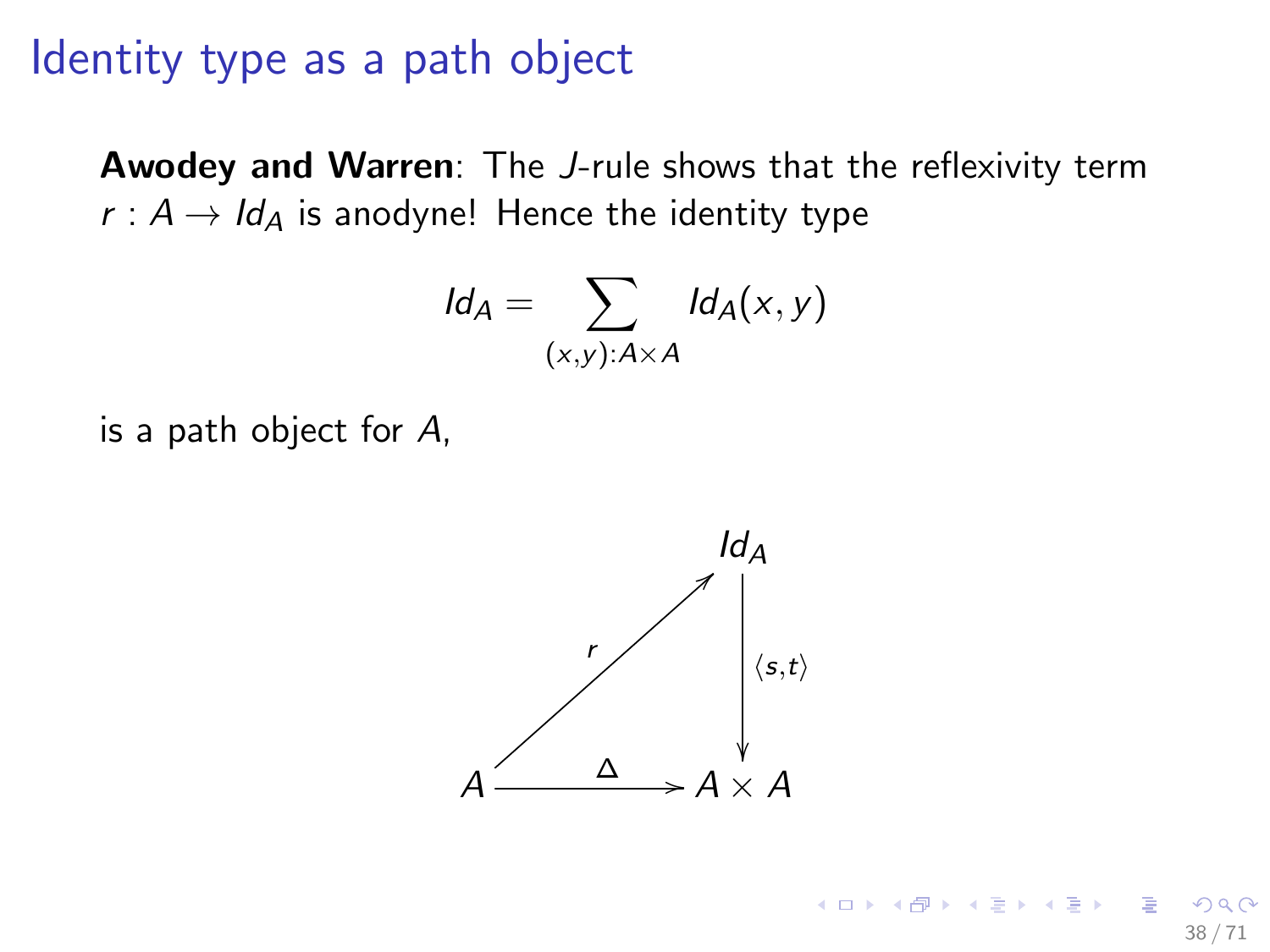## Mapping path space

The **mapping path space**  $P(f)$  of a map  $f : A \rightarrow B$  is defined by the pullback square



This gives a factorization  $f = pu : A \rightarrow P(f) \rightarrow B$  with  $u = \langle 1_A, rf \rangle$  an anodyne map and  $p = tp_2$  a fibration.

The **homotopy fiber** of a map  $f : A \rightarrow B$  at a point  $y : B$  is the fiber of the fibration  $p : P(f) \rightarrow B$  at the same point,

$$
\mathsf{fib}_f(y) = \sum_{x:A} \mathsf{Id}_B(f(x), y).
$$

イロト 不優 ト 不思 ト 不思 トー 温 39 / 71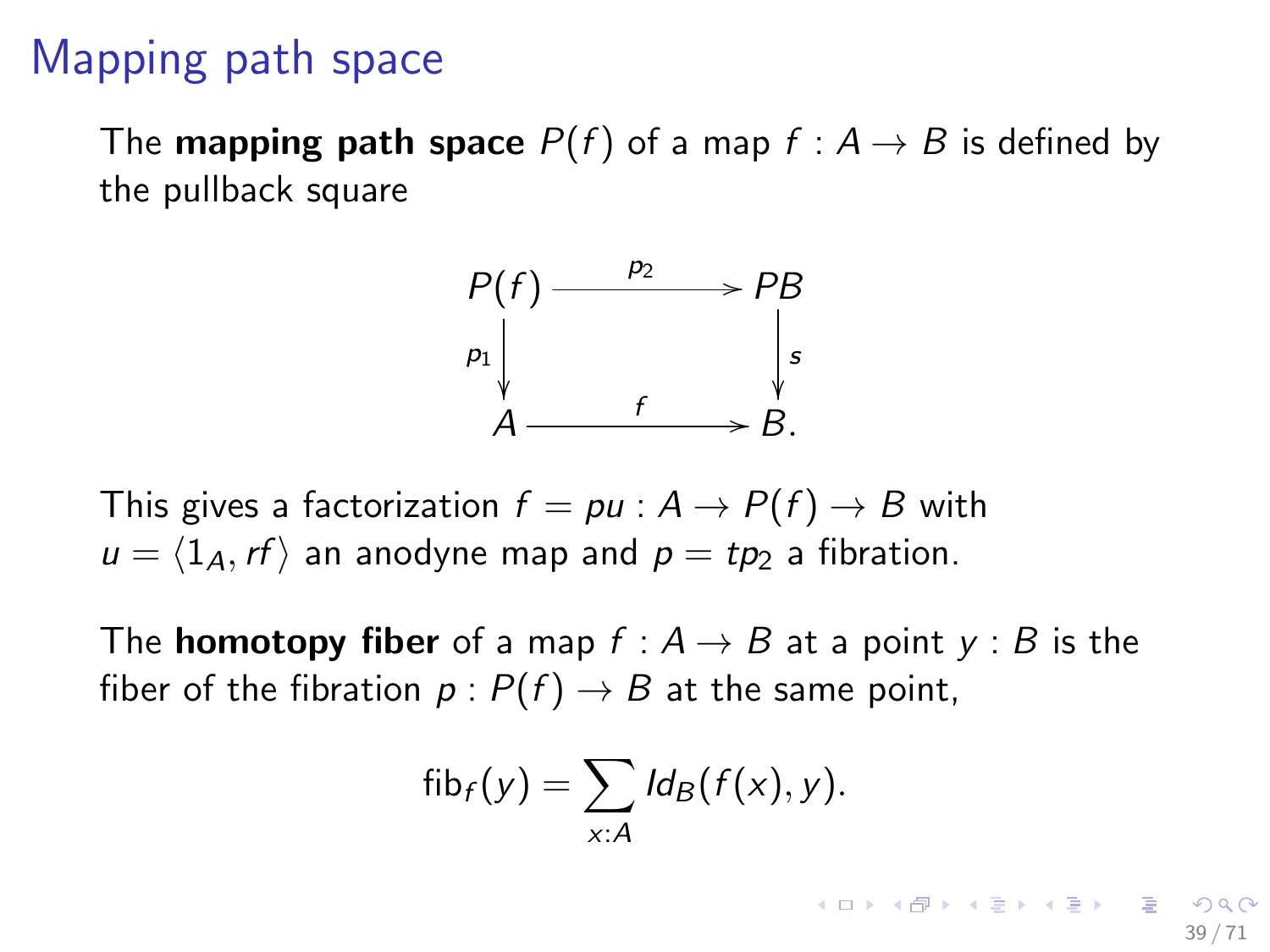#### Homotopic maps

Let *C* be a *h*-tribe.

A **homotopy**  $h : f \rightsquigarrow g$  between two maps  $f, g : A \rightarrow B$  in C is a map  $h: A \rightarrow PB$ 



such that  $sh = f$  and  $th = g$ .

In type theory, *h* is regarded as a **proof** that  $f = g$ ,

$$
x: A \vdash h(x): Id_B(f(x), g(x)).
$$

メロメ メ御き メミメ メミメ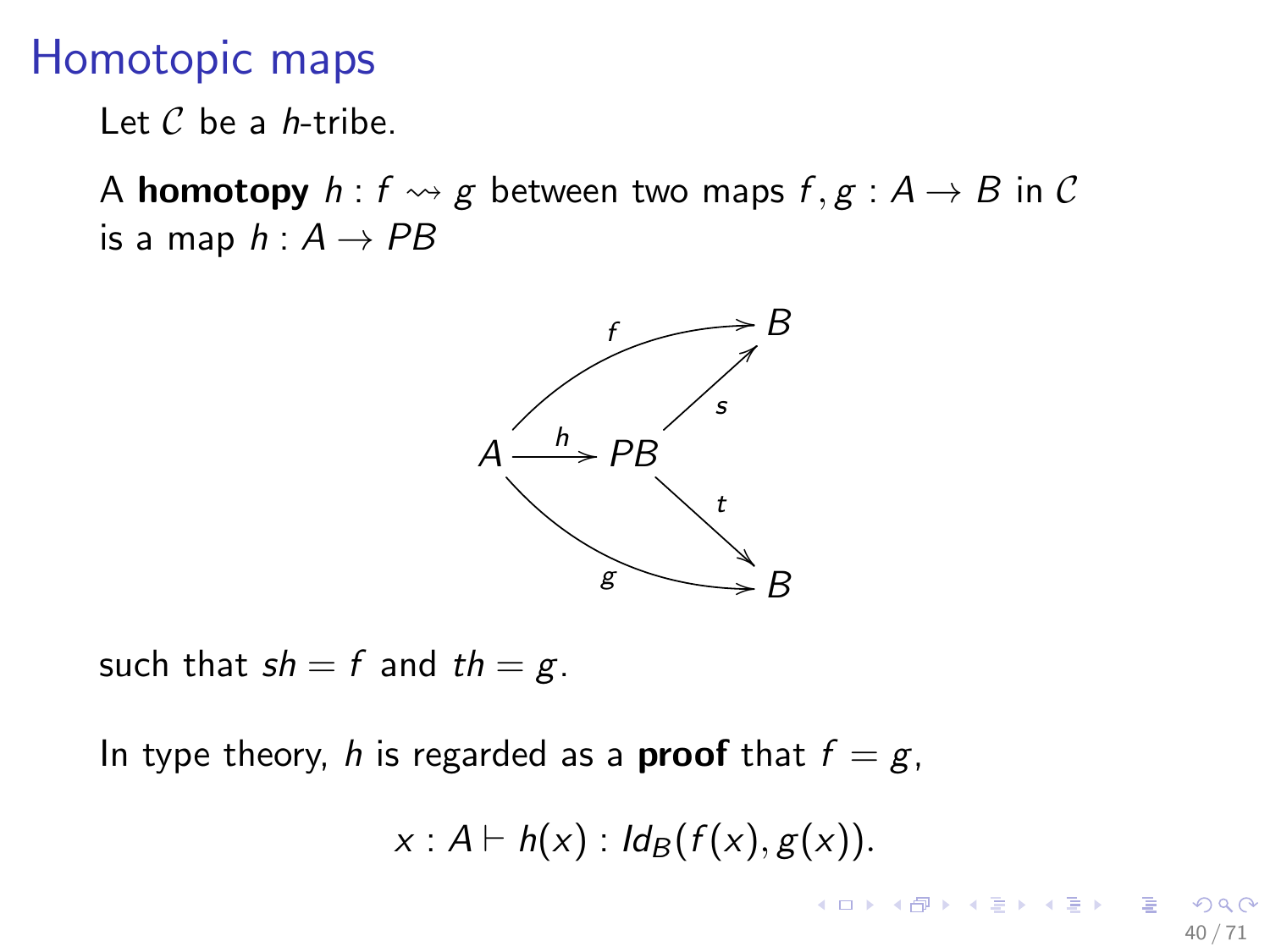# The homotopy category

Let *C* be a *h*-tribe.

#### Theorem

*The homotopy relation f*  $\sim$  *g is a congruence on the arrows of C.* 

The **homotopy category**  $Ho(C)$  is the quotient category  $C / \sim$ .

A map  $f: X \to Y$  in C is called a **homotopy equivalence** if it is invertible in *Ho*(*C*).

Every anodyne map is a homotopy equivalence.

An object X is **contractible** if the map  $X \rightarrow \star$  is a homotopy equivalence.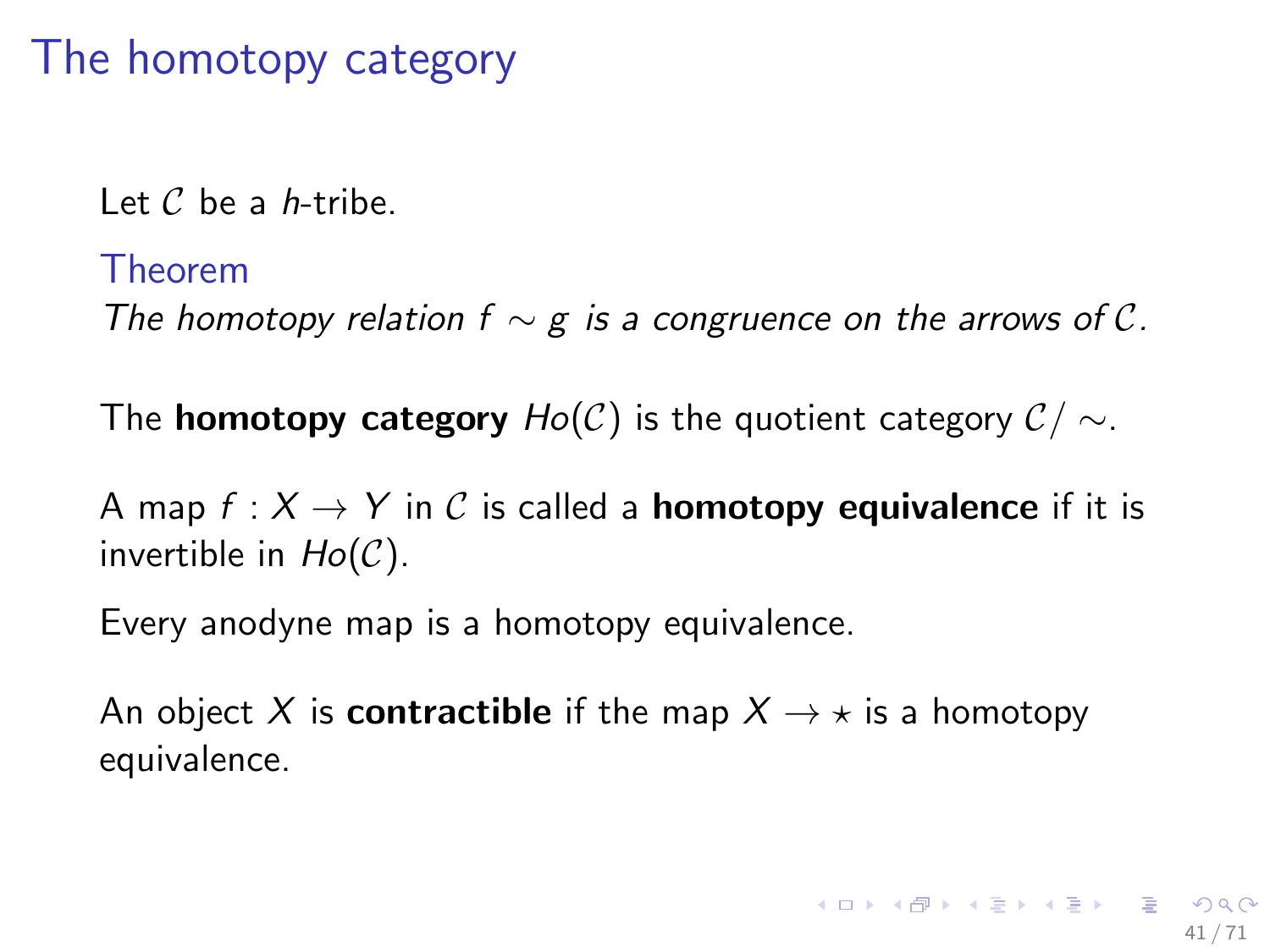### Local homotopy categories

A map  $f : (E, p) \rightarrow (F, q)$  in  $C/A$  is called a *weak equivalence* if the map  $f : E \to F$  is a homotopy equivalence in C.

The **local homotopy category**  $Ho(C/A)$  is defined to be the category of fraction

$$
Ho(C/A) = W_A^{-1}(C/A)
$$

where  $W_A$  is the class of weak equivalences in  $C/A$ .

The inclusion  $C(A) \rightarrow C/A$  induces an equivalence of categories:

 $Ho(C(A)) = Ho(C/A)$ 

42 / 71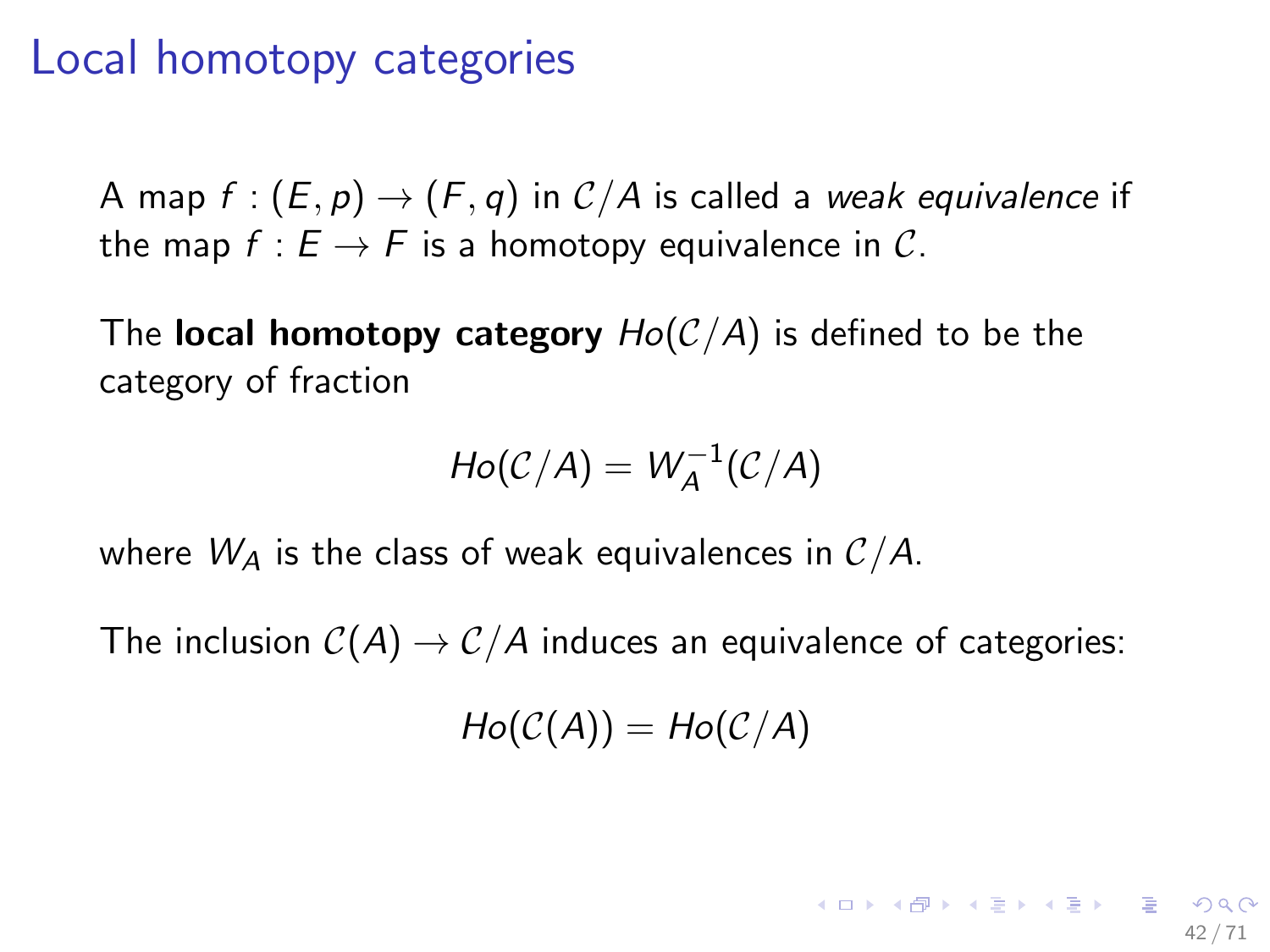### Homotopy pullback

Recall that a square



is called a *homotopy pullback* if the canonical map  $A \rightarrow B \times^h_D C$  is a homotopy equivalence, where  $B \times_D^h C = (f \times g)^*(PD)$ 

$$
B \times_D^h C \longrightarrow PD
$$
  
\n
$$
\downarrow \qquad \qquad \downarrow
$$
  
\n
$$
B \times C \xrightarrow{f \times g} D \times D
$$

43 / 71

K ロンス 御 > ス ヨ > ス ヨ > ニ ヨ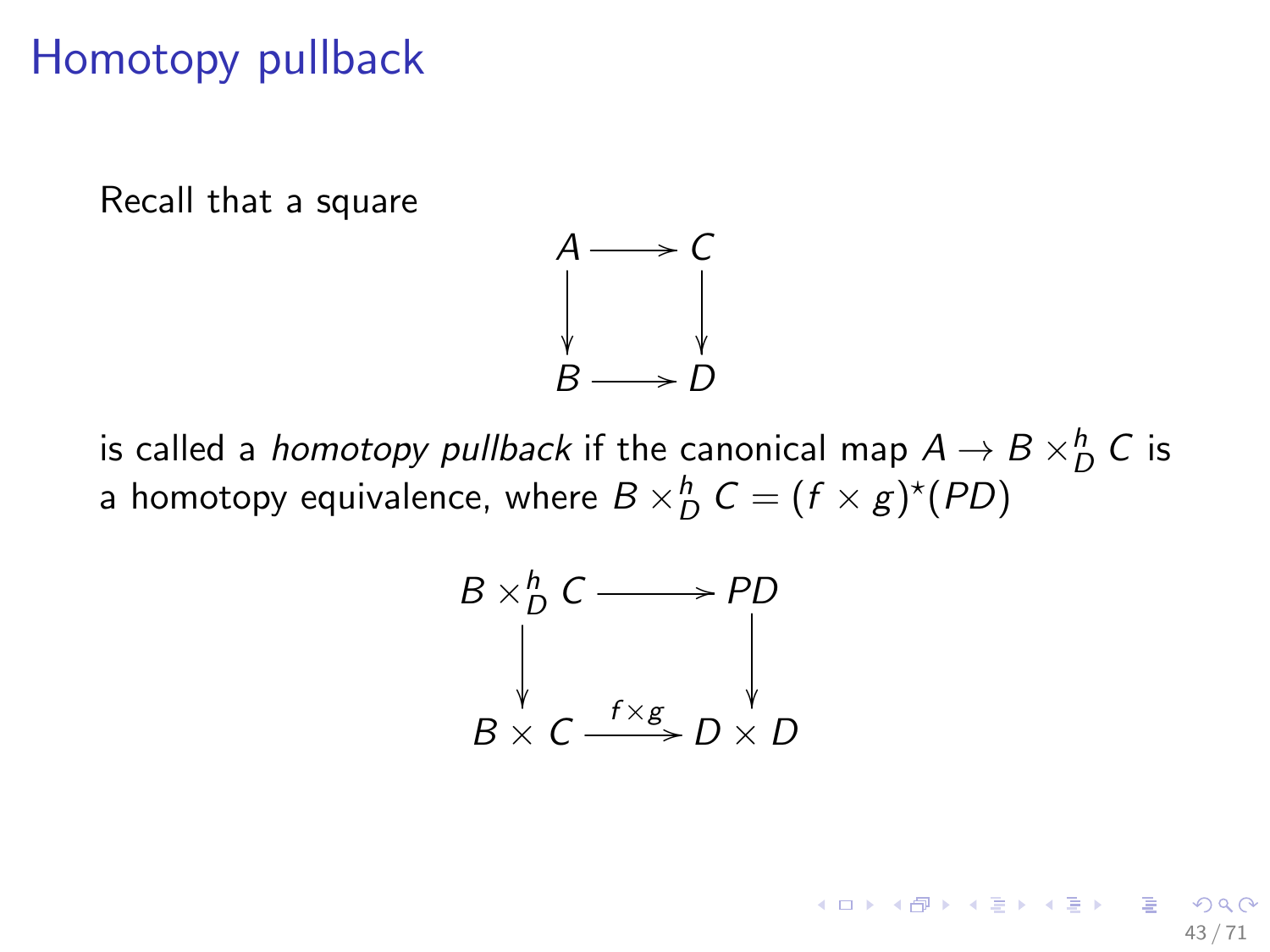# *h*-propositions

A map  $u : A \rightarrow B$  is *homotopy monic* if the square



is homotopy pullback.

#### Definition

An object  $A \in \mathcal{C}$  is a *h-proposition* if the map  $A \rightarrow \star$  is homotopy monic.

An object *A* is a *h*-proposition if and only if the diagonal  $A \rightarrow A \times A$  is a homotopy equivalence.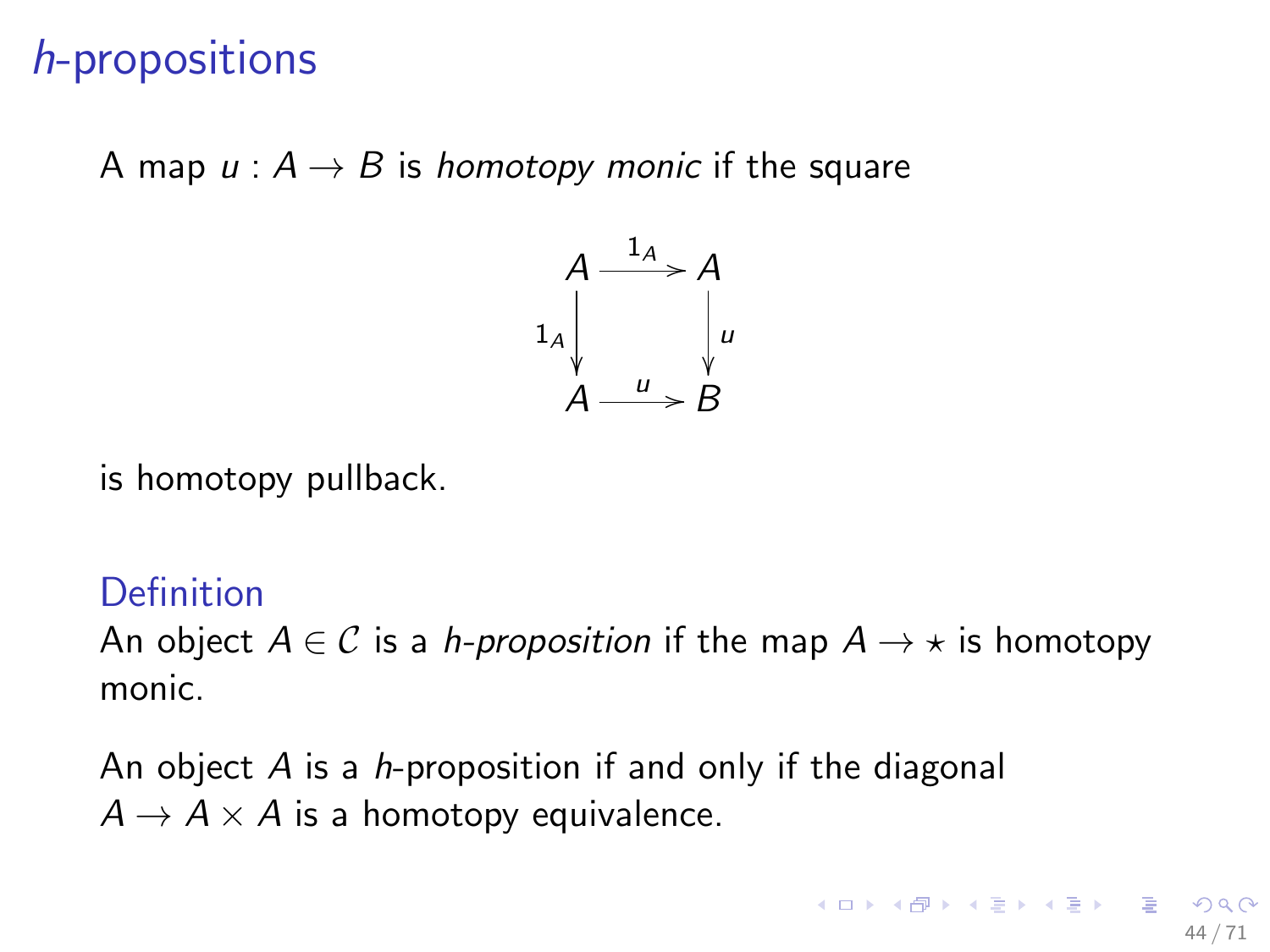#### *n*-types

The fibration  $\langle s, t \rangle$ :  $PA \rightarrow A \times A$  defines an object  $P(A)$  of the local tribe  $C(A \times A)$ .

An object *A* is

- $\triangleright$  a 0-type if  $P(A)$  is a *h*-proposition in  $C(A \times A)$ ;
- a  $(n+1)$ -type if  $P(A)$  is a *n*-type in  $C(A \times A)$ .

A 0-type is also called a *h*-*set*.

An object *A* is a *h*-set if the diagonal  $A \rightarrow A \times A$  is homotopy monic.

45 / 71

**KORK CRANEY KEY CRANE**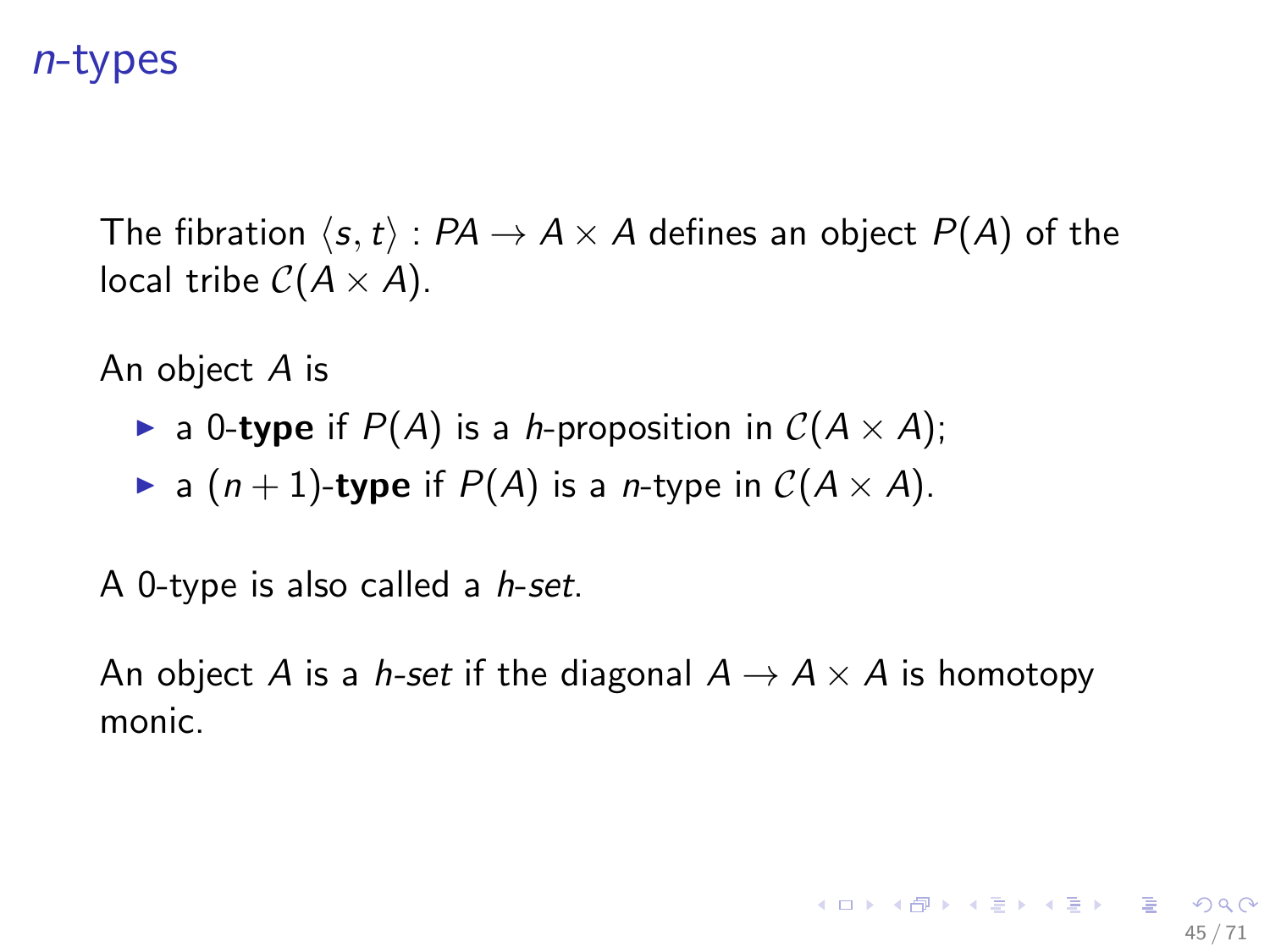# Homotopy initial objects

Let *C* be a *h*-tribe.

An object  $\bot \in \mathcal{C}$  is **homotopy initial** if every fibration  $p : E \to \bot$ has a section  $\sigma : \bot \to E$ ,



A homotopy initial object remains initial in the homotopy category *Ho*(*C*).

46 / 71

K ロ X K 個 X K 重 X K 重 X (重 X ) 重 → の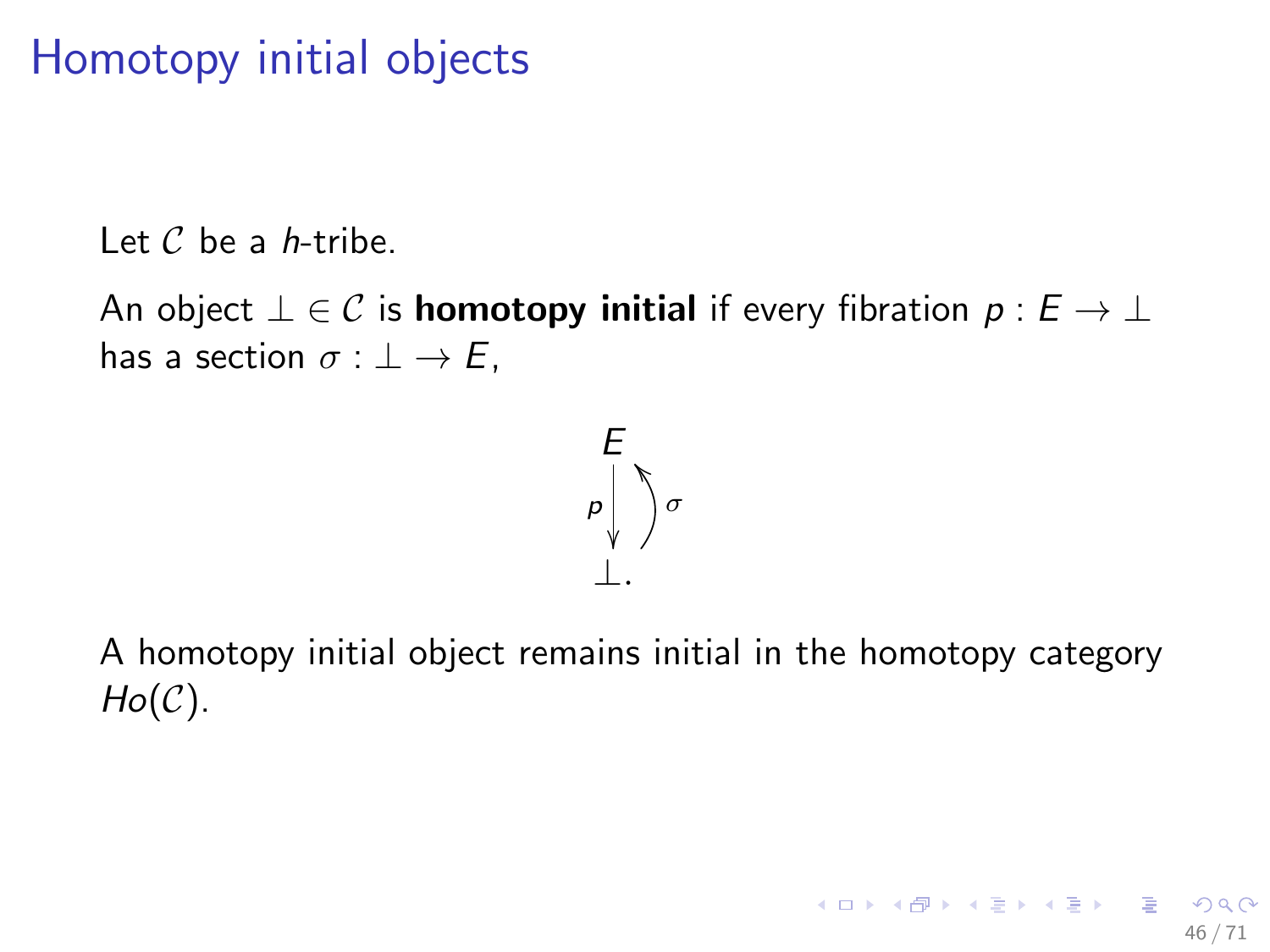#### Homotopy coproducts

An object  $A \sqcup B$  equipped with a pair of maps *i*, *j* :  $A, B \rightarrow A \sqcup B$ such that for every fibration  $p: E \to A \sqcup B$  and every pair of maps  $f, g: A, B \rightarrow E$  such that  $pf = i$  and  $pg = j$ ,



there exists a section  $\sigma$  :  $A \sqcup B \rightarrow E$  such that  $\sigma i = f$  and  $\sigma j = g$ .

A homotopy coproduct remains a coproduct in the homotopy category *Ho*(*C*).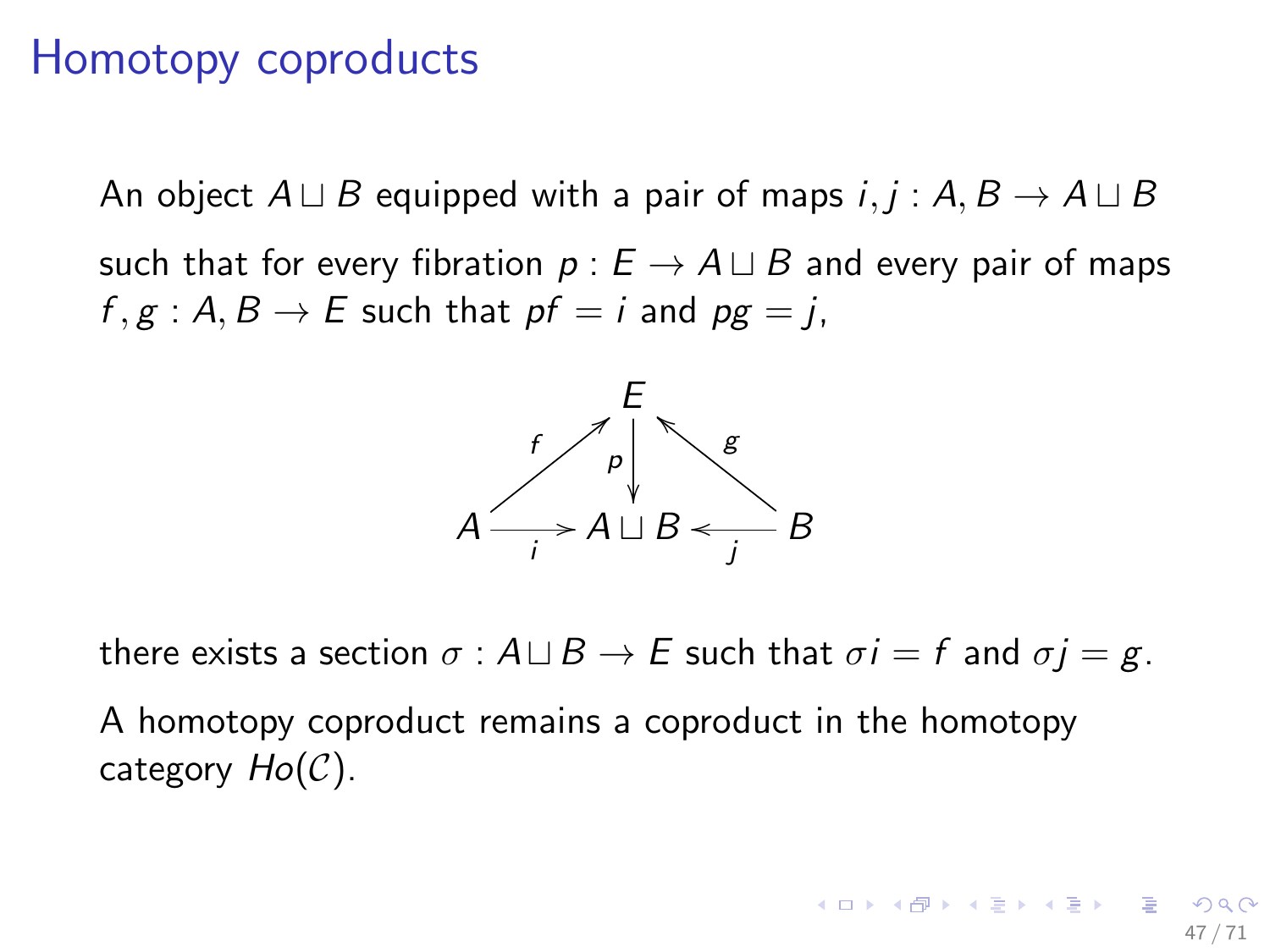#### Homotopy natural number object

It is a homotopy initial object (N*,s,* 0) in the category of triples  $(X, f, a)$ , for  $X \in \mathcal{C}$ ,  $f : X \rightarrow X$  and  $a : X$ .

For every fibration  $p: X \to \mathbb{N}$ , such that  $pf = sp$  and  $p(a) = 0$ 



there exists a section  $\sigma : \mathbb{N} \to X$  such that  $\sigma s = f \sigma$  and  $\sigma(0) = a$ .

A homotopy natural number object (N*,s,* 0) is not necessarily a natural number object in the homotopy category *Ho*(*C*).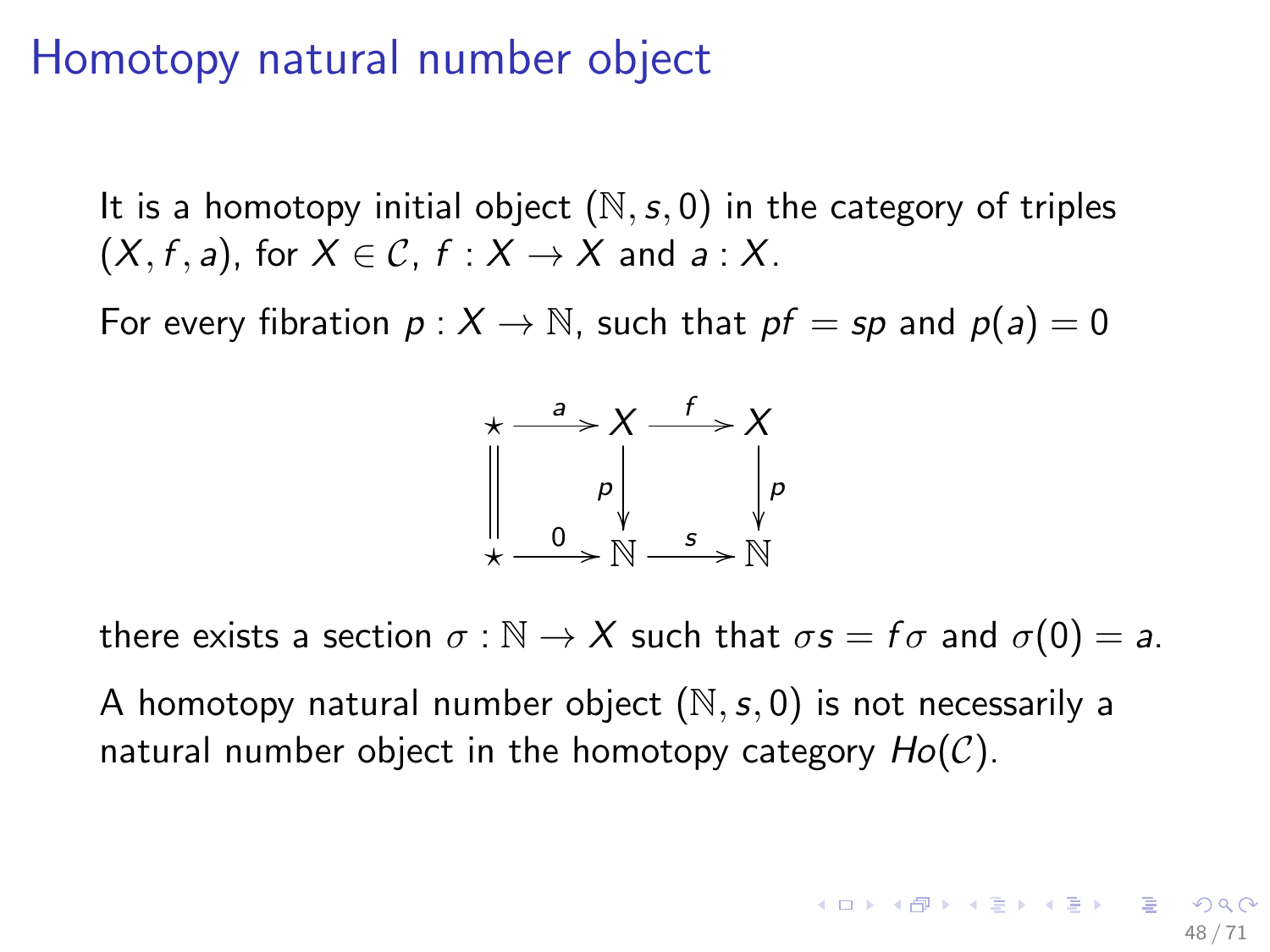# Martin-Löf tribes

#### Definition

A tribe is a  $\pi h$ -tribe if it is both a  $\pi$ -tribe and a *h*-tribe.

A  $\pi h$ -tribe C satisfies the axiom of *function extensionality* if the product functor

$$
\Pi_f : \mathcal{C}(A) \to \mathcal{C}(B)
$$

preserves the homotopy relation for every fibration  $f : A \rightarrow B$ .

#### Definition

A **ML-tribe** is a  $\pi h$ -tribe which satisfies the axiom of function extensionality.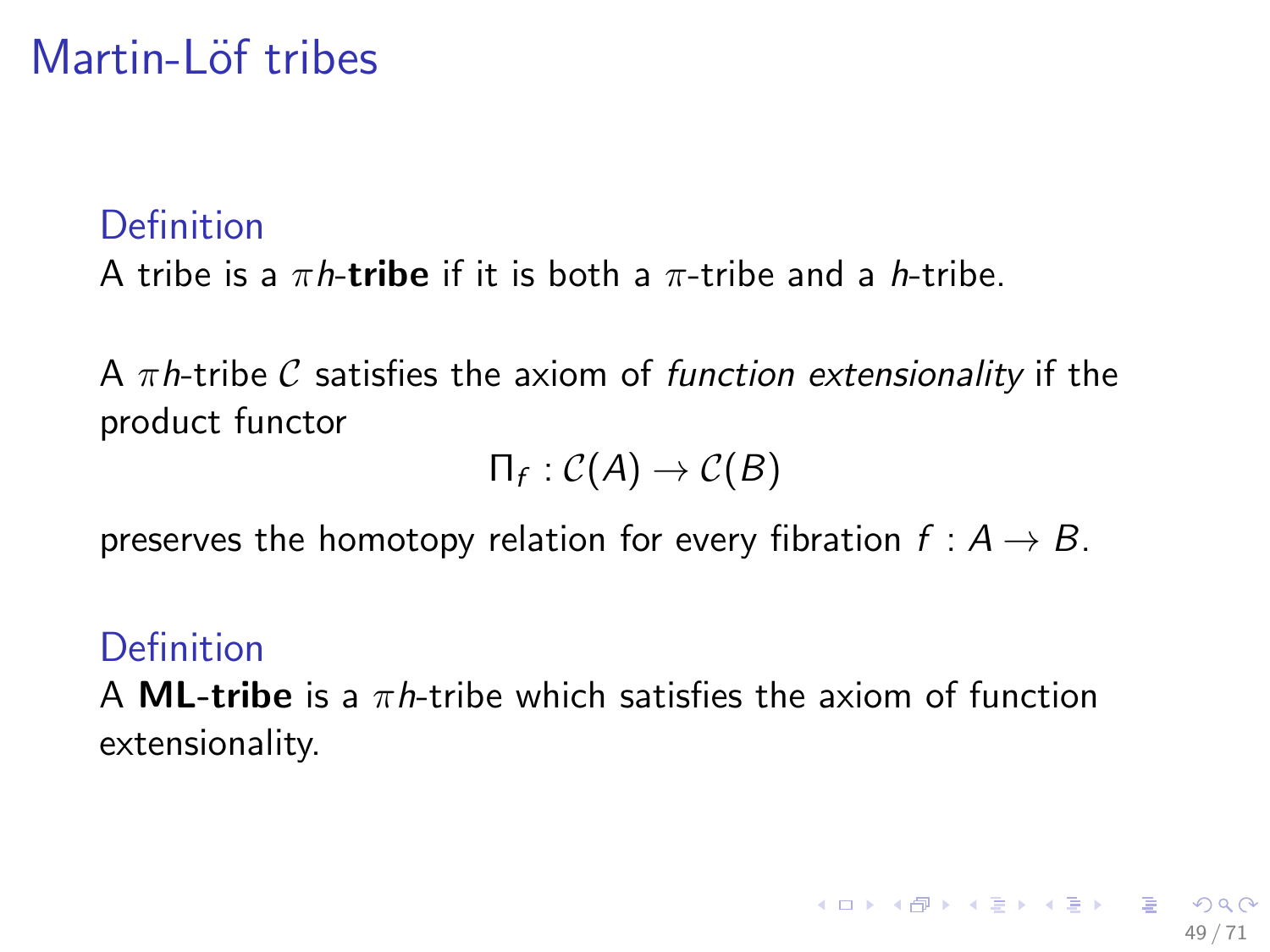### Examples of ML-tribes

- $\triangleright$  The category of groupoids **Grpd** (Hofmann and Streicher);
- $\blacktriangleright$  The category of Kan complexes Kan (Awodey and Warren, Voevodsky);

50 / 71

イロト 不優 ト 不思 ト 不思 トー 理

 $\triangleright$  The syntactic category of type theory with function extensionality (Gambino and Garner).

If C is a ML-tribe, then so is the tribe  $C(A)$  for every  $A \in \mathcal{C}$ .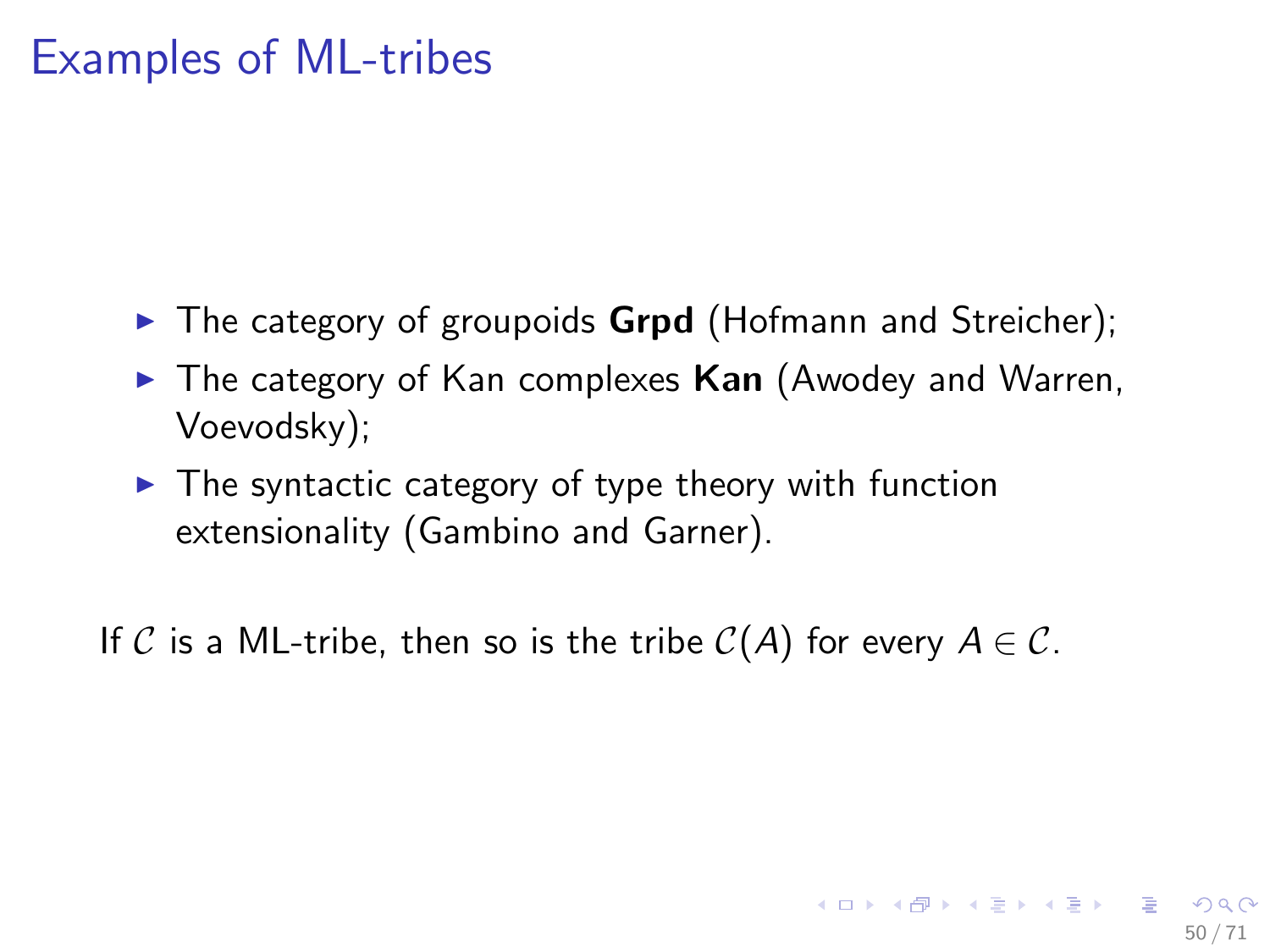#### Elementary toposes

Let  $\mathcal E$  be a category with finite limits

Recall that a monomorphism  $t: 1 \to \Omega$  in  $\mathcal E$  is said to be *universal* if for every monomorphism  $S \to A$  there exists a unique map  $f: A \rightarrow \Omega$ , such that  $f^{-1}(t) = S$ ,



The pair  $(\Omega, t)$  is called a *sub-object classifier*.

Lawvere and Tierney: An *elementary topos* is a locally cartesian category with a sub-object classifier  $(\Omega, t)$ .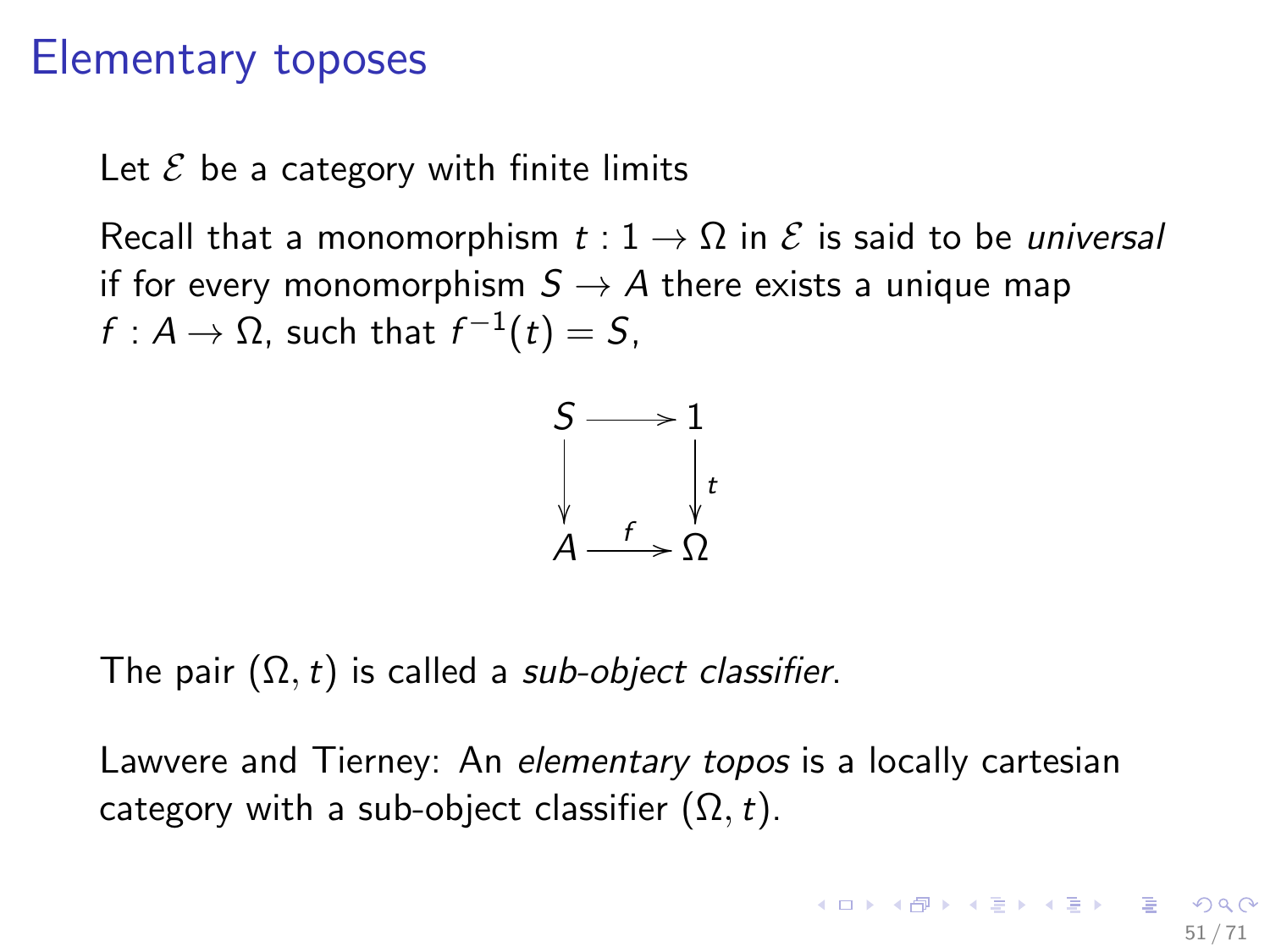### Small fibrations and universes

A class of **small fibrations** in a tribe  $C = (C, \mathcal{F})$  is a class of maps  $\mathcal{F}' \subset \mathcal{F}$  which contains the isomorphisms and is closed under composition and base changes.

A small fibration  $q: U' \rightarrow U$  is **universal** if for every small fibration  $p : E \to A$  there exists a cartesian square:



A universe is the codomain of a universal small fibration  $U' \rightarrow U$ .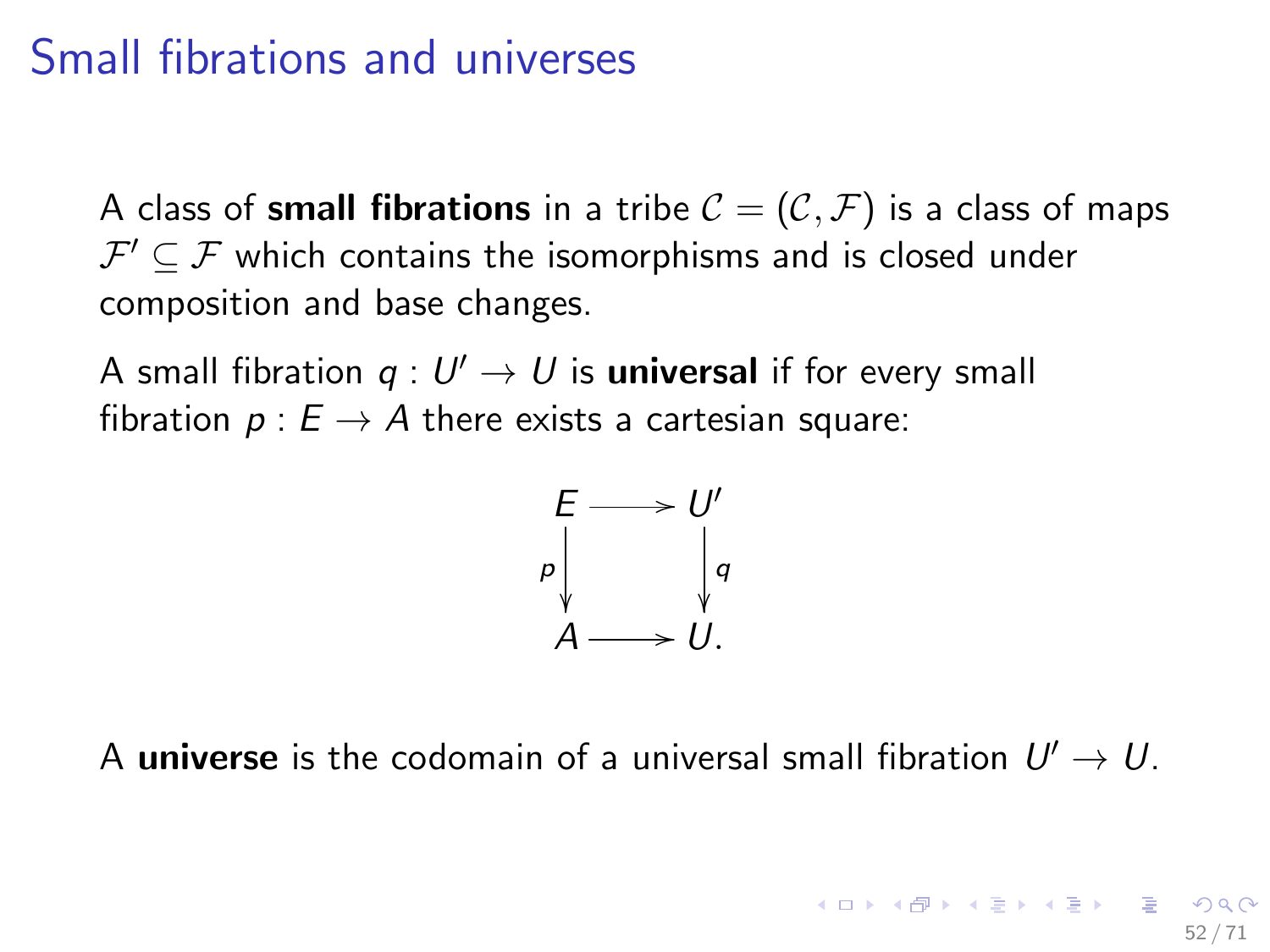### Martin-Löf universes

A universe  $U' \rightarrow U$  in a  $\pi$ -tribe C is  $\pi$ -**closed** if the product of a small fibration along a small fibration is small.

A universe  $U' \rightarrow U$  in a *h*-tribe C is h-closed if the path fibration  $PA \rightarrow A \times A$  can be chosen small for each object *A*.

A universe  $U' \rightarrow U$  in  $\pi h$ -tribe C is a  $\pi h$ -**closed** if it is both  $\pi$ -closed and *h*-closed.

We may also say that  $\pi h$ -closed universe is a **ML-universe**.

53 / 71

KOD KAP KERKER E KO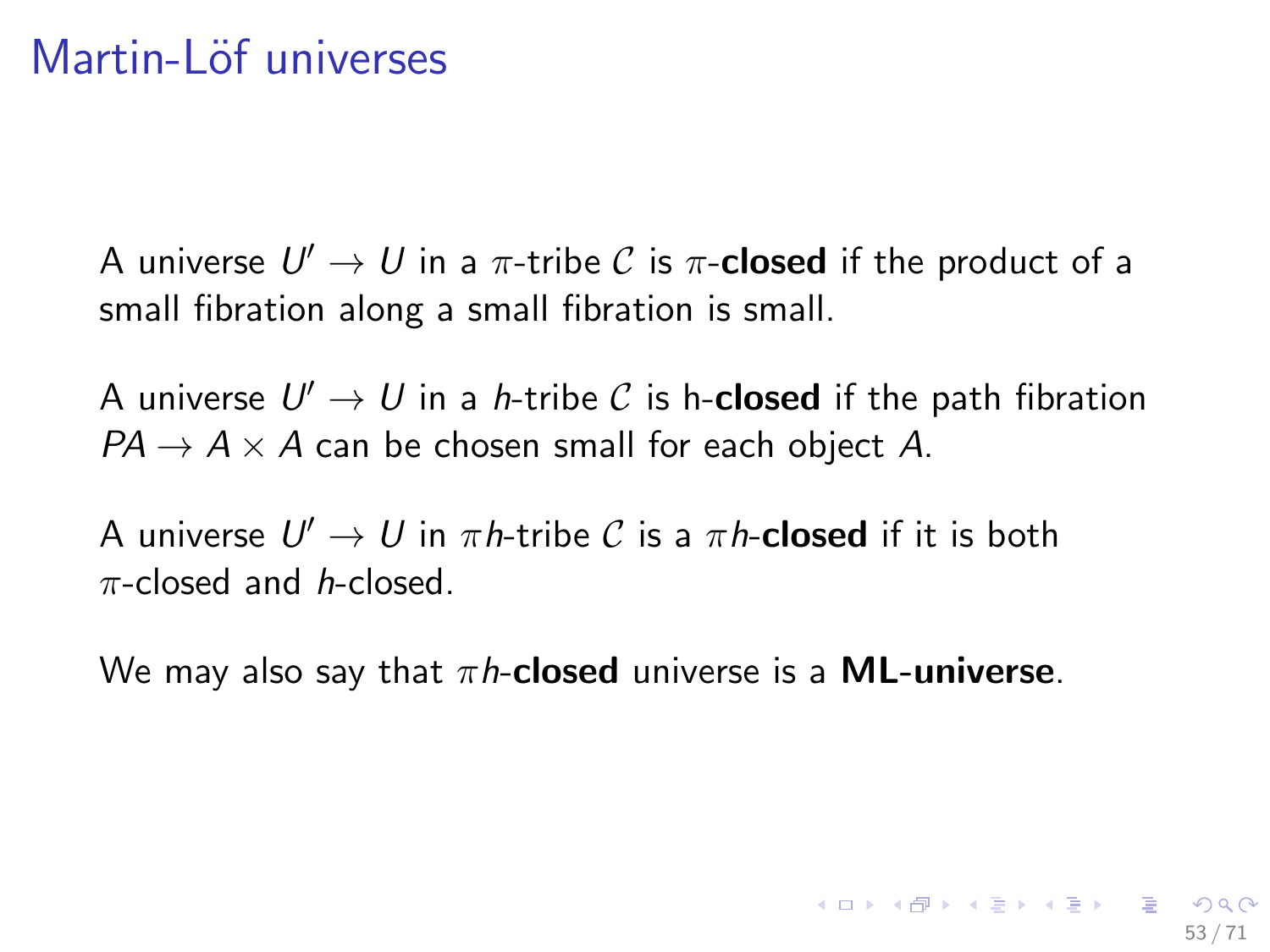# **Decidability**

A set *S* is *decidable* if the relations  $x \in S$  and the equality relation  $x = y$  for  $x, y \in S$  can be decided recursively.

- $\triangleright$  The set of natural numbers  $\mathbb N$  is decidable;
- $\triangleright$  Not every finitely presented group is decidable (Post).

**Martin-Löf's theorem** :The relations  $\vdash t : A$  and  $\vdash s = t : A$  are decidable in type theory without function extensionality, but with a ML-universe, with finite (homotopy) coproducts and (homotopy) natural numbers. Moreover, every globally defined term  $\vdash t : \mathbb{N}$  is definitionaly equal to a numeral  $s<sup>n</sup>(0)$ : N.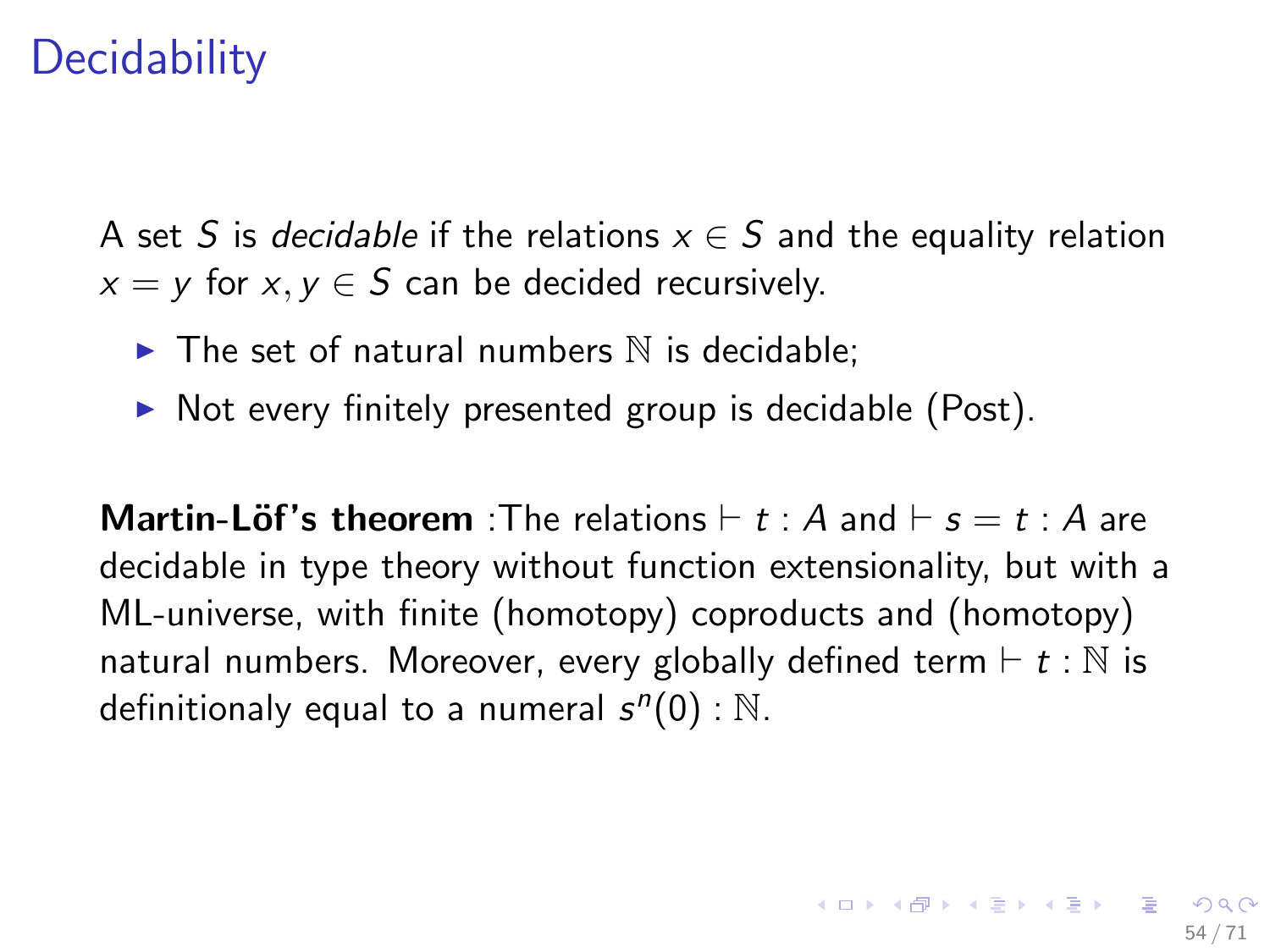## Homotopical pre-sheaves

Let *C* be a ML-tribe.

#### **Definition**

A presheaf  $F: C^{op} \to Set$  **homotopical** if it respects the homotopy relation:  $f \sim g \Rightarrow F(f) = F(g)$ .

A homotopical presheaf is the same thing as a functor  $F: Ho(\mathcal{C})^{op} \to Set.$ 

A homotopical presheaf *F* is representable if the functor  $F: Ho(\mathcal{C})^{op} \to \mathsf{Set}$  is representable.

55 / 71

KORKAN KERKER ET KO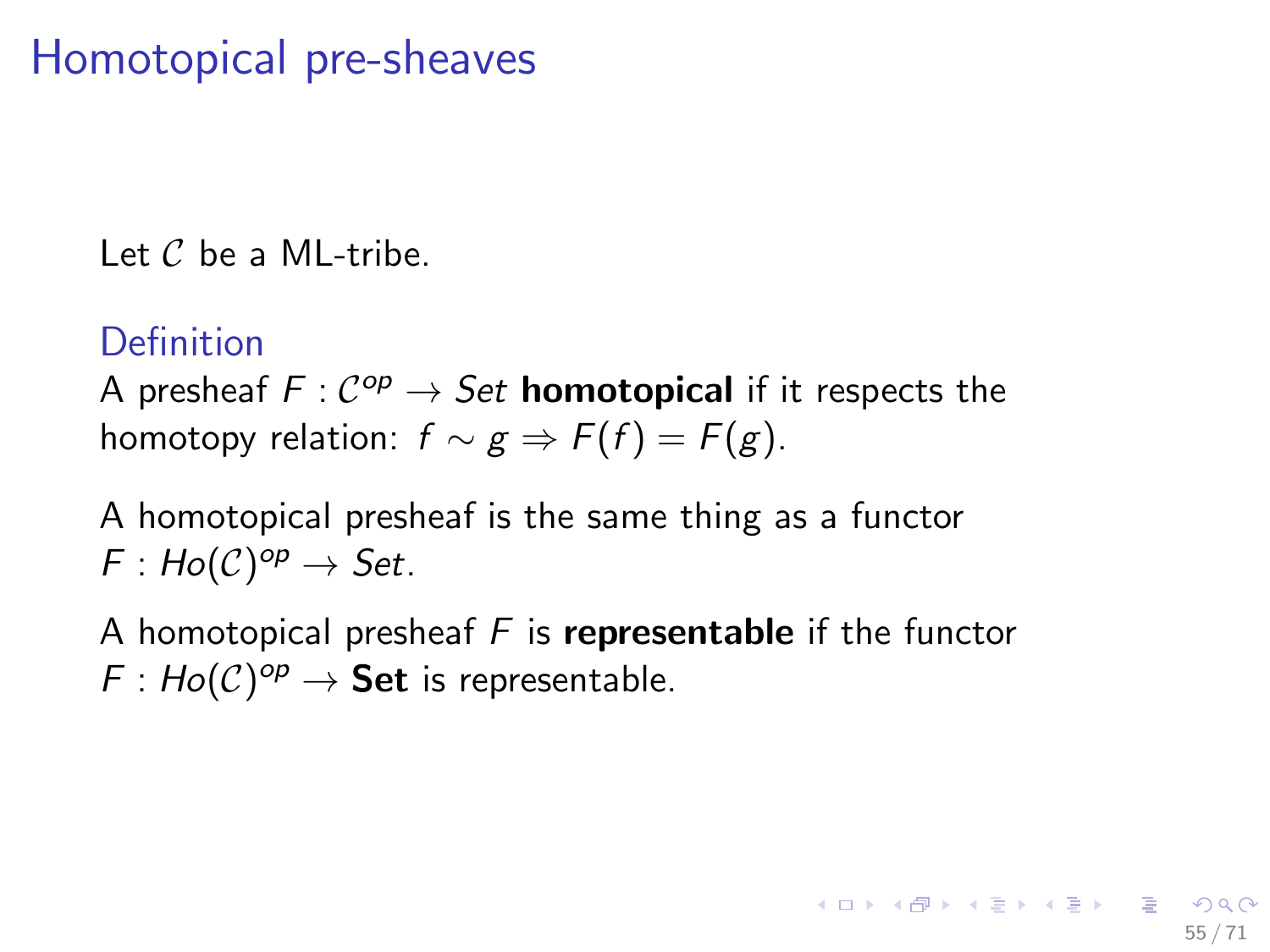# *IsContr*(*X*)

Let *C* be a ML-tribe.

If  $E \in \mathcal{C}$ , then the presheaf  $F : \mathcal{C}^{op} \to \mathbf{Set}$  defined by putting

$$
F(A) = \begin{cases} 1, & \text{if } E_A \text{ is contractible in } C(A) \\ \emptyset & \text{otherwise} \end{cases}
$$

is homotopical.

It is represented by the *h*-proposition

$$
IsContr(E) =_{\text{def}} \sum_{x:E} \prod_{y:E} \text{Id}_E(x, y)
$$

Compare with

$$
(\exists x \in E) (\forall y \in E) x = y
$$

イロト 不優 ト 不重 ト 不重 トー 重 56 / 71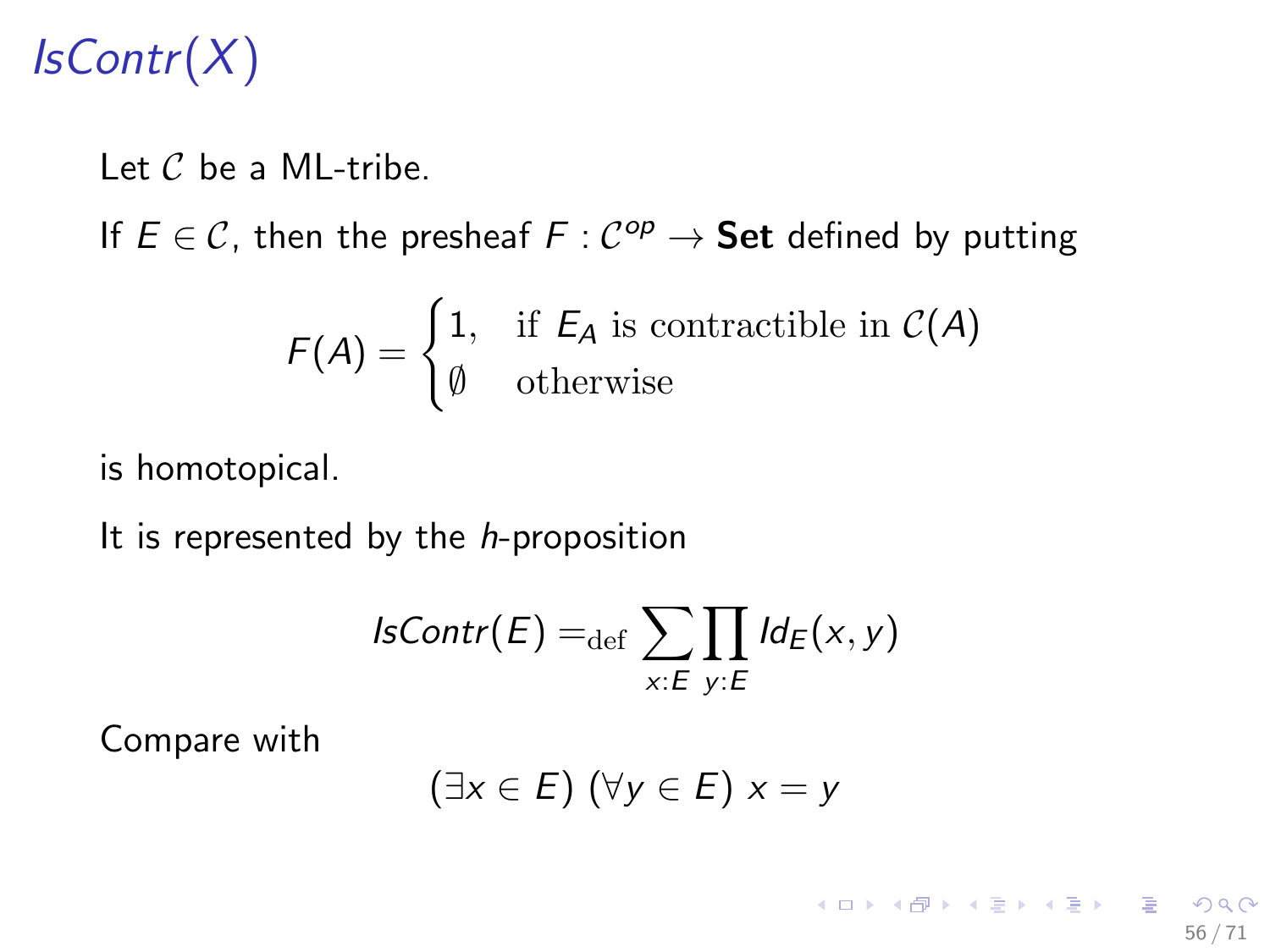# *IsEq*(*f* )

Let *C* be a ML-tribe.

If  $f : X \to Y$  is a map in C, then the presheaf  $F : C^{op} \to \mathbf{Set}$ defined by putting

$$
F(A) = \begin{cases} 1, & \text{if } f_A : X_A \to X_A \text{ is an equivalence} \\ \emptyset & \text{otherwise} \end{cases}
$$

is homotopical.

It is represented by the *h*-proposition

$$
IsEq(f) =_{def} \prod_{y:Y} IsCont(fib_f(y)),
$$

where  $fib_f(y)$  is the homotopy fiber of  $f$  at  $y : Y$ .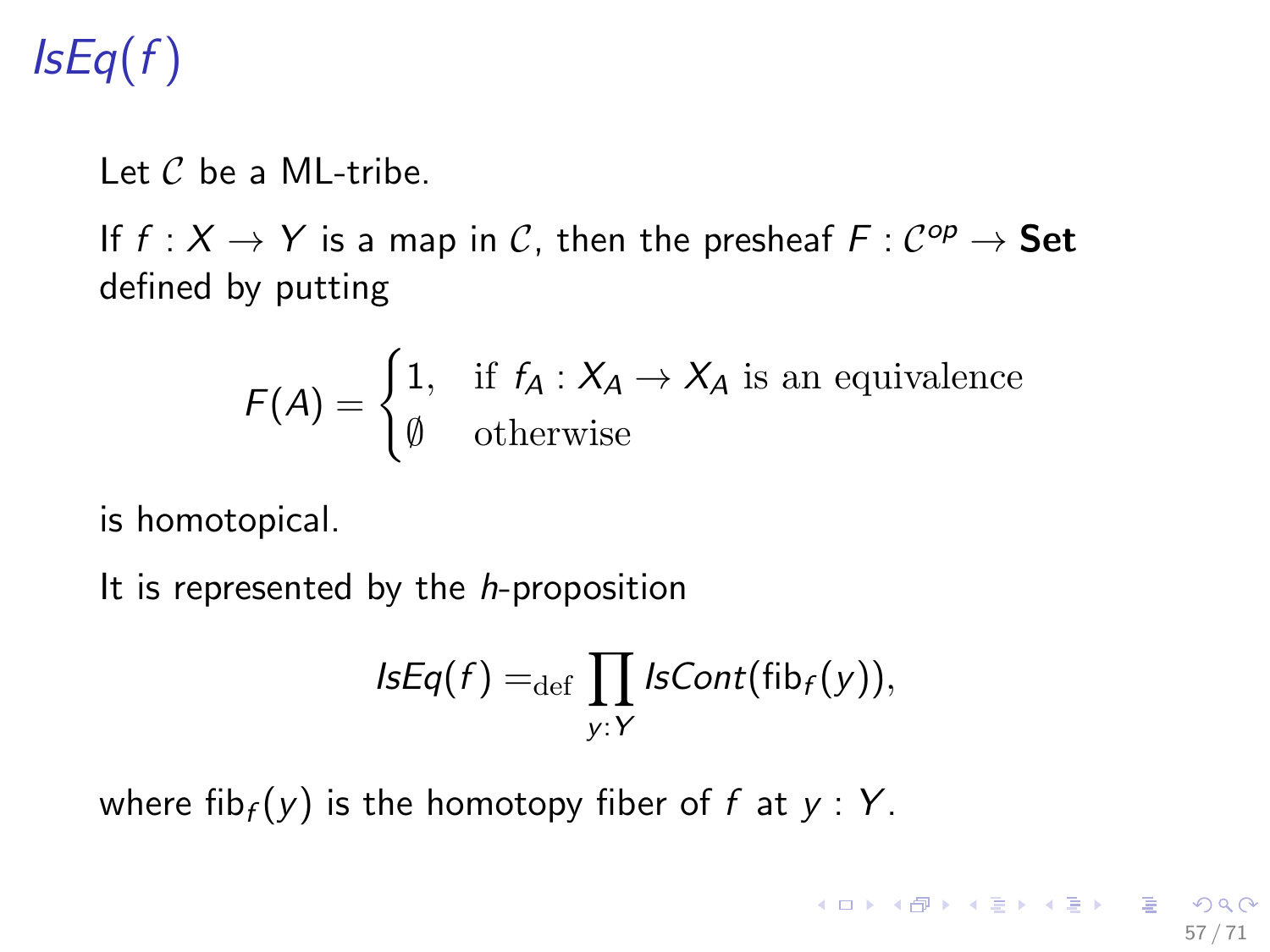# *Eq*(*X, Y* )

Let *C* be a ML-tribe.

If  $X, Y \in \mathcal{C}$ , let us put

$$
Eq(X, Y) =_{\text{def}} \sum_{f:X \to Y} IsEq(f)
$$

For every object  $A \in \mathcal{C}$ , there is a bijection between the maps

$$
A\to Eq(X, Y)
$$

58 / 71

K ロ ▶ K @ ▶ K 할 > K 할 > → 할 → 9 Q Q

in  $Ho(C)$  and the isomorphism  $X_A \simeq Y_A$  in  $Ho(C(A))$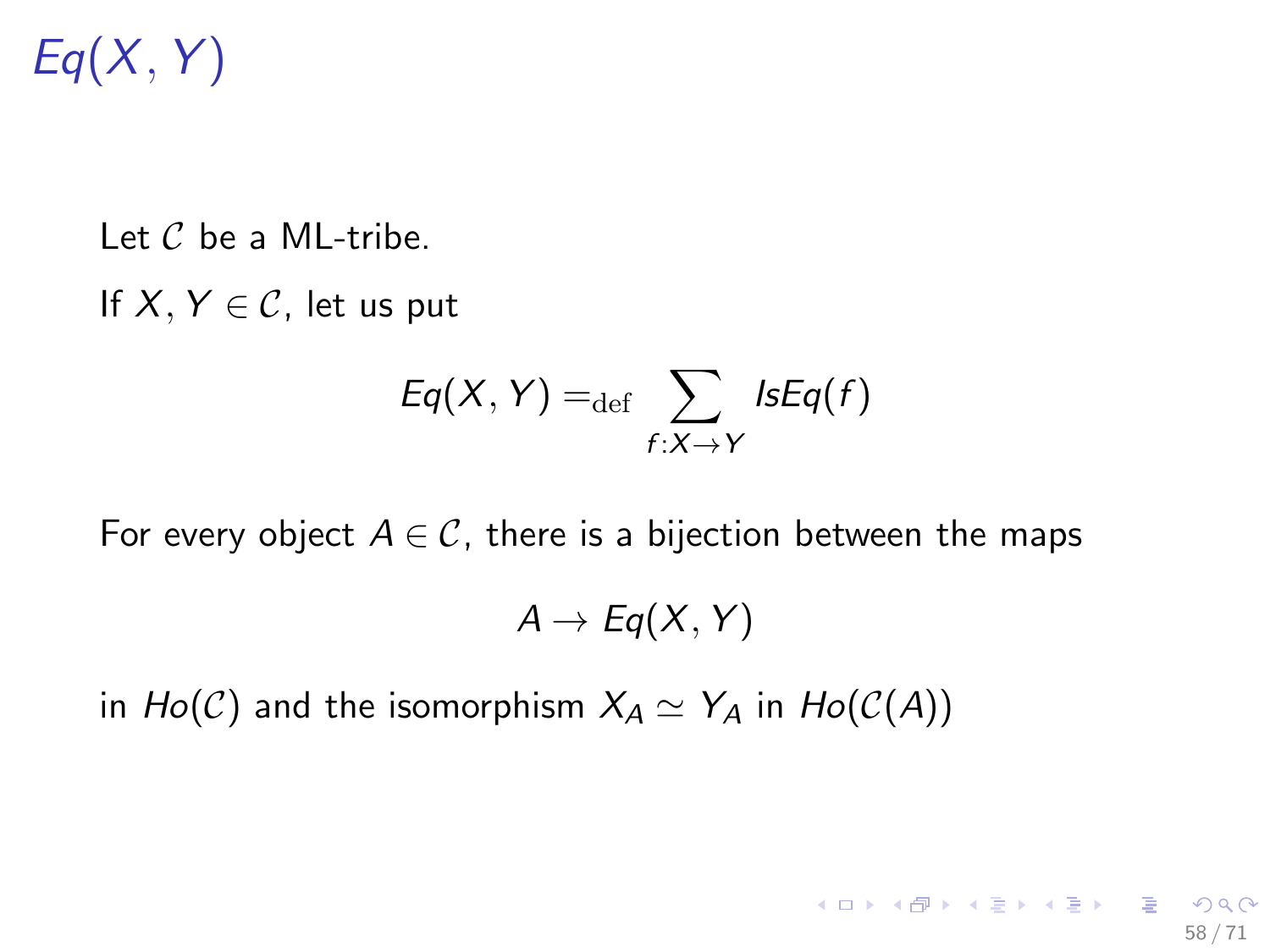# *EqA*(*E*)

Let *C* be a ML-tribe.

For every fibration  $p: E \to A$  let us put

$$
Eq_A(E) = \sum_{x:A} \sum_{y:A} Eq(E(x), E(y))
$$

This defines a fibration  $Eq_A(E) \rightarrow A \times A$ .

The identity of  $E(x)$  is represented by a term

 $x : A \vdash u(x) : Eq(E(x), E(x))$ 

which defines the *unit map*  $u : A \rightarrow Eq_A(E)$ ,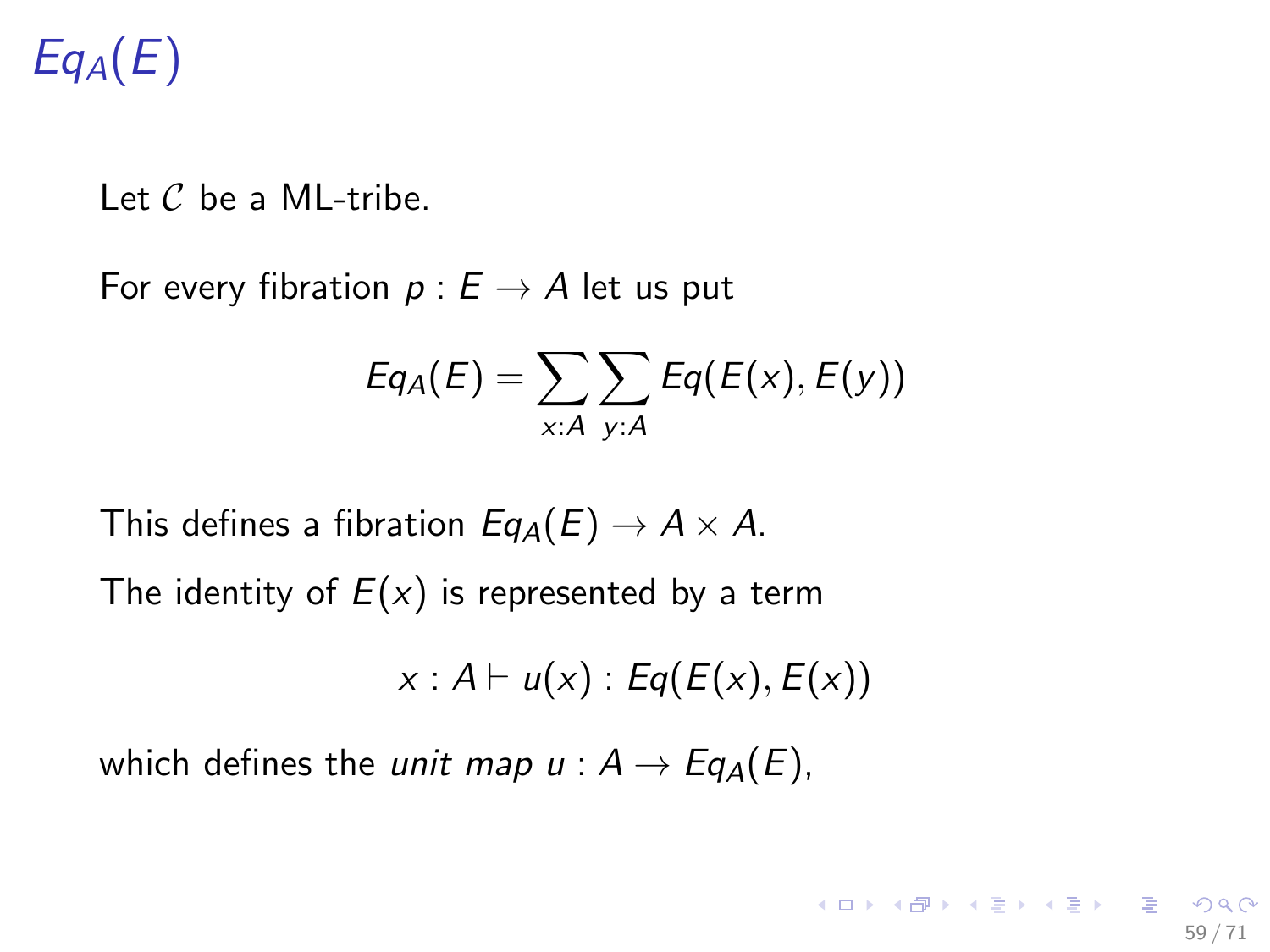# Univalent fibrations

Voevodsky:

#### Definition

A fibration  $E \to A$  is **univalent** if the unit map  $u : A \to Eq<sub>A</sub>(E)$  is a homotopy equivalence.

In which case the fibration  $Eq_A(E) \rightarrow A \times A$  is equivalent to the path fibration  $PA \rightarrow A \times A$ .



Remark: The notion of univalent fibration can be defined in any  $\pi$ *h*-tribe.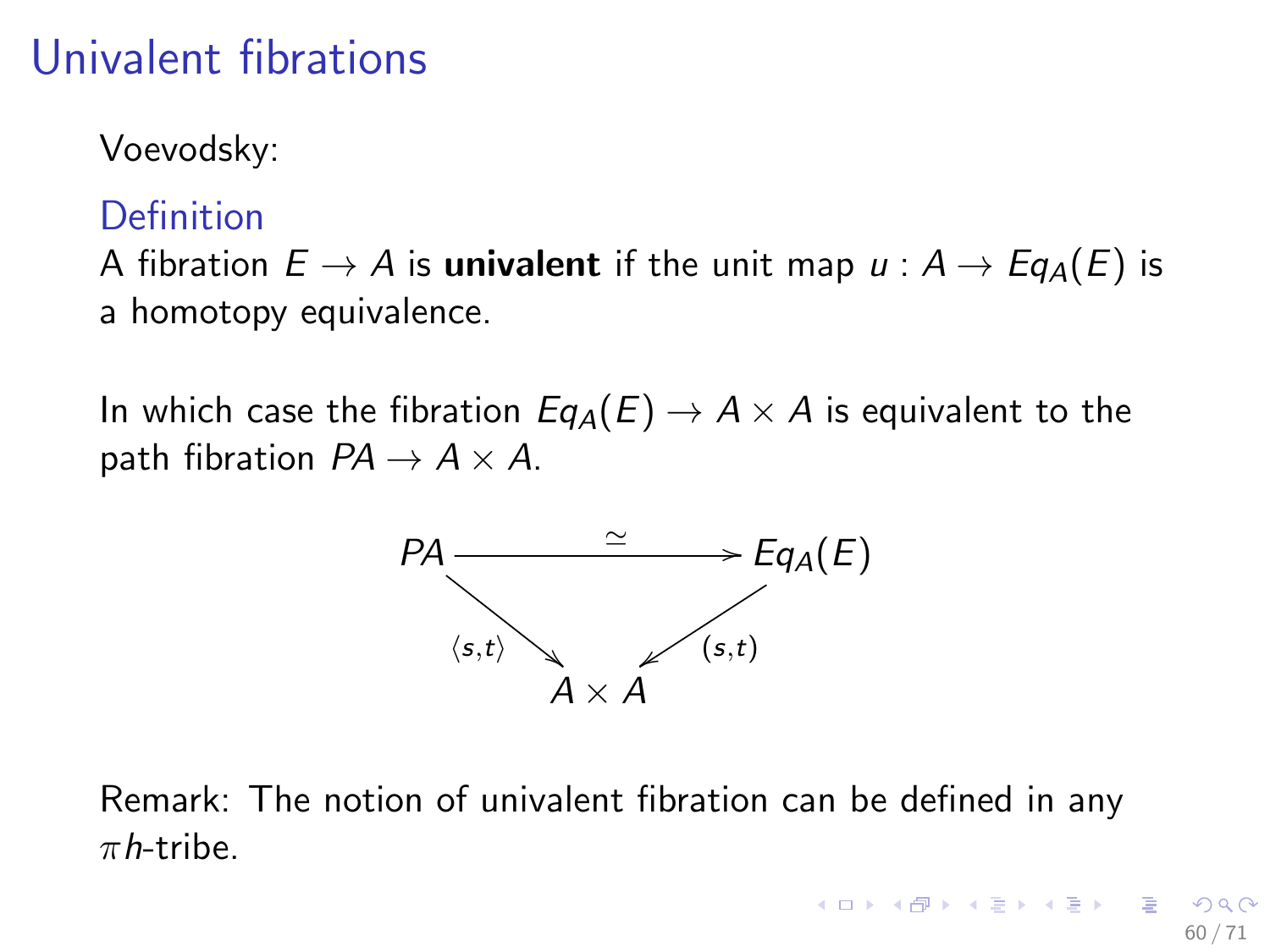### Uncompressible fibrations

A Kan fibration is univalent if and only if it is uncompressible.

To *compress* a Kan fibration  $p: X \rightarrow A$  is to find a homotopy pullback square



in which *f* is homotopy surjective but not homotopy monic.

Every Kan fibration  $X \to A$  is the pullback of an uncompressible fibration  $X' \to A'$  along a homotopy surjection  $A \to A'$ . Moreover, the fibration  $X' \to A'$  is homotopy unique.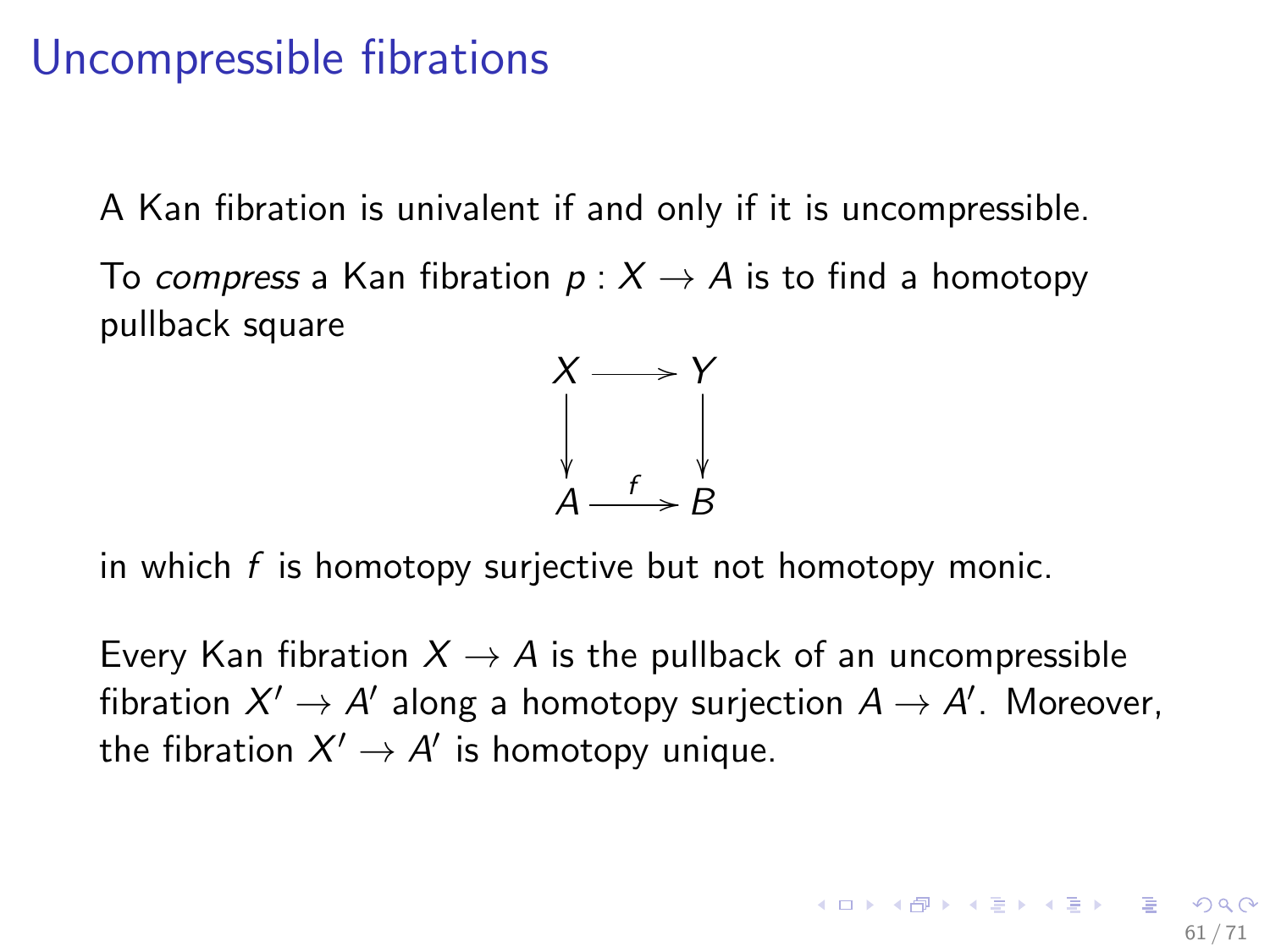## Voevodsky tribes

Voevodsky: The tribe of Kan complexes Kan admits a univalent ML-universe  $U' \rightarrow U$ .

#### **Definition**

A **V-tribe** is a  $\pi h$ -tribe C equipped with a univalent *ML*-universe  $U' \rightarrow U$ .

Voevodsky's theorem: A *V*-tribe satisfies function extensionality, it is thus a ML-tribe.

Voevodsky's conjecture : The relations  $\vdash t : A$  and  $\vdash s = t : A$  are decidable in V-type theory. Moreover, every globally defined term  $t : \mathbb{N}$  is definitionaly equal to a numeral  $s^n(0) : \mathbb{N}$ .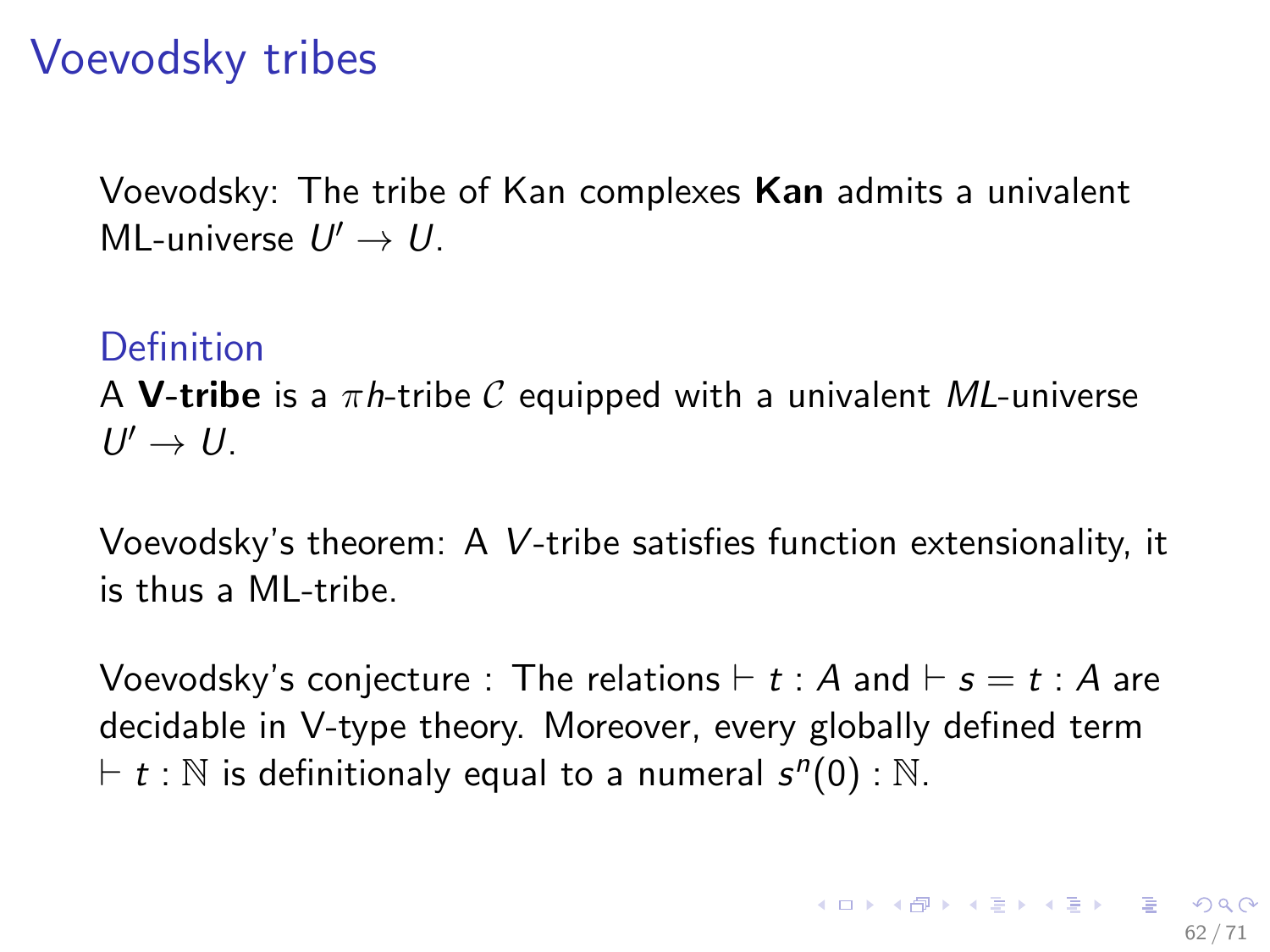What is an elementary higher topos?

| Grothendieck topos   Elementary topos |           |
|---------------------------------------|-----------|
| Higher topos                          | EH-topos? |

Rezk and Lurie:

#### Definition

A higher topos is a locally presentable  $(\infty, 1)$ -category with a  $\mathsf{classifying}$  universe  $\mathit{U}'_k \rightarrow \mathit{U}_k$  for  $k$ -compact morphisms for each regular cardinal *k*.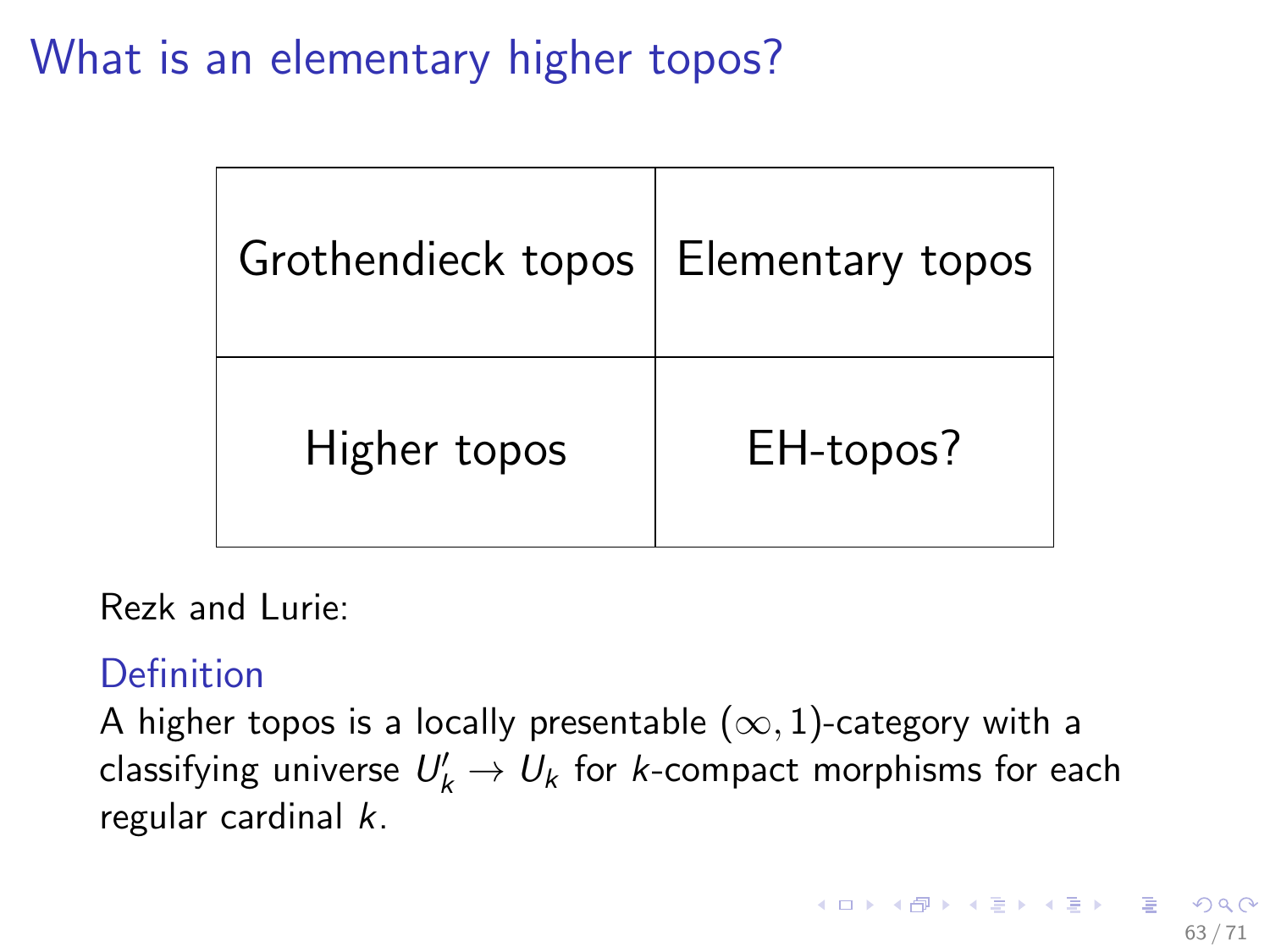# What is an elementary higher topos?

We hope that the notion of elementary higher topos will emerge after a period of experimentations with the axioms.

In principle, the notion could be formalized with any notion of  $(\infty, 1)$ -category:

- $\blacktriangleright$  a quasi-category;
- $\blacktriangleright$  a complete Segal space;
- $\blacktriangleright$  a Segal category;
- $\blacktriangleright$  a simplicial category;
- $\blacktriangleright$  a model category;
- $\blacktriangleright$  a relative category.

A formalization could emerge from homotopy type theory.

Here we propose an axiomatization using the notion of generalized model category (to be defined next).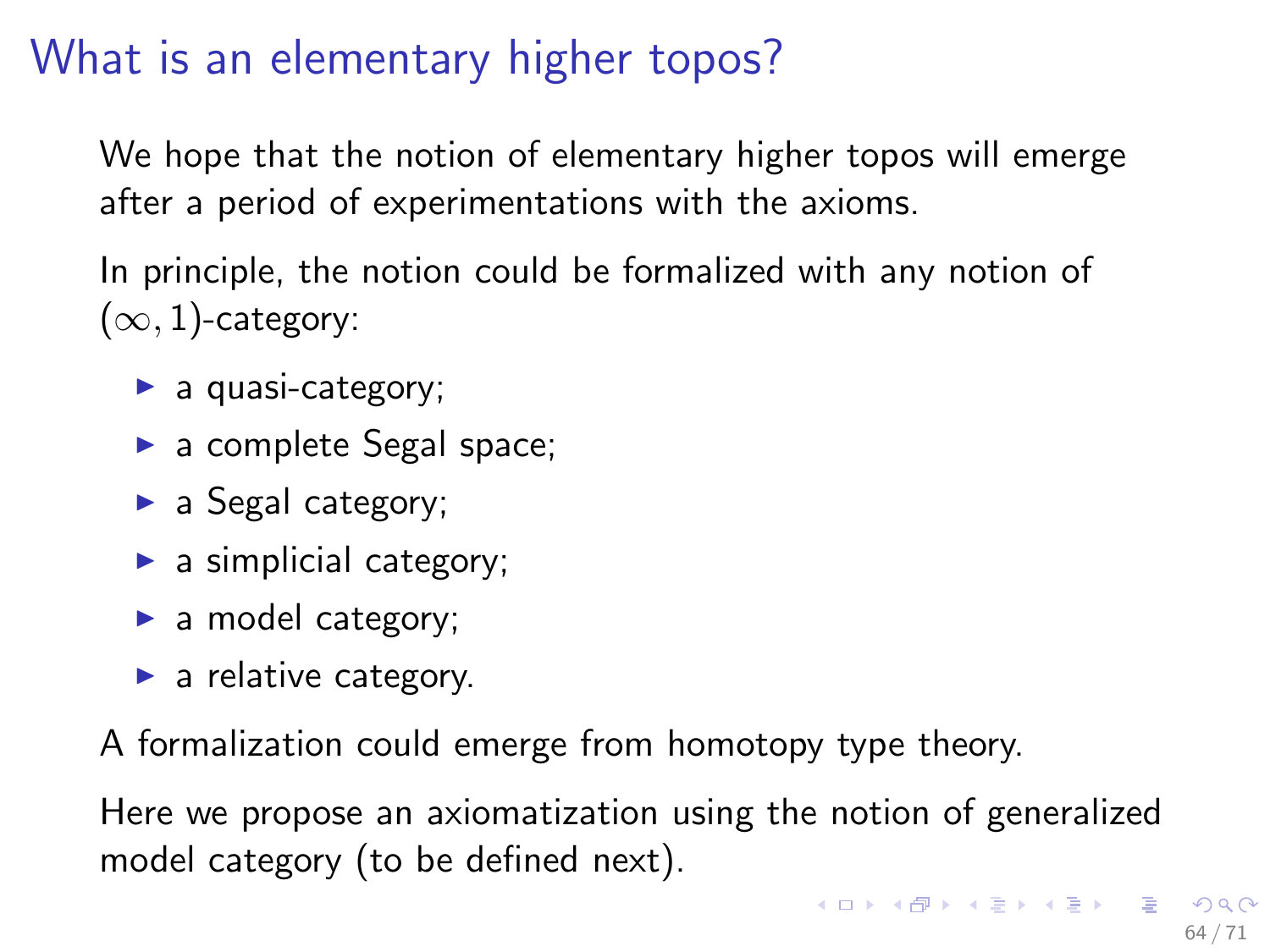# Generalised model categories

Let  $\mathcal E$  be a category with terminal object  $\top$  and initial object  $\bot$ .

#### Definition

A generalized model structure on  $\mathcal E$  is a triple  $(C, W, \mathcal F)$  of classes maps in *E* such that

- **Example 1** every map in F is quadrable and every map in C is co-quadrable.
- $\blacktriangleright$  *W* satisfies 3-for-2:
- If the pairs  $(C \cap W, \mathcal{F})$  and  $(C, W \cap \mathcal{F})$  are weak factorization systems;

A *generalized model category* is a category *E* equipped with a generalised model structure  $(C, W, F)$ .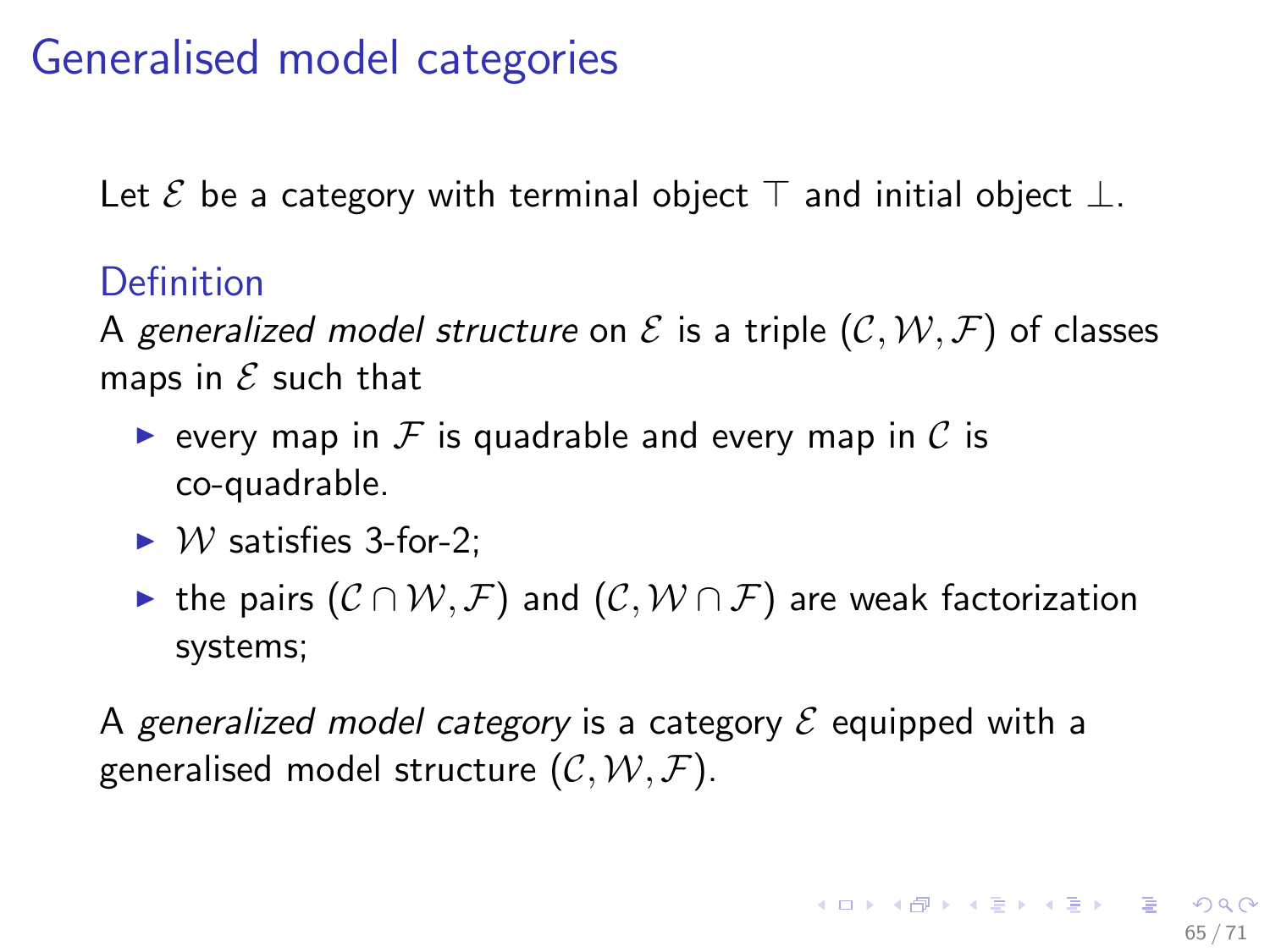A map in *C* is called a *cofibration*, a map in *W* is *acyclic* and a map in *F* a *fibration*. An object *A* is *cofibrant* if the map  $\perp \rightarrow A$  is a cofibration, an object X is *fibrant* if the map  $X \to \top$  is a fibration.

A generalized model structure is *right proper* (resp. *left proper*) if the base (resp. cobase) change of a weak equivalence along a fibration (resp. a cofibation) is a weak equivalence. A generalized model structure is *proper* if it is both left and right proper.

A generalized model structure is smooth if every object is cofibrant, if it is right proper, if the base change of a cofibration along a fibration is a cofibration and if the product of a fibration along a fibration exists.

Remark: A smooth generalized model structure is proper and the product of a fibration along a fibration is a fibration.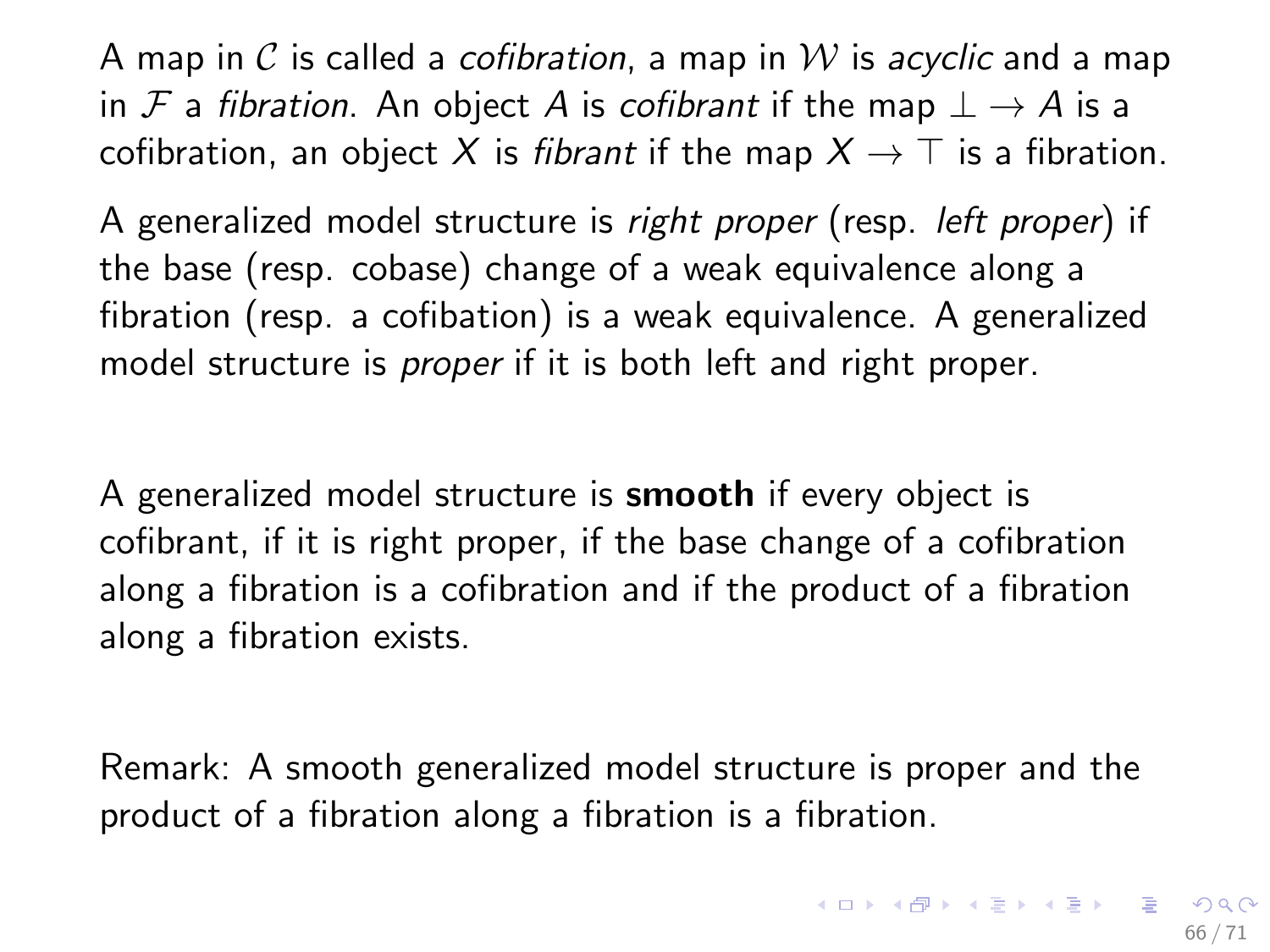# EH-topos?

Definition ( $\beta$ -version): An EH-topos is a smooth generalised model category *E* equipped a univalent ML-universe  $U' \rightarrow U$ .

Examples:

- $\triangleright$  The category of simplicial sets **sSet** (Voevodsky);
- $\triangleright$  The category of simplicial presheaves over any elegant Reedy category (Shulman).
- $\triangleright$  The category of symmetric cubical sets (Coquand).
- $\triangleright$  The category of presheaves over any elegant (local) test category (Cisinski).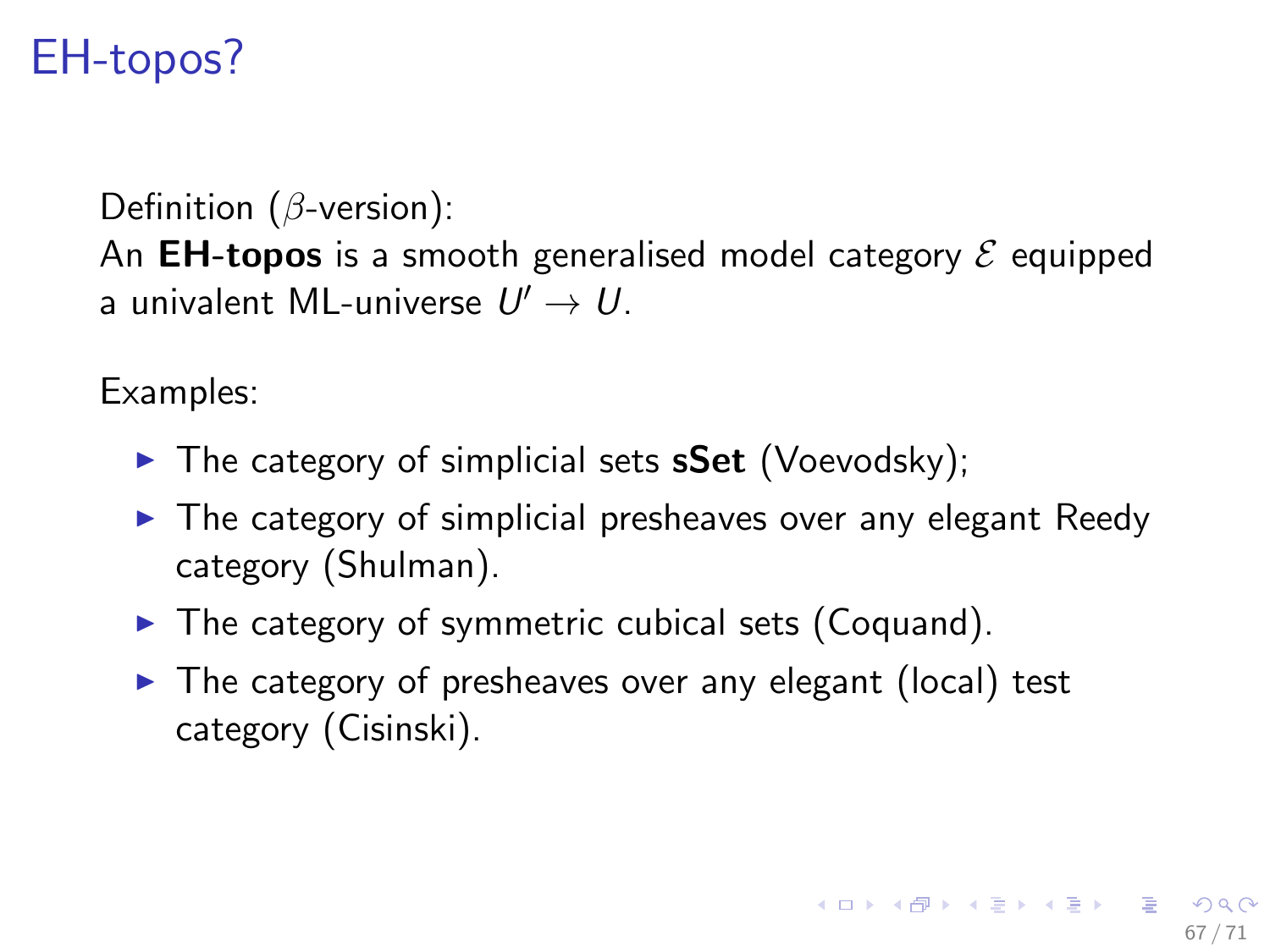## Some critiques

Critique 1: We may want a hierarchy of universes  $U_0$  :  $U_1$  :  $U_2$  :  $\cdots$  .

Critique 2: We may want a fibrant-cofibrant natural number object N.

Critique 3: Every fibration should factor as a homotopy surjection followed by a monic fibration.

Critique 4: The initial object should be strict.

Critique 5: The inclusions  $i_1 : X \to X \sqcup Y$  and  $i_2 : Y \to X \sqcup Y$ should be fibration for every pair of objects (*X, Y* ).

Critique 5': The functor  $(i_1^*, i_2^*) : \mathcal{E}/(X \sqcup Y) \to \mathcal{E}/X \times \mathcal{E}/Y$  should be an equivalence of generalized model categories.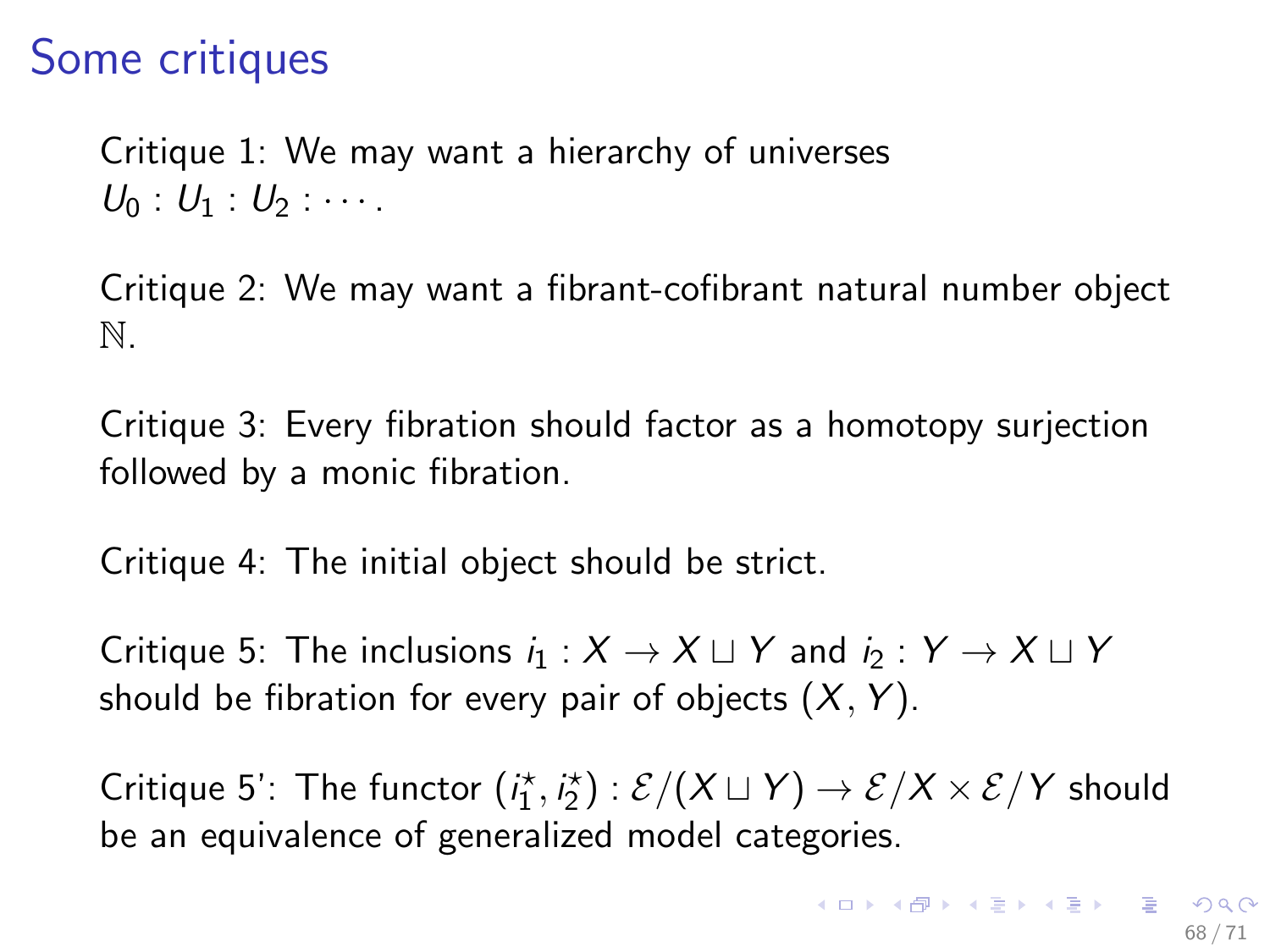### More critiques

Critique 6: If  $u : A \rightarrow B$  is a cofibration between fibrant objects and  $p : E \to B$  is a fibration, then the map

$$
u^*:\Pi_B(E)\to\Pi_A(u^*(E))
$$

induced by *u* should be a fibration. Moreover,  $u^*$  should be acyclic when *u* is acyclic.

Critique 6': Condition 6 should be true in every slice category *E/C*.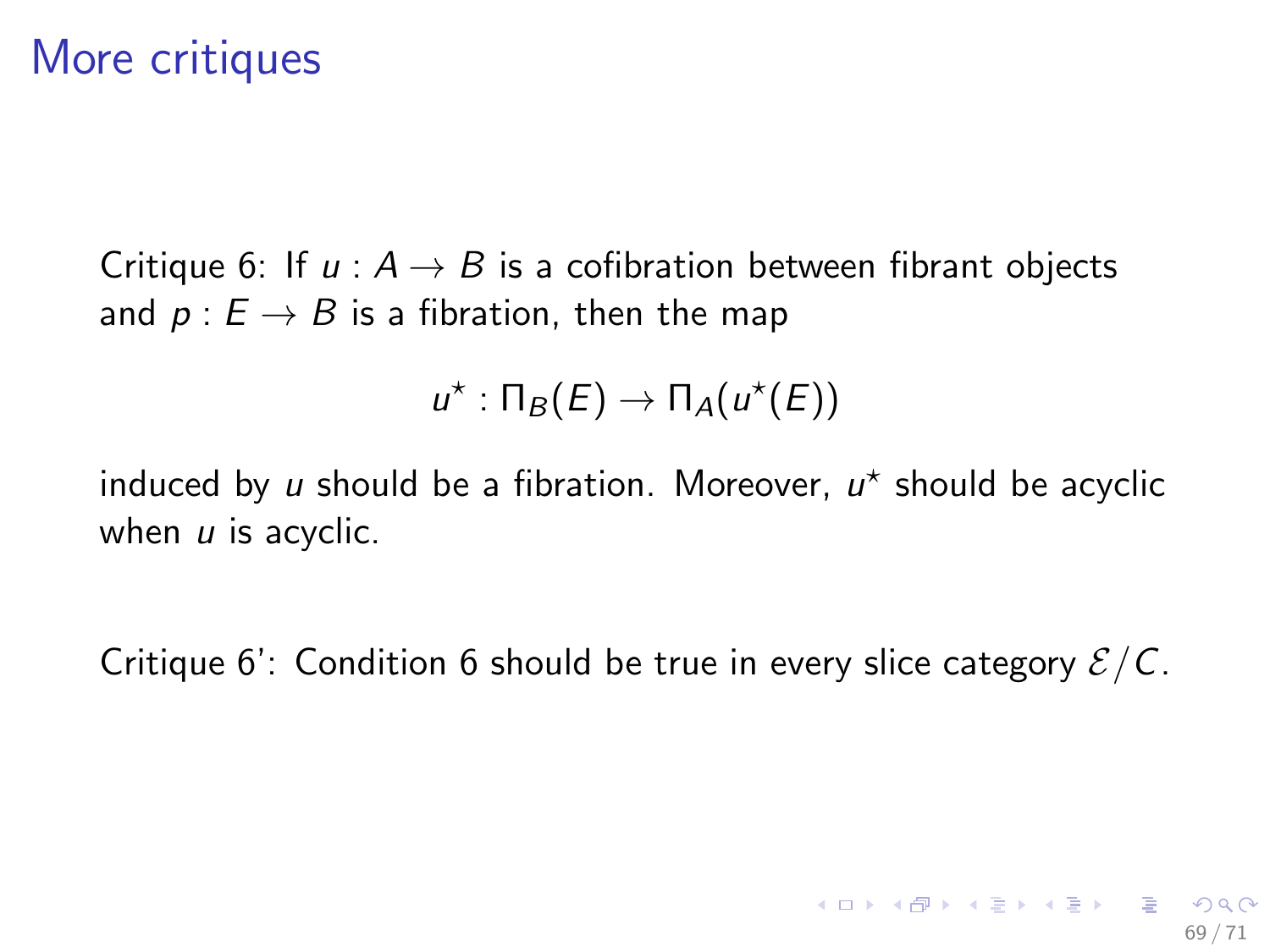# Epilogue

#### What is mathematics?

K ロ > K @ > K 할 > K 할 > 1 할 : ⊙ Q Q^ 70 / 71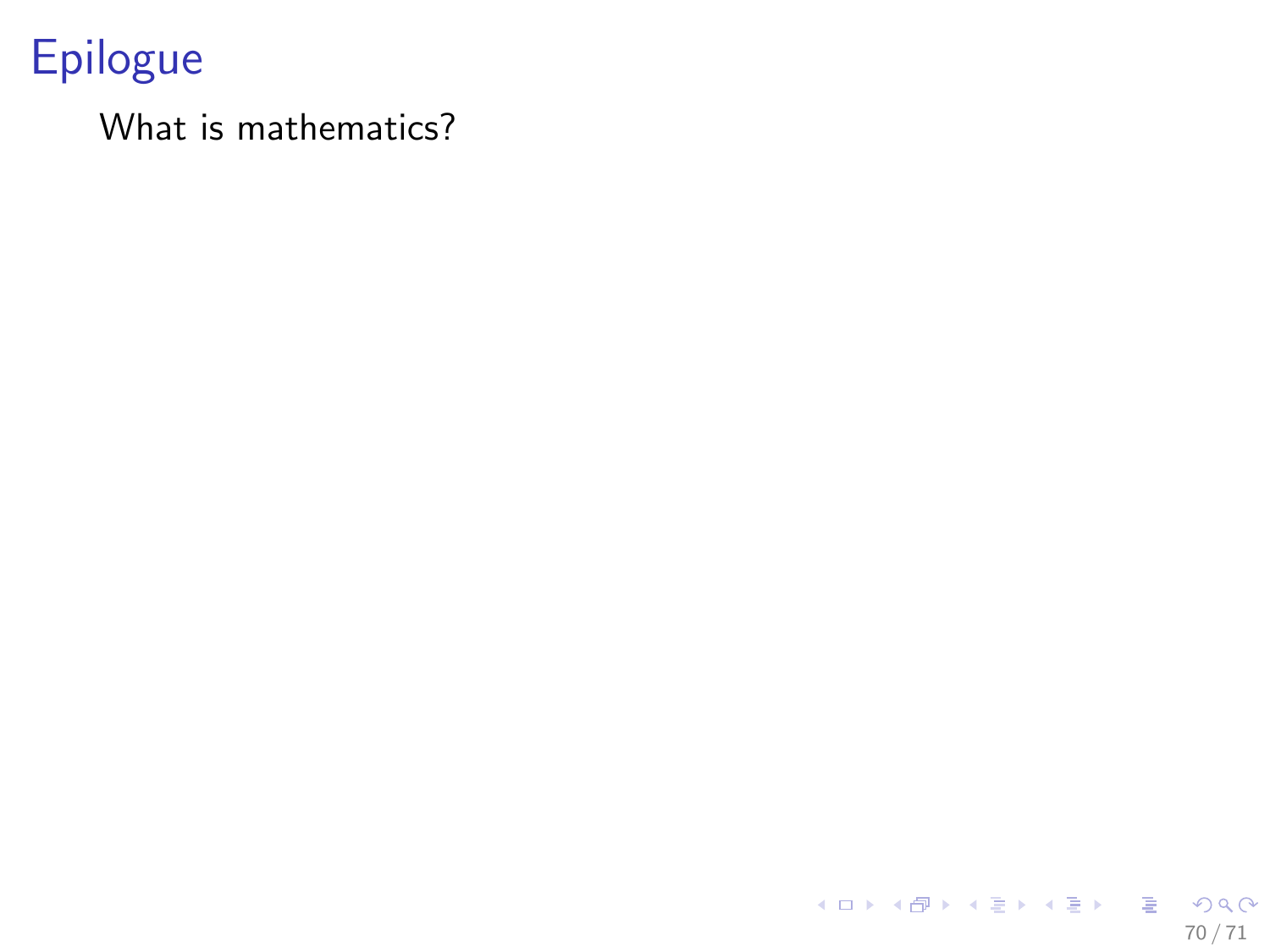What is mathematics?

Georg Cantor:

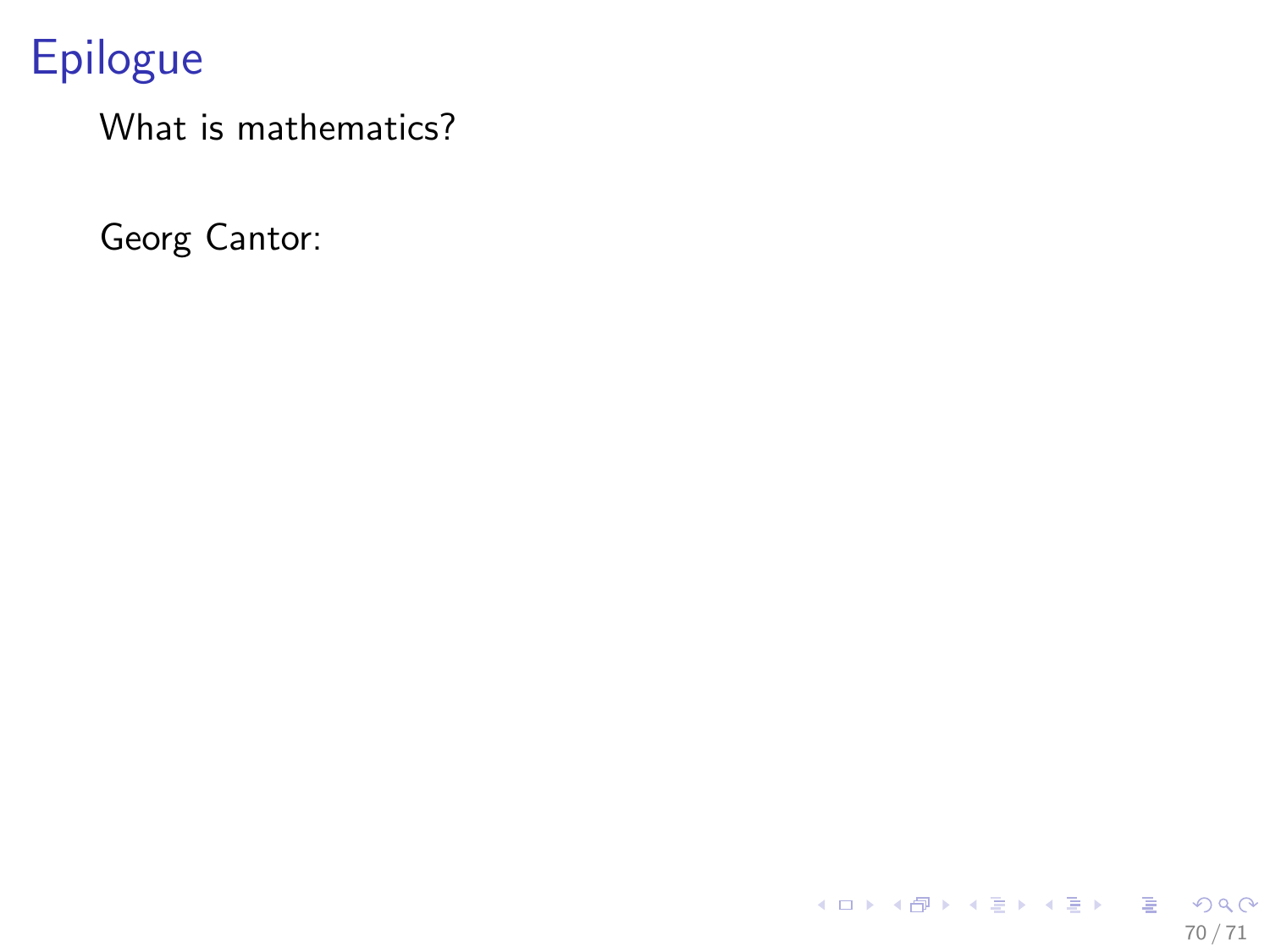What is mathematics?

Georg Cantor: *"The essence of mathematics lies in its freedom"*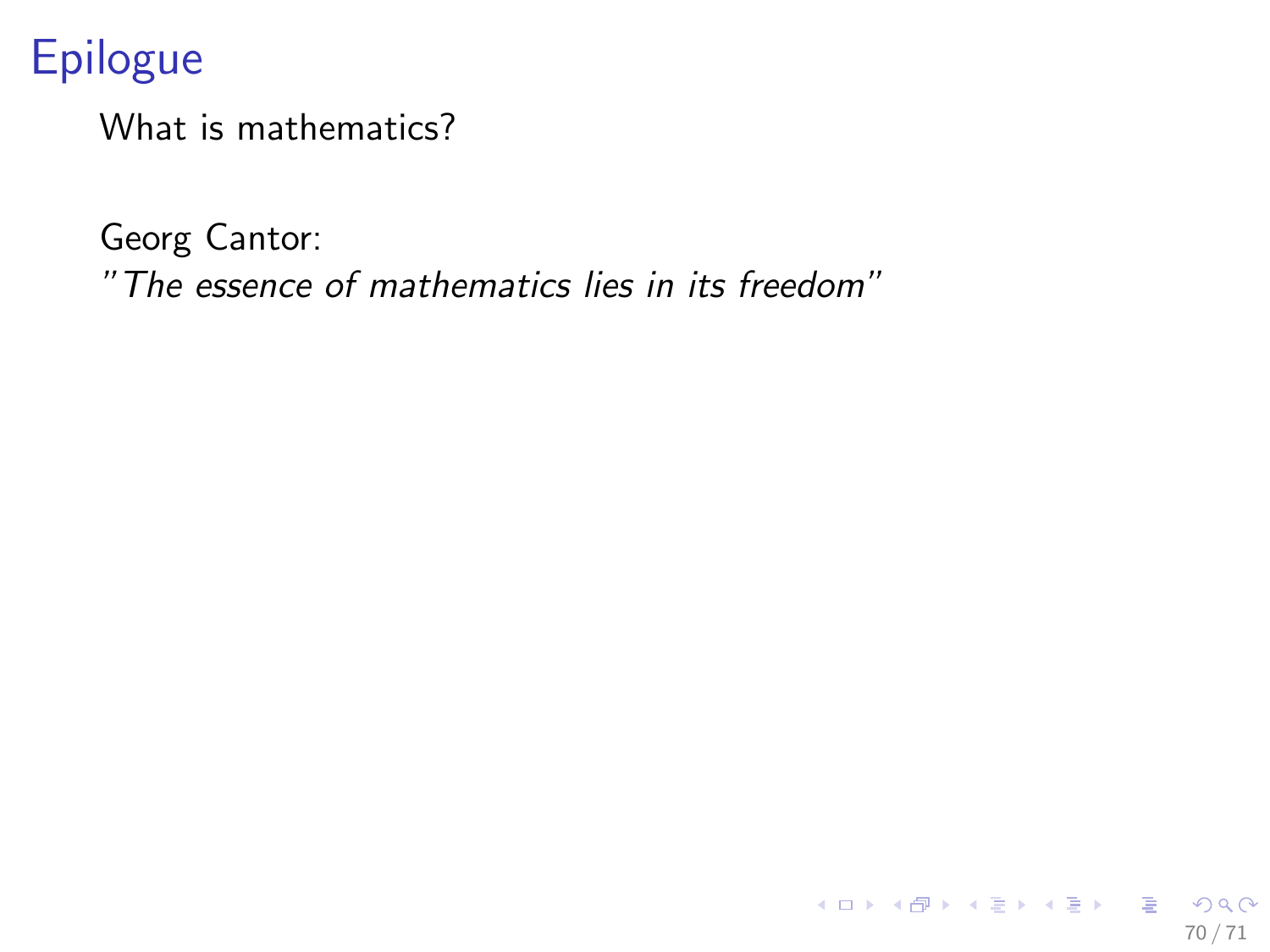What is mathematics?

Georg Cantor: *"The essence of mathematics lies in its freedom"*

70 / 71

K ロ X (日) X (日) X (日) X (日) X (日) X (日) X (日) X (日) X (日) X (日) X (日)

Bertrand Russell: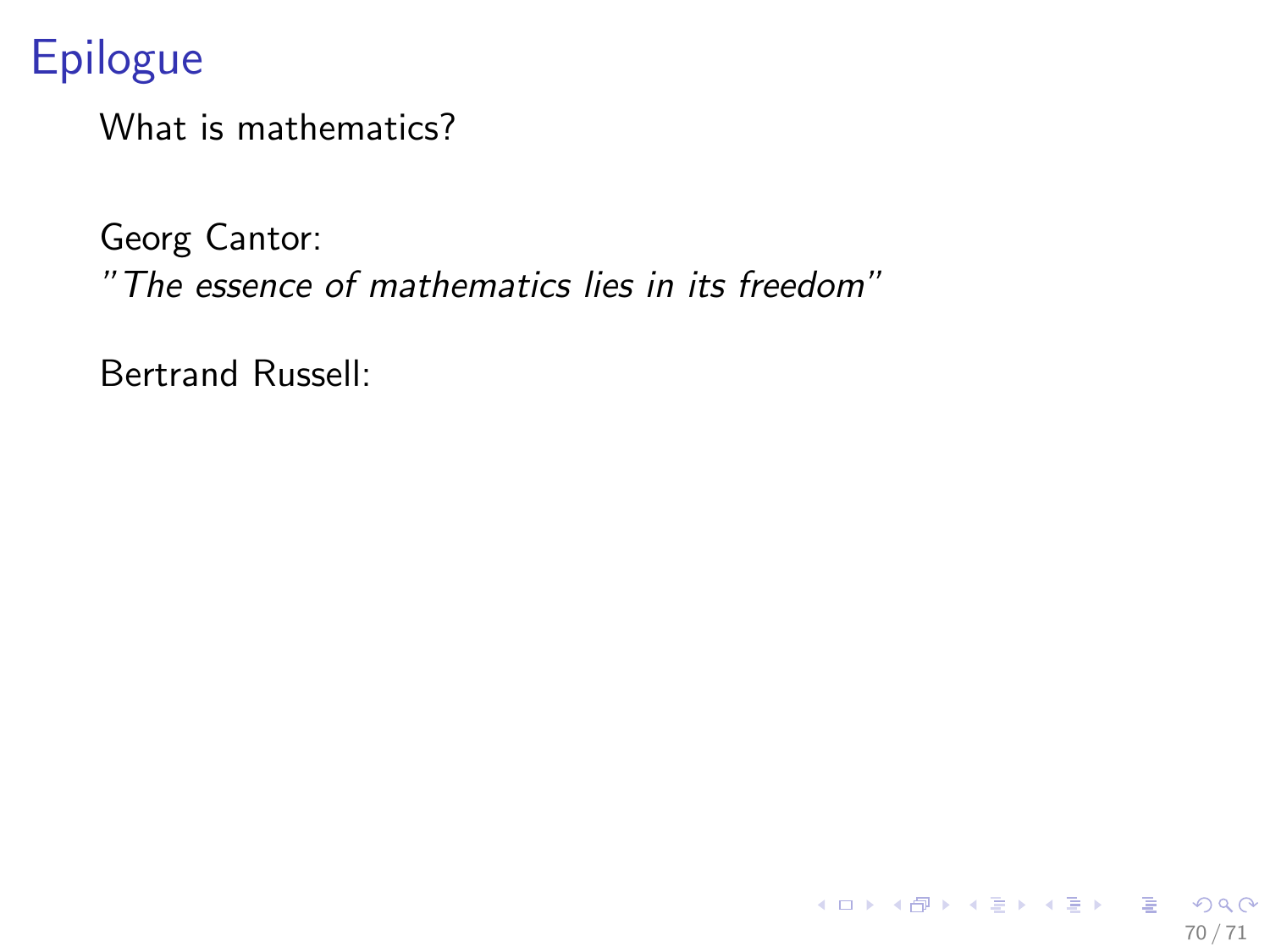What is mathematics?

Georg Cantor: *"The essence of mathematics lies in its freedom"*

Bertrand Russell:

*"Mathematics is the subject in which we never know what we are talking about, nor whether what we are saying is true"*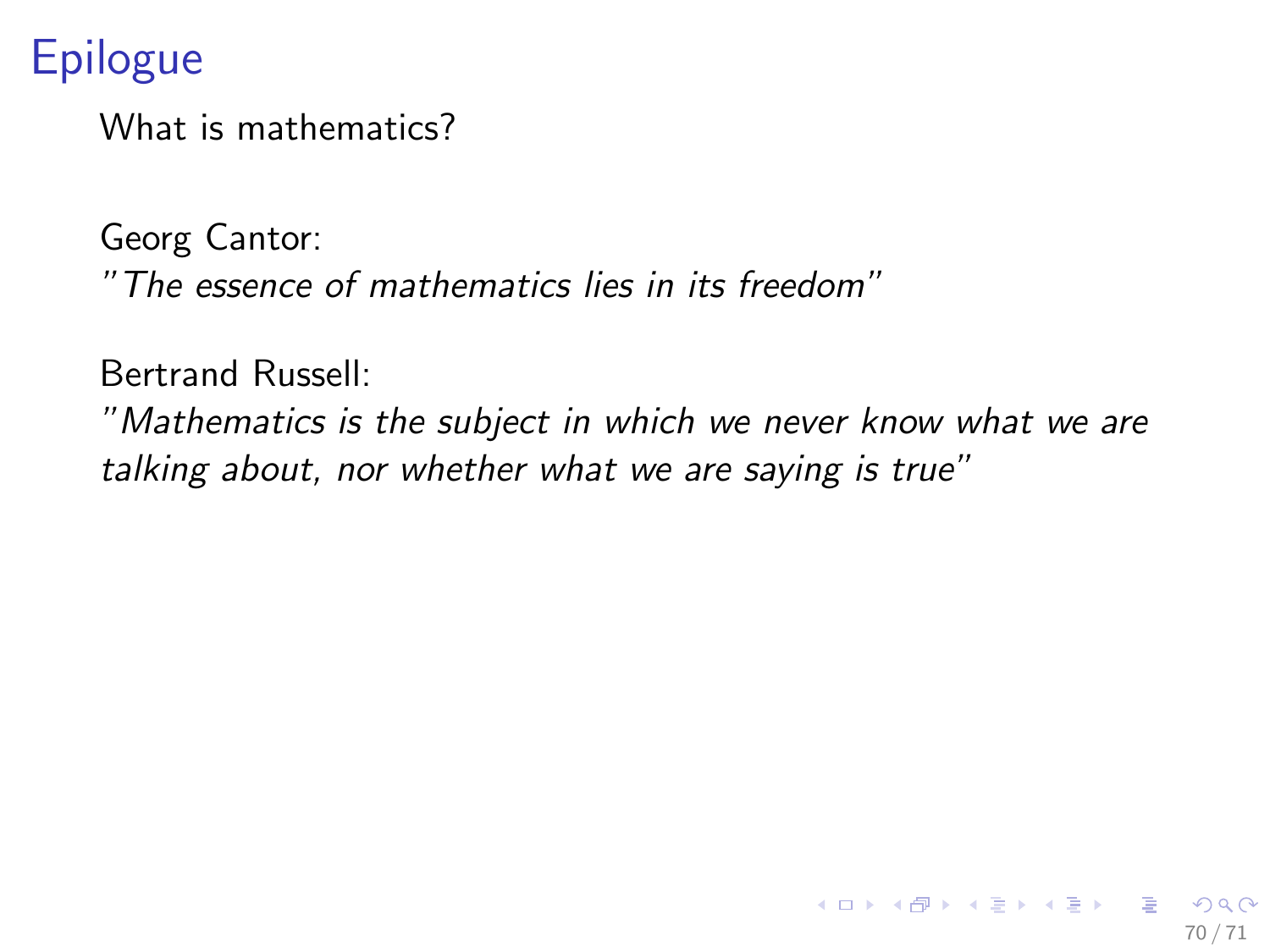What is mathematics?

Georg Cantor: *"The essence of mathematics lies in its freedom"*

Bertrand Russell:

*"Mathematics is the subject in which we never know what we are talking about, nor whether what we are saying is true"*

70 / 71

イロト 不優 ト 不思 ト 不思 トー 理

Godfrey H. Hardy: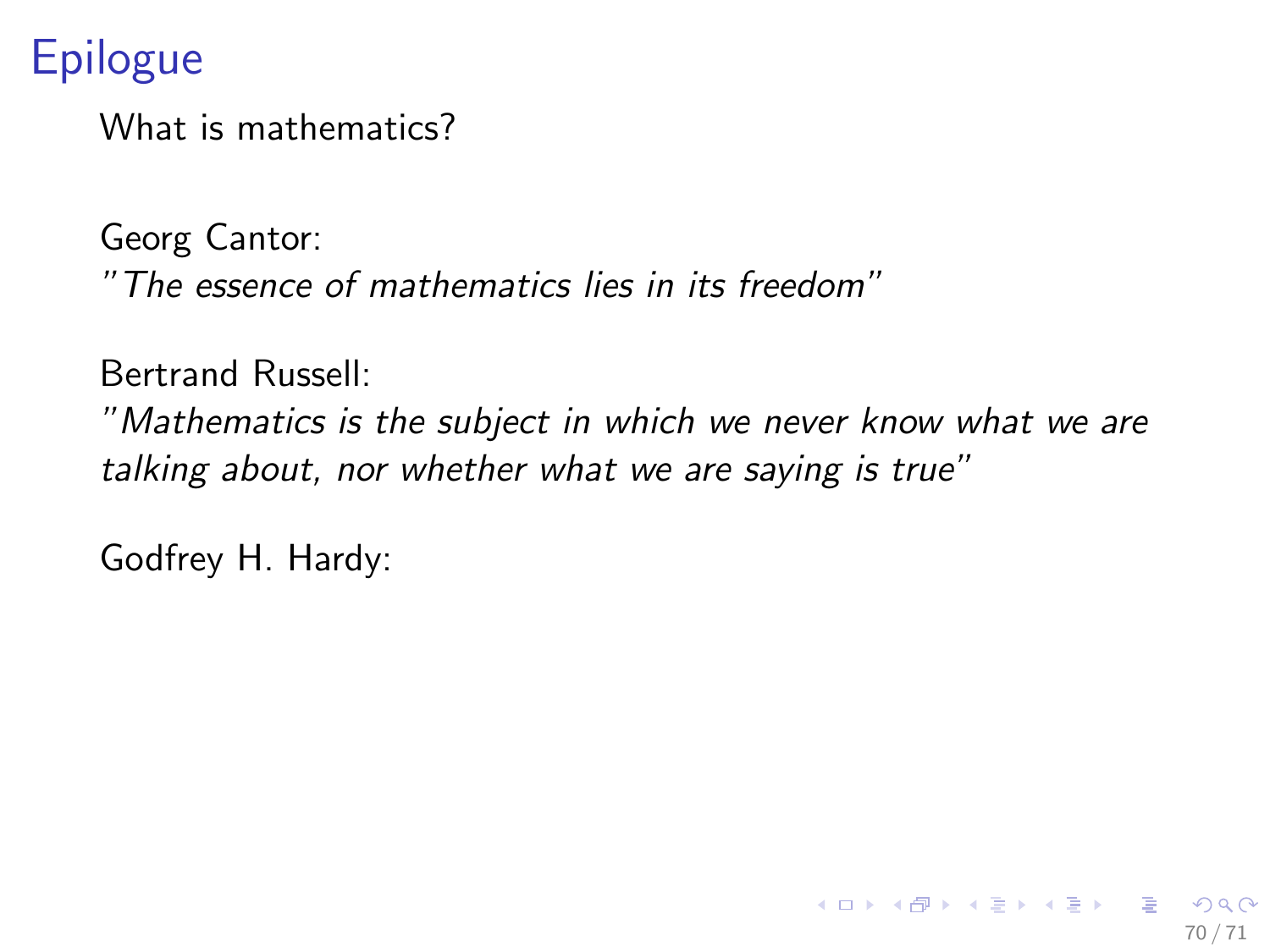What is mathematics?

Georg Cantor: *"The essence of mathematics lies in its freedom"*

Bertrand Russell:

*"Mathematics is the subject in which we never know what we are talking about, nor whether what we are saying is true"*

Godfrey H. Hardy: *"Beauty is the first test; there is no permanent place in the world for ugly mathematics"*

70 / 71

 $\mathbf{A} \cap \mathbf{D} \rightarrow \mathbf{A} \cap \mathbf{B} \rightarrow \mathbf{A} \oplus \mathbf{B} \rightarrow \mathbf{A} \oplus \mathbf{B} \rightarrow \mathbf{A} \oplus \mathbf{B}$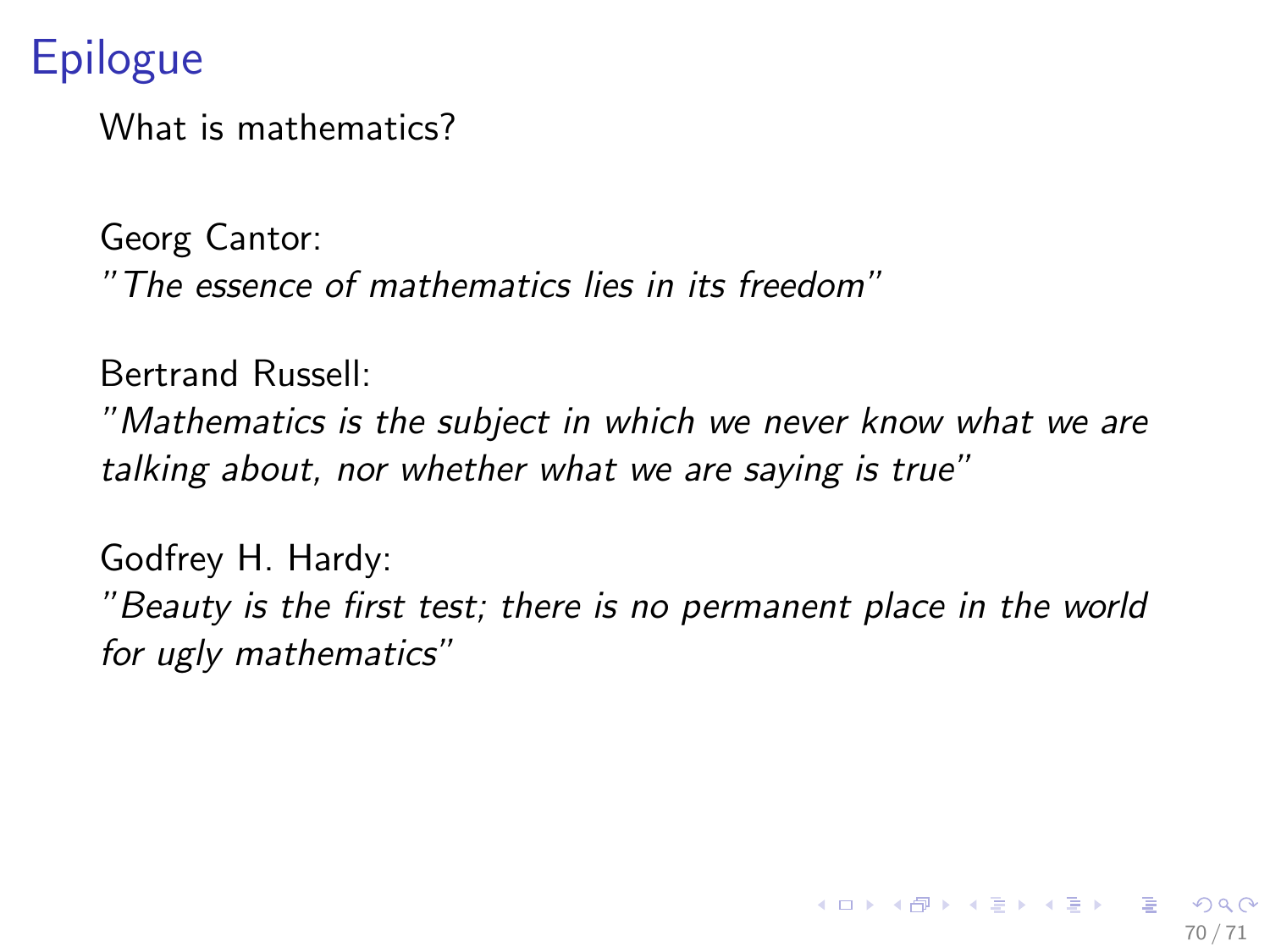What is mathematics?

Georg Cantor: *"The essence of mathematics lies in its freedom"*

Bertrand Russell:

*"Mathematics is the subject in which we never know what we are talking about, nor whether what we are saying is true"*

Godfrey H. Hardy: *"Beauty is the first test; there is no permanent place in the world for ugly mathematics"*

John von Neumann: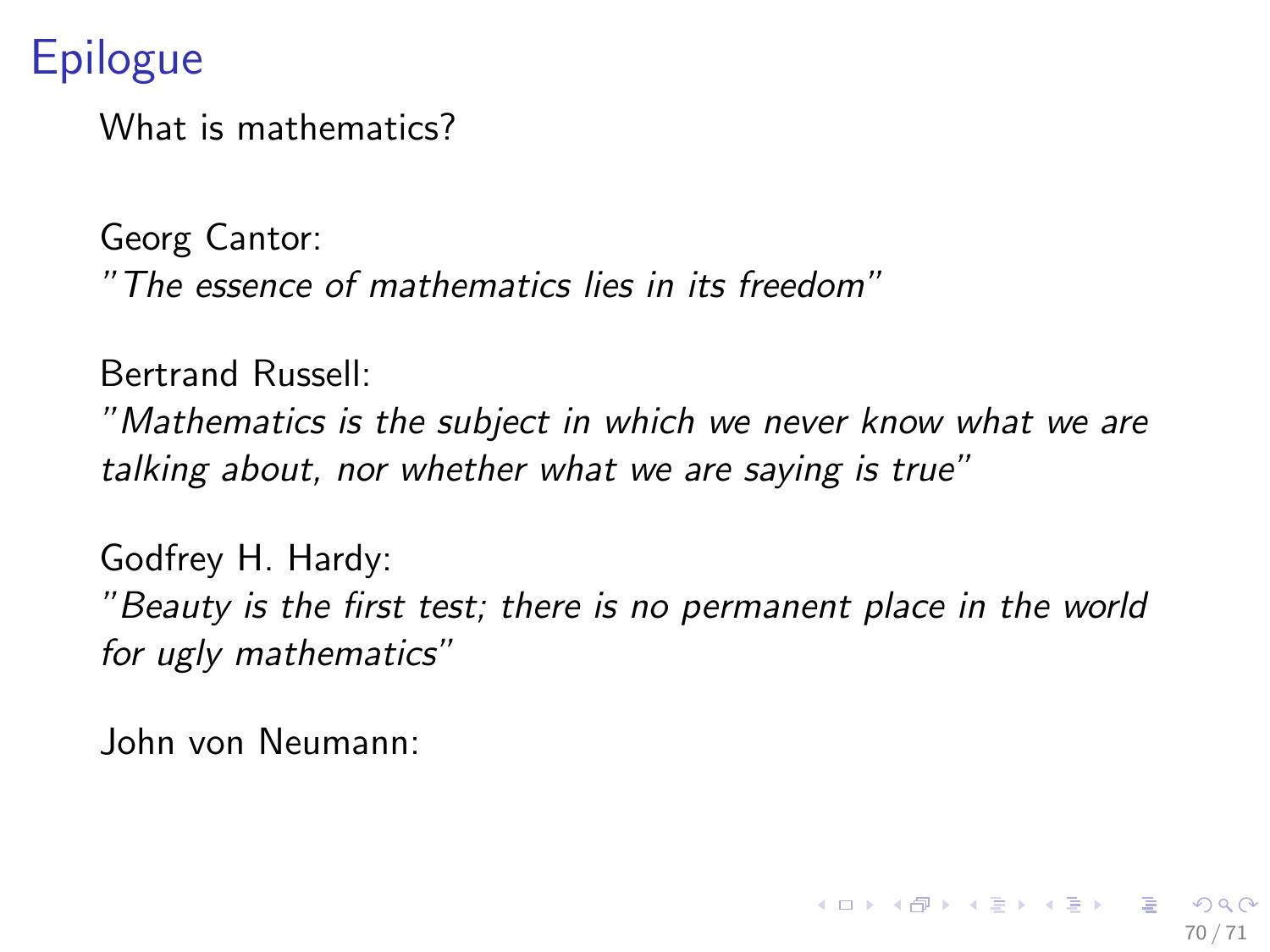What is mathematics?

Georg Cantor: *"The essence of mathematics lies in its freedom"*

Bertrand Russell:

*"Mathematics is the subject in which we never know what we are talking about, nor whether what we are saying is true"*

Godfrey H. Hardy: *"Beauty is the first test; there is no permanent place in the world for ugly mathematics"*

John von Neumann:

*"In mathematics you don't understand things. You just get used to them"*